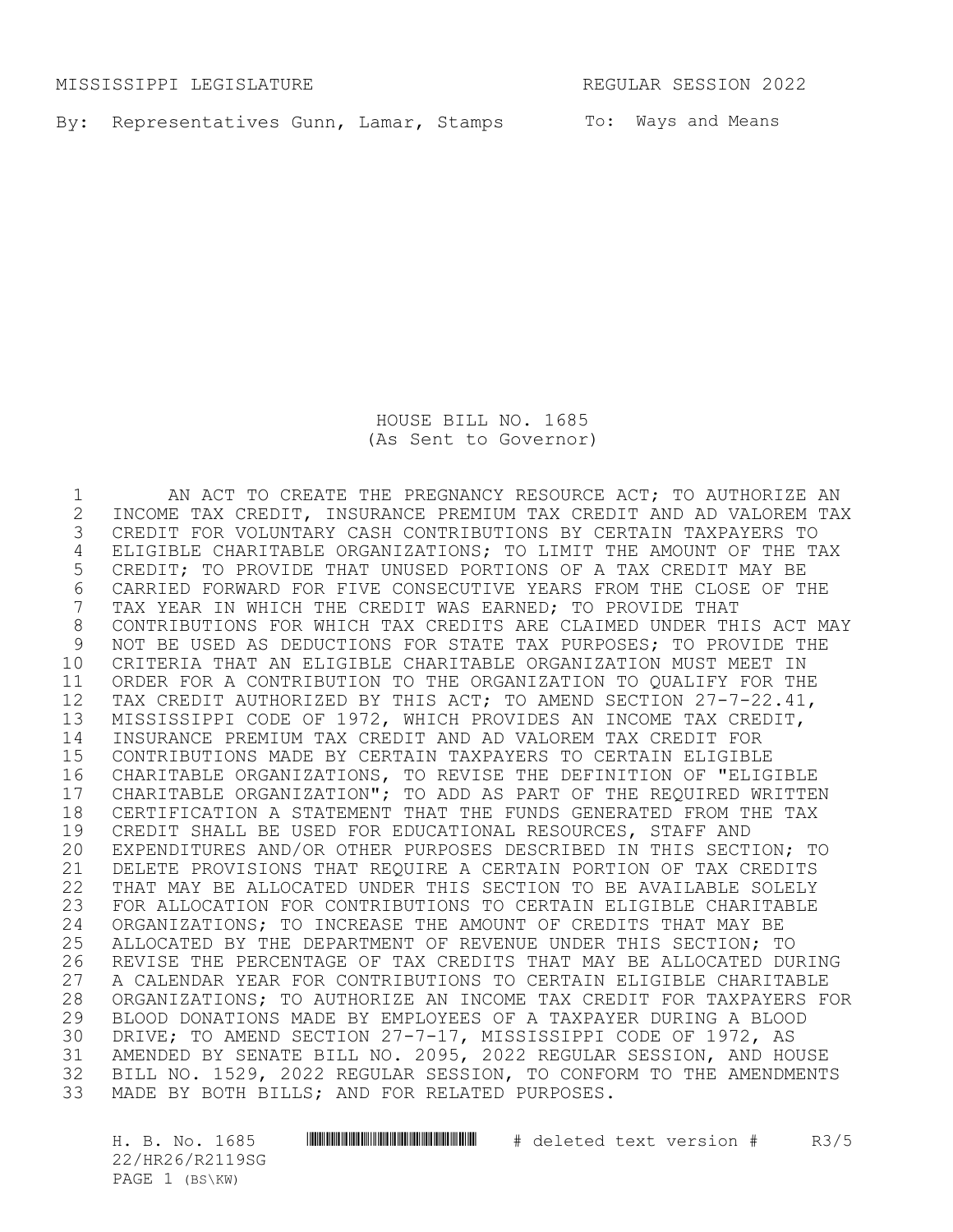BE IT ENACTED BY THE LEGISLATURE OF THE STATE OF MISSISSIPPI: **SECTION 1.** (1) This section shall be known and may be cited as the "Pregnancy Resource Act."

 (2) For the purposes of this section, the following words and phrases shall have the meanings ascribed in this section unless the context clearly indicates otherwise:

(a) "Department" means the Department of Revenue.

 (b) "Eligible charitable organization" means an organization that is exempt from federal income taxation under Section 501(c)(3) of the Internal Revenue Code and is a pregnancy resource center or crisis pregnancy center eligible to receive funding disbursed by the Choose Life Advisory Committee under Section 27-19-56.70, 27-19-56.277 and/or 27-19-56.412.

 (3) (a) The tax credit authorized in this section shall be available only to a taxpayer who is a business enterprise engaged in commercial, industrial or professional activities and operating as a corporation, limited liability company, partnership or sole proprietorship. Except as otherwise provided in this section, a credit is allowed against the taxes imposed by Sections 27-7-5, 27-15-103, 27-15-109 and 27-15-123, for voluntary cash contributions made by a taxpayer during the taxable year to an eligible charitable organization. For a taxpayer that is not operating as a corporation, a credit is also allowed against ad valorem taxes assessed and levied on real property for voluntary cash contributions made by the taxpayer during the taxable year to

H. B. No. 1685 \*HR26/R2119SG\* # deleted text version # 22/HR26/R2119SG PAGE 2 (BS\KW)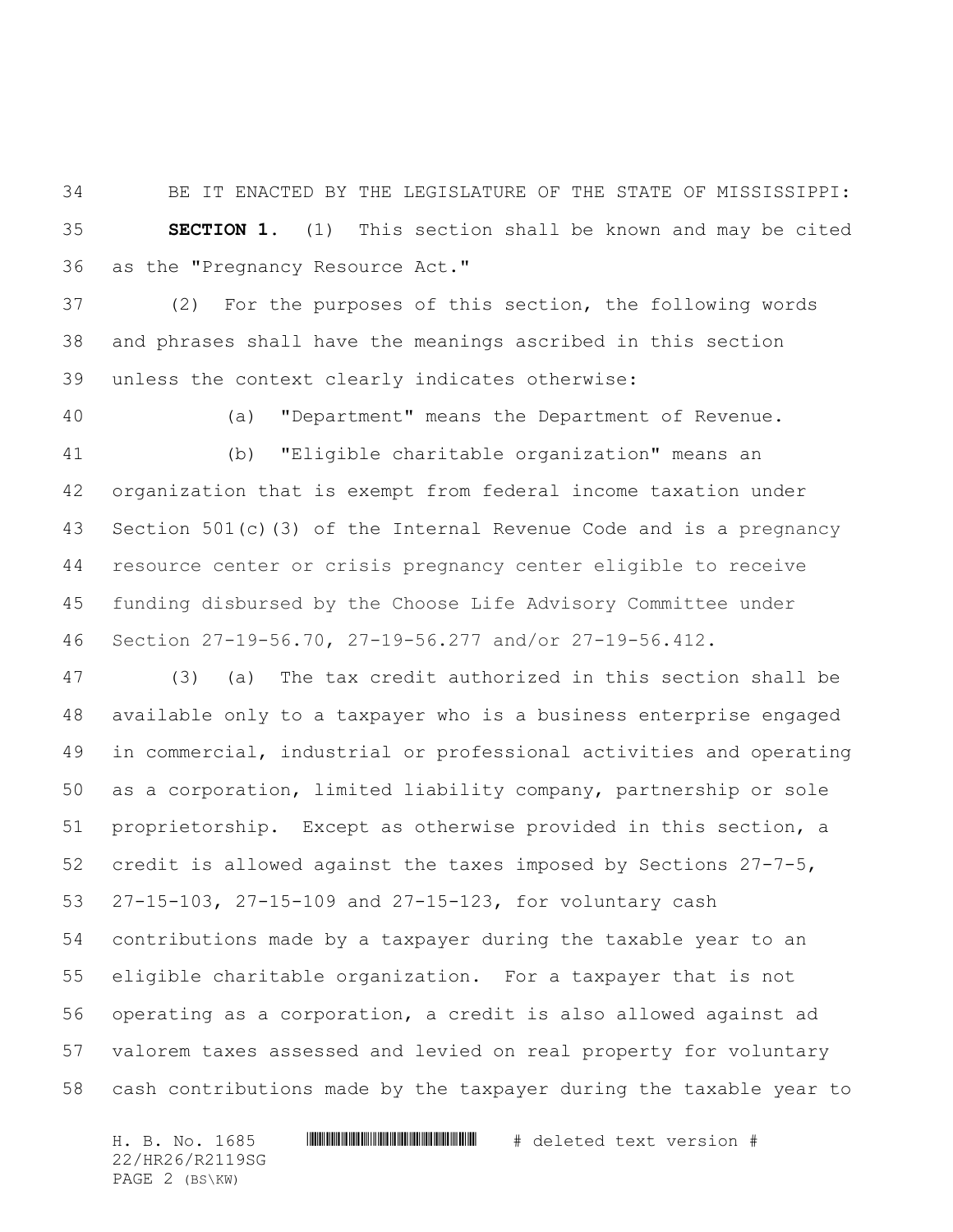an eligible charitable organization. The amount of credit that may be utilized by a taxpayer in a taxable year shall be limited to (i) an amount not to exceed fifty percent (50%) of the total tax liability of the taxpayer for the taxes imposed by such sections of law and (ii) an amount not to exceed fifty percent (50%) of the total tax liability of the taxpayer for ad valorem taxes assessed and levied on real property. Any tax credit claimed under this section but not used in any taxable year may be carried forward for five (5) consecutive years from the close of the tax year in which the credits were earned.

 (b) A contribution for which a credit is claimed under this section may not be used as a deduction by the taxpayer for state income tax purposes.

 (4) Taxpayers taking a credit authorized by this section shall provide the name of the eligible charitable organization and the amount of the contribution to the department on forms provided by the department.

 (5) An eligible charitable organization shall provide the department with a written certification that it meets all criteria to be considered an eligible charitable organization. The organization shall also notify the department of any changes that may affect eligibility under this section.

 (6) The eligible charitable organization's written certification must be signed by an officer of the organization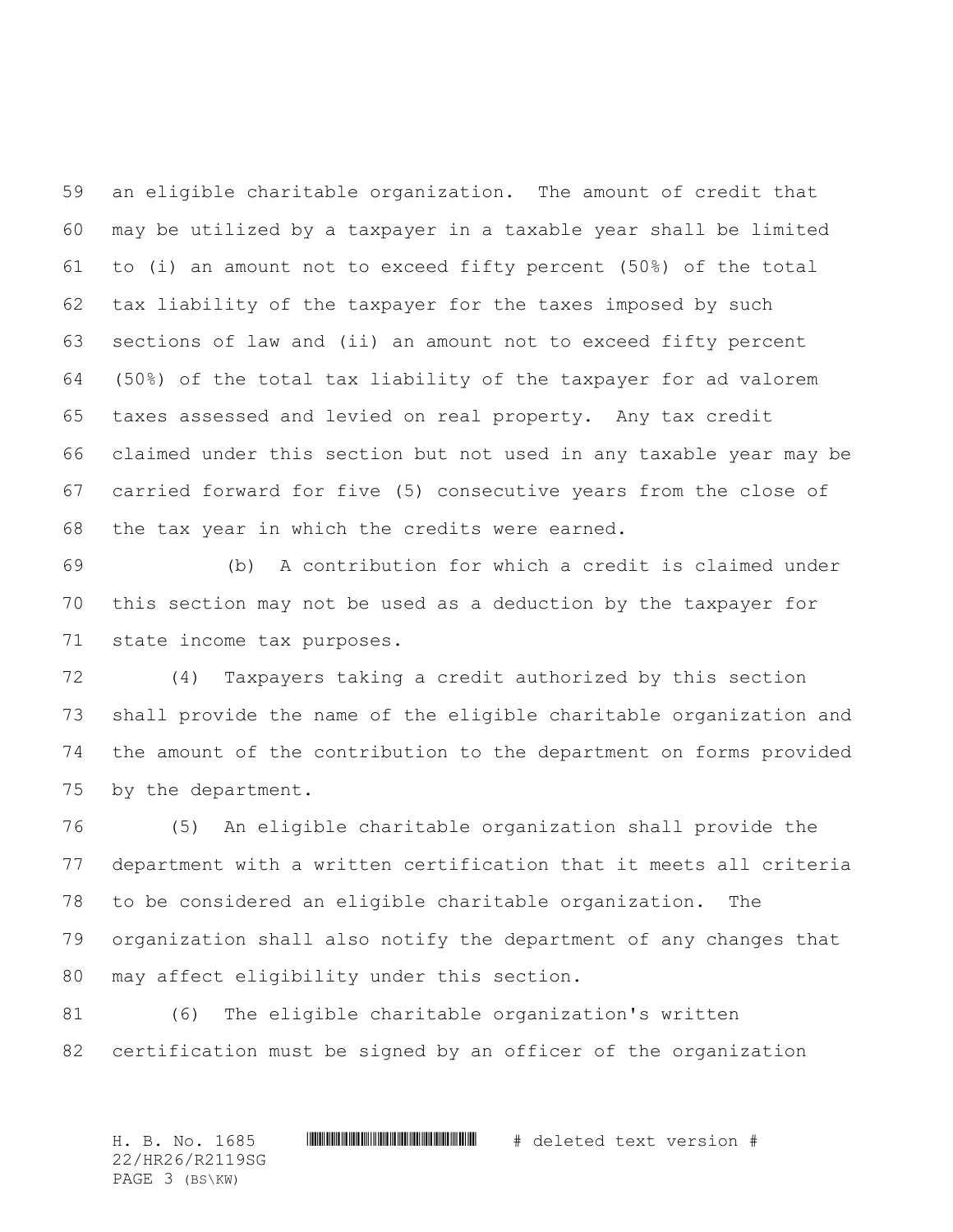under penalty of perjury. The written certification shall include the following:

 (a) Verification of the organization's status under 86 Section 501(c)(3) of the Internal Revenue Code;

 (b) A statement that the organization does not provide, pay for or provide coverage of abortions and does not financially support any other entity that provides, pays for or provides 90 coverage of abortions;

 (c) Any other information that the department requires to administer this section.

 (7) The department shall review each written certification and determine whether the organization meets all the criteria to be considered an eligible charitable organization and notify the organization of its determination. The department may also periodically request recertification from the organization. The department shall compile and make available to the public a list of eligible charitable organizations.

 (8) Tax credits authorized by this section that are earned by a partnership, limited liability company, S corporation or other similar pass-through entity, shall be allocated among all partners, members or shareholders, respectively, either in proportion to their ownership interest in such entity or as the partners, members or shareholders mutually agree as provided in an executed document.

H. B. No. 1685 \*HR26/R2119SG\* # deleted text version # 22/HR26/R2119SG PAGE 4 (BS\KW)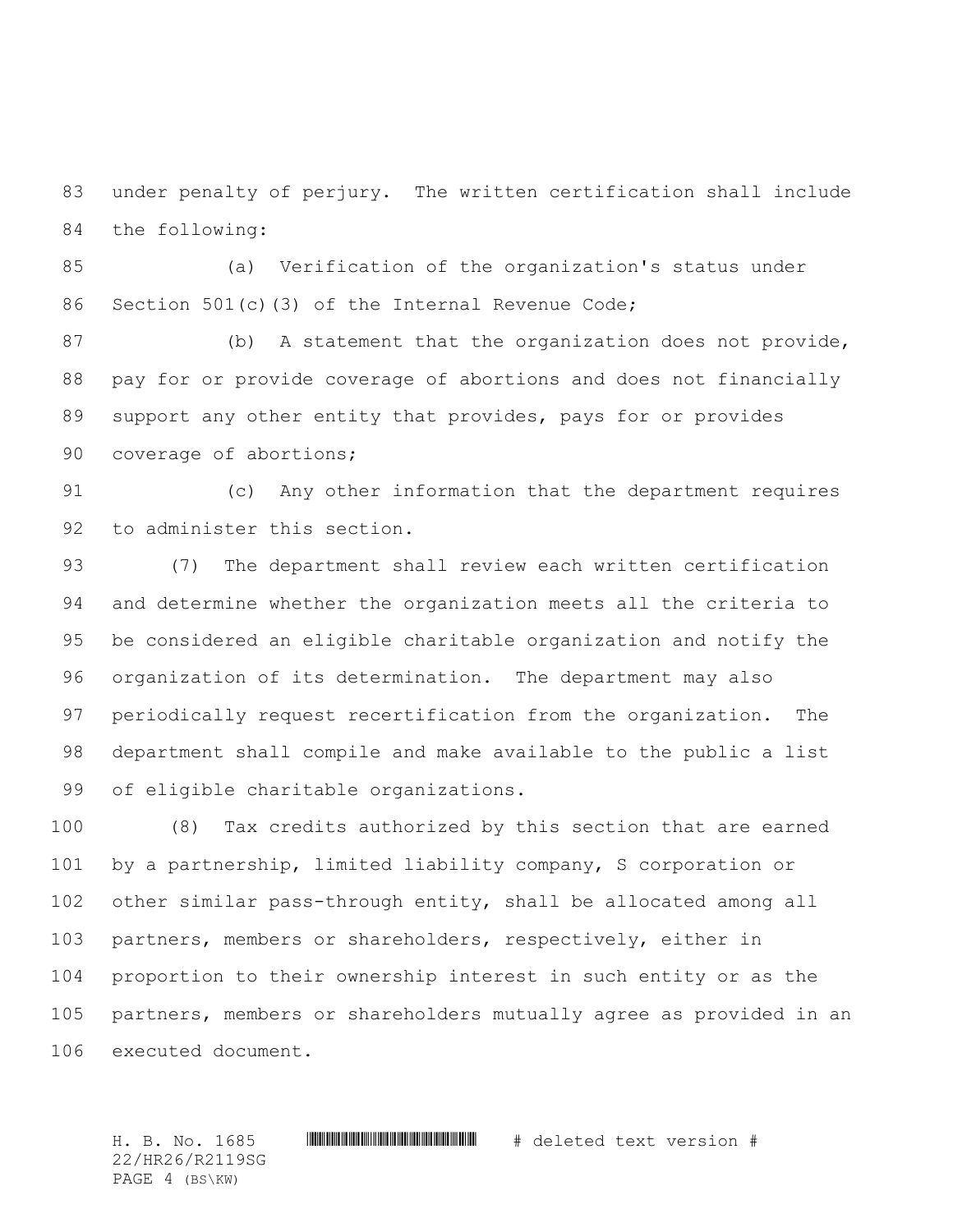(9) (a) A taxpayer shall apply for credits with the department on forms prescribed by the department. In the application the taxpayer shall certify to the department the dollar amount of the contributions made or to be made during the calendar year. Within thirty (30) days after the receipt of an application, the department shall allocate credits based on the dollar amount of contributions as certified in the application. However, if the department cannot allocate the full amount of credits certified in the application due to the limit on the aggregate amount of credits that may be awarded under this section 117 in a calendar year, the department shall so notify the applicant within thirty (30) days with the amount of credits, if any, that may be allocated to the applicant in the calendar year. Once the department has allocated credits to a taxpayer, if the contribution for which a credit is allocated has not been made as 122 of the date of the allocation, then the contribution must be made not later than sixty (60) days from the date of the allocation. If the contribution is not made within such time period, the allocation shall be cancelled and returned to the department for reallocation. Upon final documentation of the contributions, if the actual dollar amount of the contributions is lower than the amount estimated, the department shall adjust the tax credit allowed under this section.

 (b) For the purposes of using a tax credit against ad valorem taxes assessed and levied on real property, a taxpayer

H. B. No. 1685 \*HR26/R2119SG\* # deleted text version # 22/HR26/R2119SG PAGE 5 (BS\KW)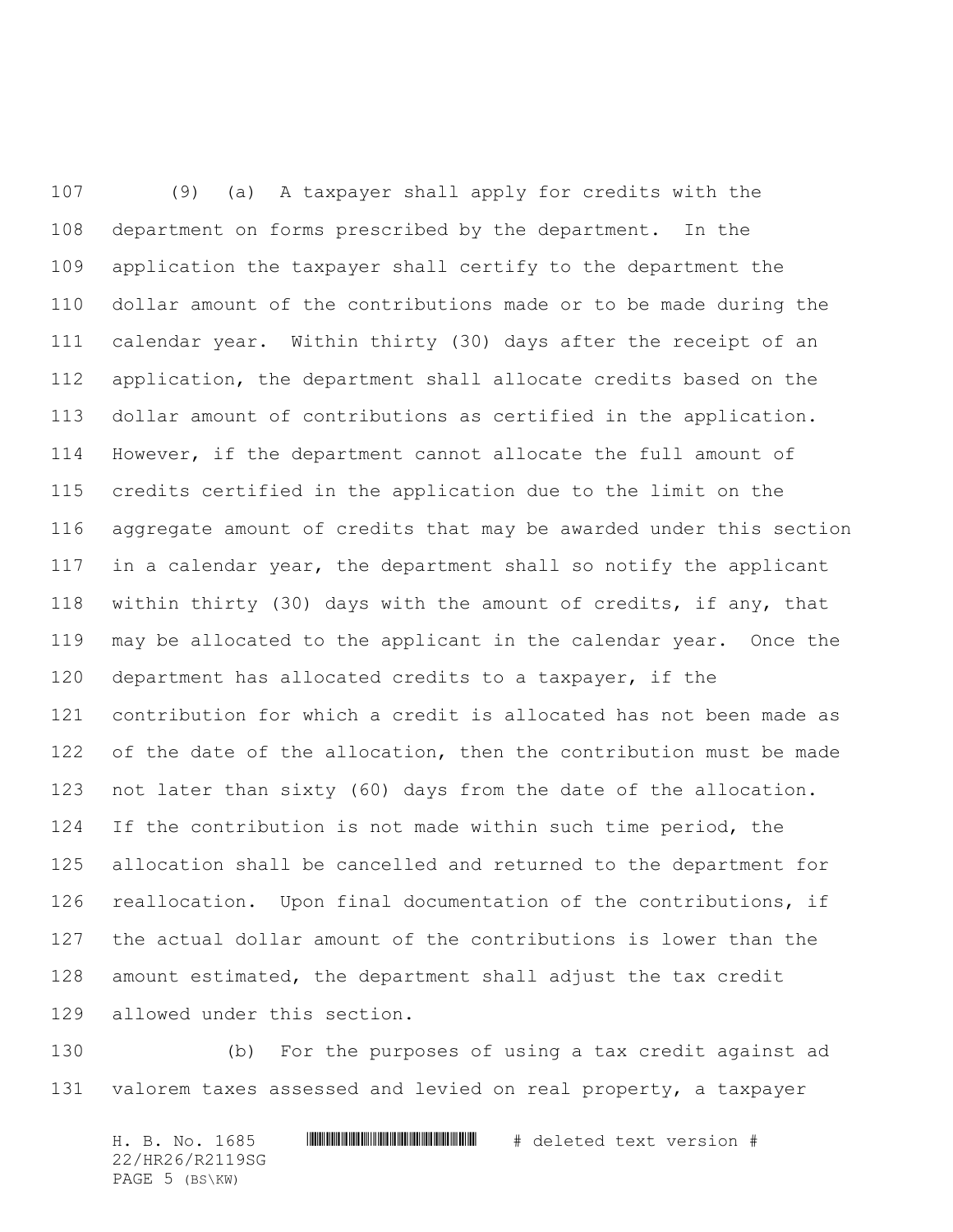shall present to the appropriate tax collector the tax credit documentation provided to the taxpayer by the Department of Revenue, and the tax collector shall apply the tax credit against such ad valorem taxes. The tax collector shall forward the tax credit documentation to the Department of Revenue along with the amount of the tax credit applied against ad valorem taxes, and the department shall disburse funds to the tax collector for the amount of the tax credit applied against ad valorem taxes. Such payments by the Department of Revenue shall be made from current tax collections.

 (10) The aggregate amount of tax credits that may be allocated by the department under this section during a calendar year shall not exceed Three Million Five Hundred Thousand Dollars (\$3,500,000.00). For credits allocated during a calendar year for contributions to eligible charitable organizations, no more than fifty percent (50%) of such credits may be allocated for contributions to a single eligible charitable organization.

 **SECTION 2.** Section 27-7-22.41, Mississippi Code of 1972, is amended as follows:

 27-7-22.41. (1) For the purposes of this section, the following words and phrases shall have the meanings ascribed in this section unless the context clearly indicates otherwise: (a) "Department" means the Department of Revenue.

H. B. No. 1685 \*HR26/R2119SG\* # deleted text version # 22/HR26/R2119SG PAGE 6 (BS\KW)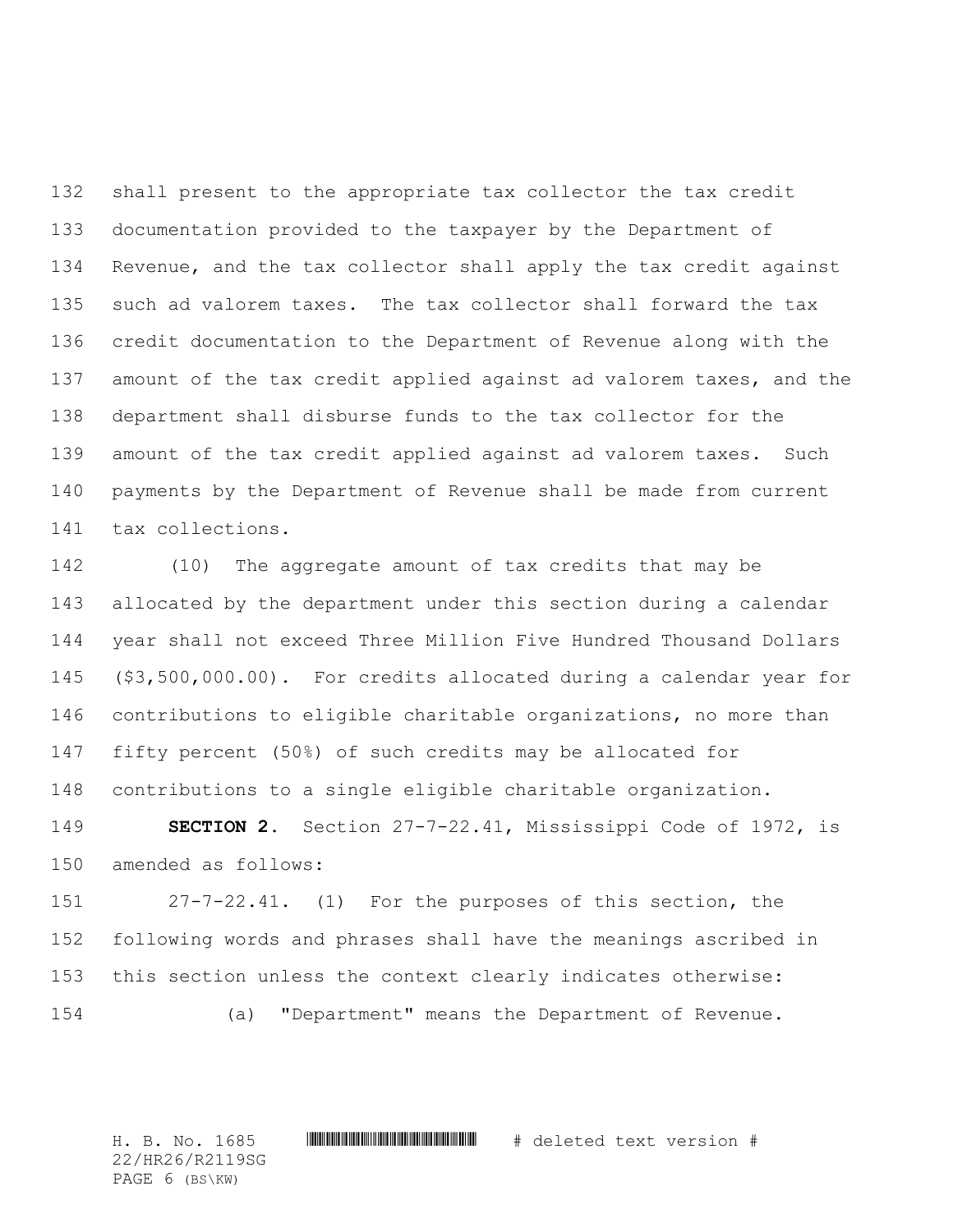(b) "Eligible charitable organization" means an organization that is exempt from federal income taxation under Section 501(c)(3) of the Internal Revenue Code and is: (i) Licensed by or under contract with the Mississippi Department of Child Protection Services and provides services for: 161 1. The prevention and diversion of children from custody with the Department of Child Protection Services, 2. The safety, care and well-being of children in custody with the Department of Child Protection Services, or 3. The express purpose of creating permanency for children through adoption; or (ii) Certified by the department as an educational services charitable organization that is accredited by a regional accrediting organization and provides services to: 171 1. Children in a foster care placement program established by the Department of Child Protection Services, children placed under the Safe Families for Children model, or children at significant risk of entering a foster care placement program established by the Department of Child Protection Services, 2. Children who have a chronic illness or physical, intellectual, developmental or emotional disability, or

H. B. No. 1685 \*HR26/R2119SG\* # deleted text version # 22/HR26/R2119SG PAGE 7 (BS\KW)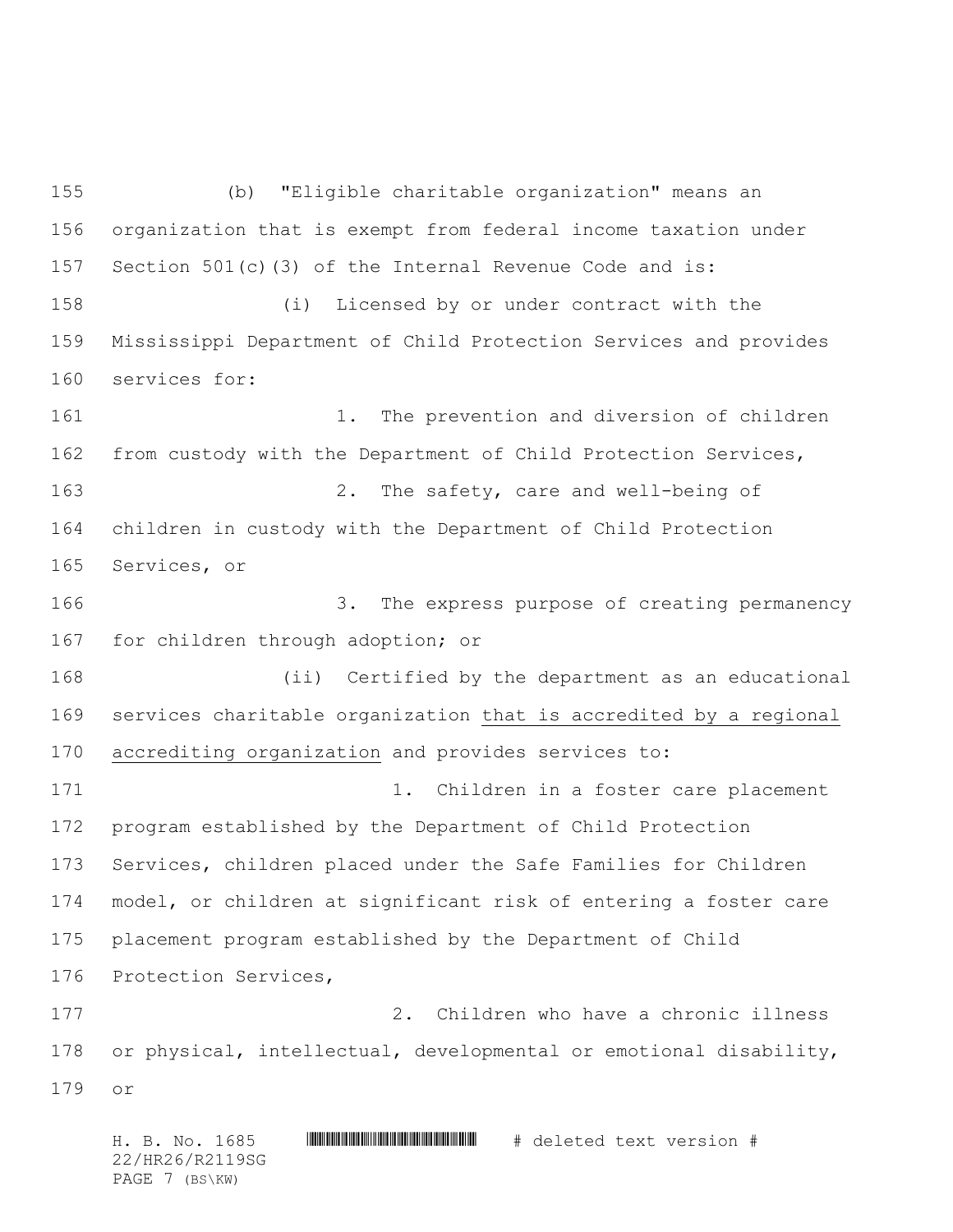3. Children eligible for free or reduced price meals programs under Section 37-11-7, or selected for participation in the Promise Neighborhoods Program sponsored by 183 the U.S. Department of Education.

 (2) (a) The tax credit authorized in this section shall be available only to a taxpayer who is a business enterprise engaged in commercial, industrial or professional activities and operating as a corporation, limited liability company, partnership or sole proprietorship. Except as otherwise provided in this section, a credit is allowed against the taxes imposed by Sections 27-7-5, 27-15-103, 27-15-109 and 27-15-123, for voluntary cash contributions made by a taxpayer during the taxable year to an eligible charitable organization. From and after January 1, 2022, for a taxpayer that is not operating as a corporation, a credit is also allowed against ad valorem taxes assessed and levied on real property for voluntary cash contributions made by the taxpayer during the taxable year to an eligible charitable organization. The amount of credit that may be utilized by a taxpayer in a taxable year shall be limited to (i) an amount not to exceed fifty percent (50%) of the total tax liability of the taxpayer for the taxes imposed by such sections of law and (ii) an amount not to exceed fifty percent (50%) of the total tax liability of the taxpayer for ad valorem taxes assessed and levied on real property. Any tax credit claimed under this section but not used in any taxable year may be carried forward for five (5)

H. B. No. 1685 \*HR26/R2119SG\* # deleted text version # 22/HR26/R2119SG PAGE 8 (BS\KW)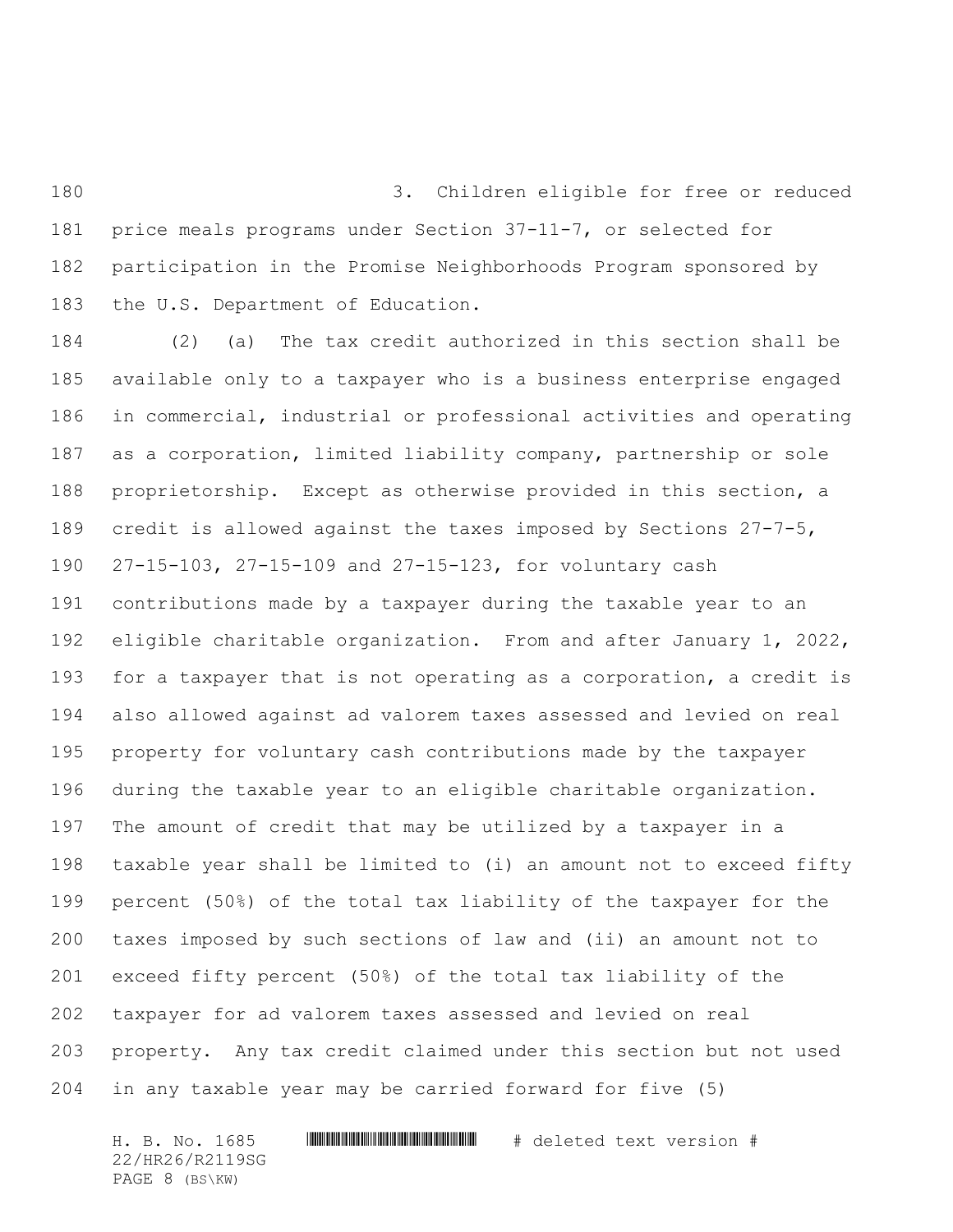consecutive years from the close of the tax year in which the credits were earned.

 (b) A contribution to an eligible charitable organization for which a credit is claimed under this section does not qualify for and shall not be included in any credit that may be claimed under Section 27-7-22.39.

 (c) A contribution for which a credit is claimed under this section may not be used as a deduction by the taxpayer for state income tax purposes.

 (3) Taxpayers taking a credit authorized by this section shall provide the name of the eligible charitable organization and the amount of the contribution to the department on forms provided by the department.

 (4) An eligible charitable organization shall provide the department with a written certification that it meets all criteria to be considered an eligible charitable organization. An eligible charitable organization must also provide the department with written documented proof of its license and/or written contract with the Mississippi Department of Child Protection Services. The organization shall also notify the department of any changes that may affect eligibility under this section.

 (5) The eligible charitable organization's written certification must be signed by an officer of the organization under penalty of perjury. The written certification shall include the following:

H. B. No. 1685 \*HR26/R2119SG\* # deleted text version # 22/HR26/R2119SG PAGE 9 (BS\KW)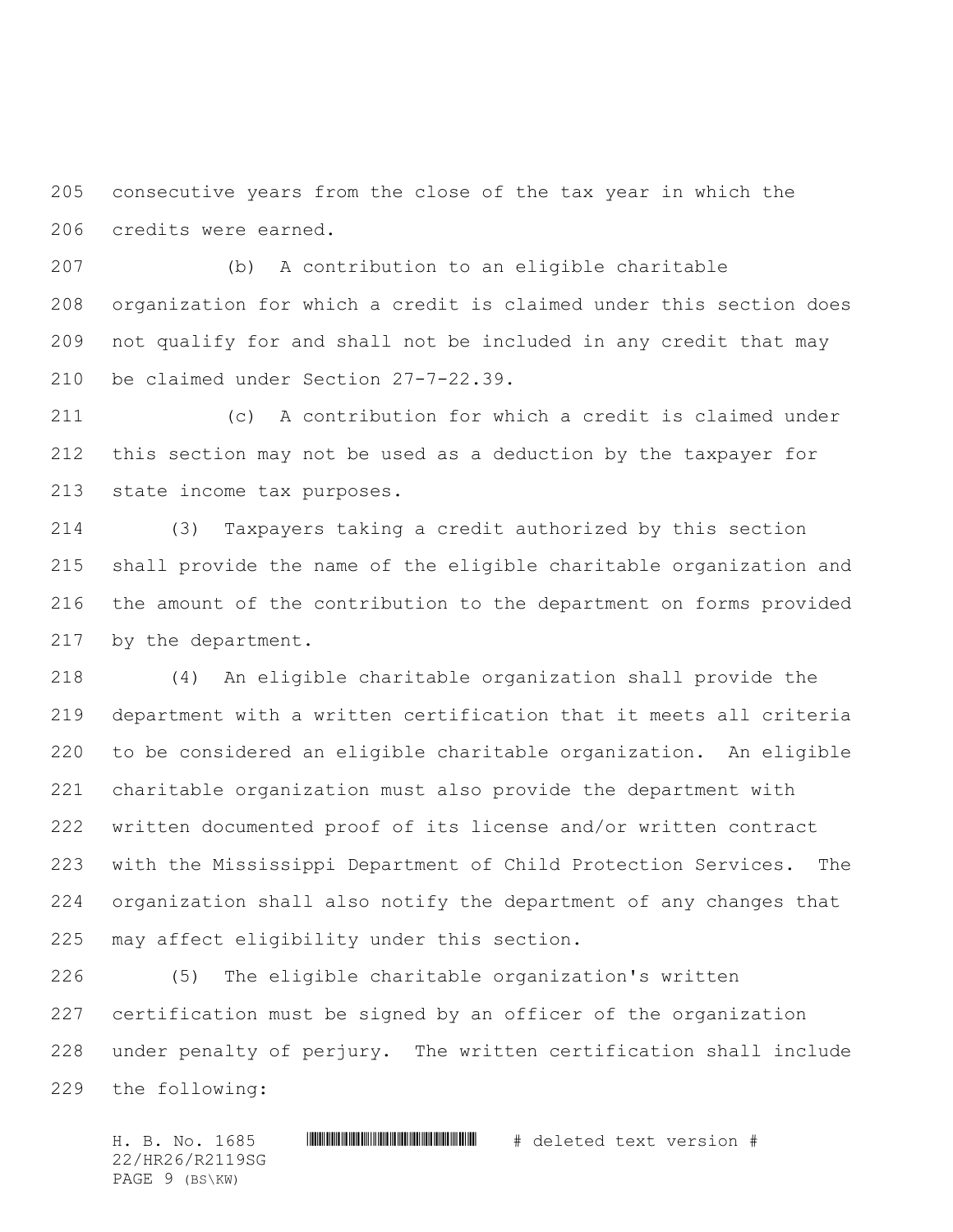(a) Verification of the organization's status under 231 Section 501(c)(3) of the Internal Revenue Code;

 (b) A statement that the organization does not provide, pay for or provide coverage of abortions and does not financially support any other entity that provides, pays for or provides coverage of abortions;

 (c) A statement that the funds generated from the tax credit shall be used for educational resources, staff and expenditures and/or other purposes described in this section.

 ( **\* \* \*c**d) Any other information that the department requires to administer this section.

 (6) The department shall review each written certification and determine whether the organization meets all the criteria to be considered an eligible charitable organization and notify the organization of its determination. The department may also periodically request recertification from the organization. The department shall compile and make available to the public a list of eligible charitable organizations.

 (7) Tax credits authorized by this section that are earned by a partnership, limited liability company, S corporation or other similar pass-through entity, shall be allocated among all partners, members or shareholders, respectively, either in proportion to their ownership interest in such entity or as the partners, members or shareholders mutually agree as provided in an executed document.

H. B. No. 1685 \*HR26/R2119SG\* # deleted text version # 22/HR26/R2119SG PAGE 10 (BS\KW)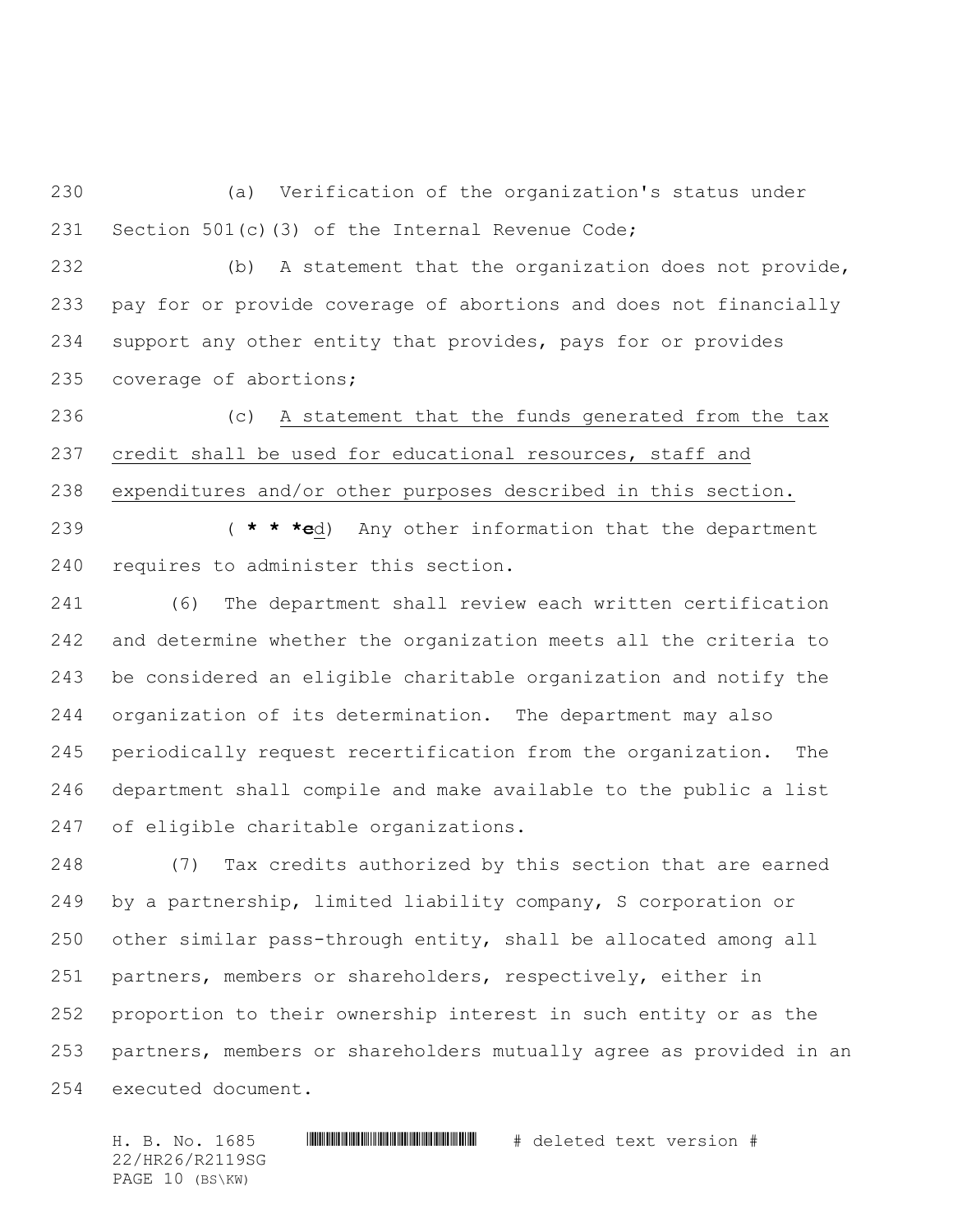(8) (a) A taxpayer shall apply for credits with the department on forms prescribed by the department. In the application the taxpayer shall certify to the department the dollar amount of the contributions made or to be made during the calendar year. Within thirty (30) days after the receipt of an application, the department shall allocate credits based on the dollar amount of contributions as certified in the application. However, if the department cannot allocate the full amount of credits certified in the application due to the limit on the aggregate amount of credits that may be awarded under this section in a calendar year, the department shall so notify the applicant within thirty (30) days with the amount of credits, if any, that may be allocated to the applicant in the calendar year. Once the department has allocated credits to a taxpayer, if the contribution for which a credit is allocated has not been made as of the date of the allocation, then the contribution must be made not later than sixty (60) days from the date of the allocation. If the contribution is not made within such time period, the allocation shall be cancelled and returned to the department for reallocation. Upon final documentation of the contributions, if the actual dollar amount of the contributions is lower than the amount estimated, the department shall adjust the tax credit allowed under this section.

 (b) A taxpayer who applied for a tax credit under this section during calendar year 2020, but who was unable to be

H. B. No. 1685 \*HR26/R2119SG\* # deleted text version # 22/HR26/R2119SG PAGE 11 (BS\KW)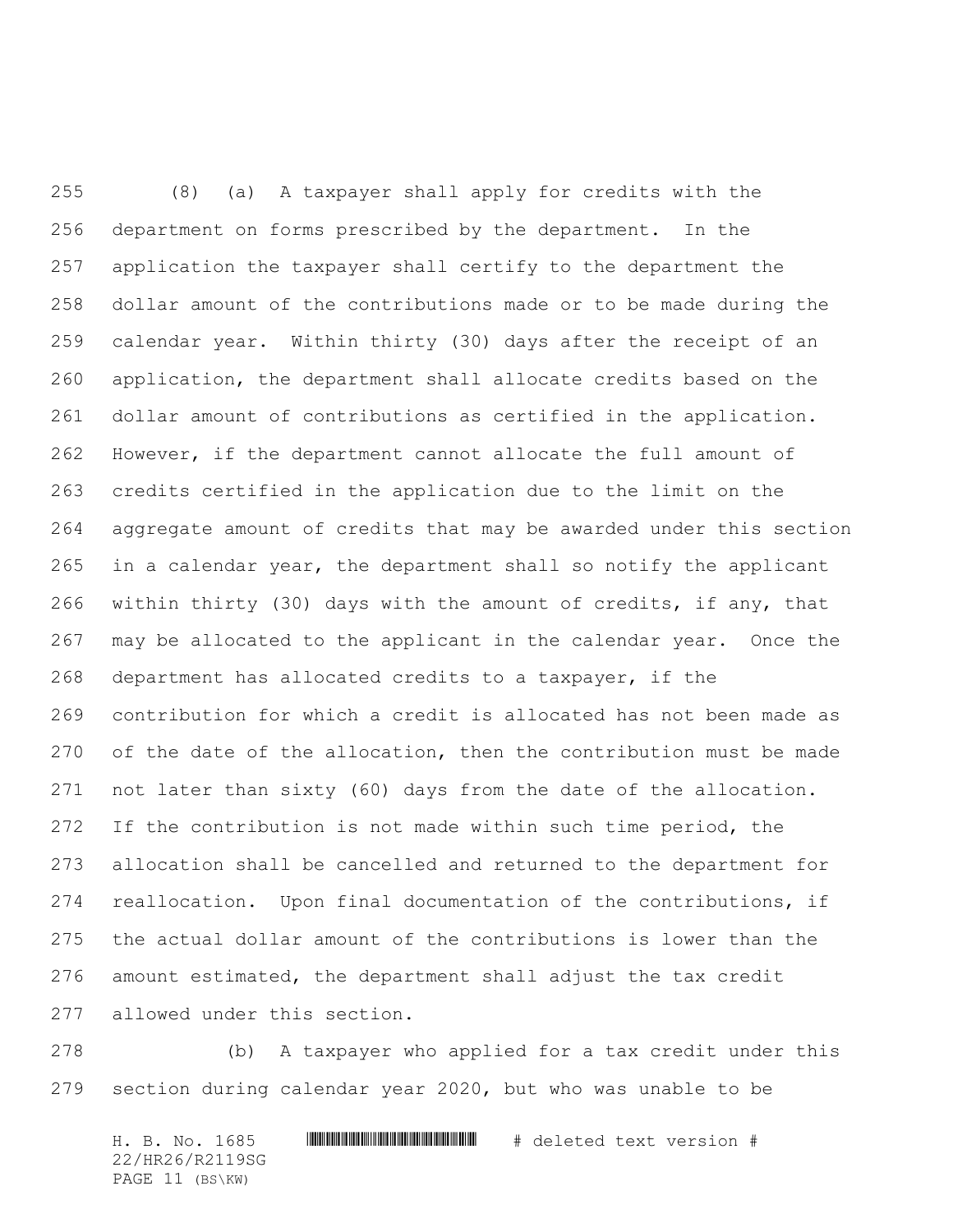awarded the credit due to the limit on the aggregate amount of credits authorized for calendar year 2020, shall be given priority for tax credits authorized to be allocated to taxpayers under this section by Section 27-7-22.39.

 (c) For the purposes of using a tax credit against ad valorem taxes assessed and levied on real property, a taxpayer shall present to the appropriate tax collector the tax credit documentation provided to the taxpayer by the Department of Revenue, and the tax collector shall apply the tax credit against such ad valorem taxes. The tax collector shall forward the tax credit documentation to the Department of Revenue along with the amount of the tax credit applied against ad valorem taxes, and the department shall disburse funds to the tax collector for the amount of the tax credit applied against ad valorem taxes. Such payments by the Department of Revenue shall be made from current tax collections.

 (9) The aggregate amount of tax credits that may be allocated by the department under this section during a calendar year shall not exceed Five Million Dollars (\$5,000,000.00), and not more than fifty percent (50%) of tax credits allocated during a calendar year may be allocated for contributions to eligible charitable organizations described in subsection (1)(b)(ii) of this section. However, for calendar year 2021, the aggregate amount of tax credits that may be allocated by the department under this section during a calendar year shall not exceed Ten

H. B. No. 1685 \*HR26/R2119SG\* # deleted text version # 22/HR26/R2119SG PAGE 12 (BS\KW)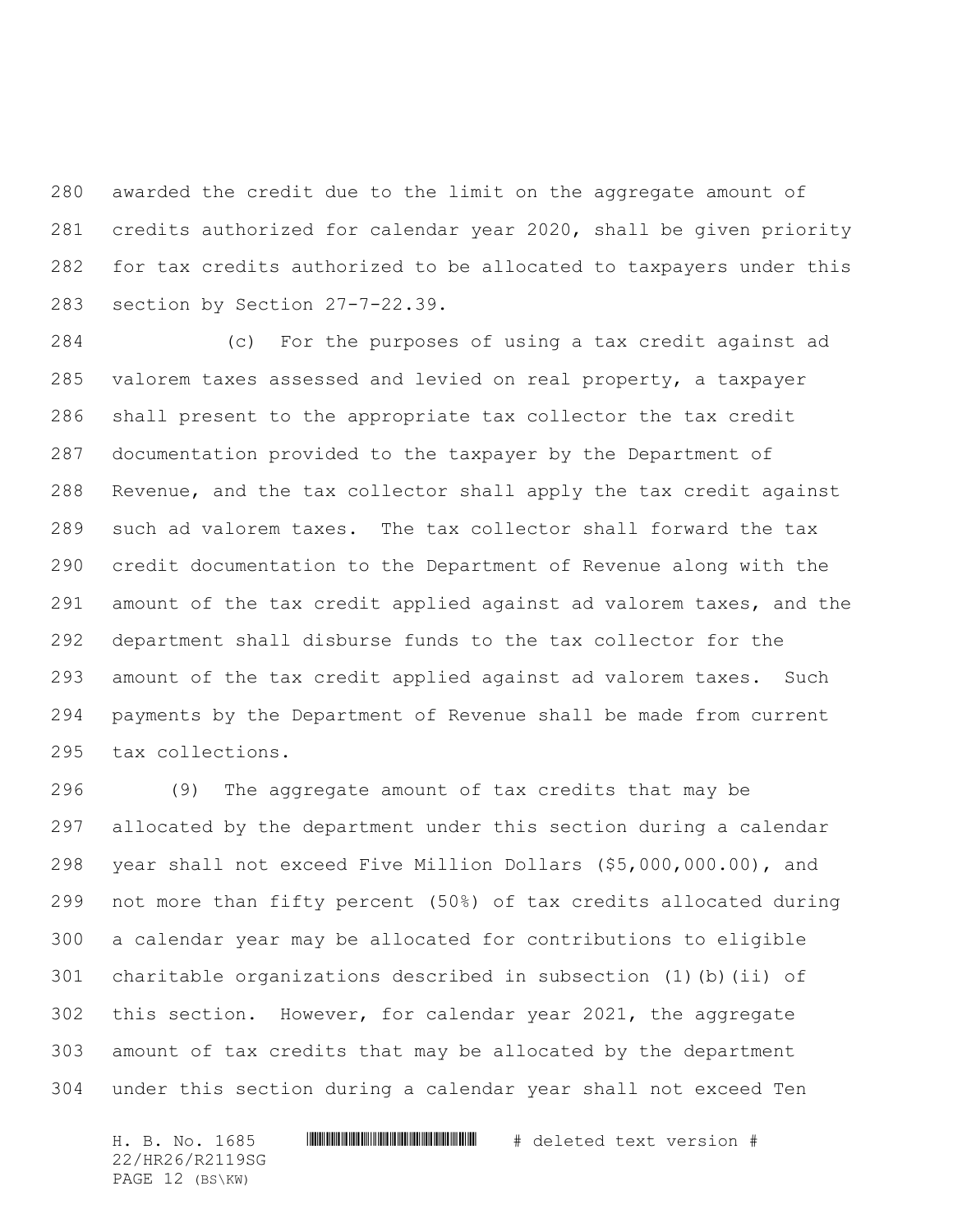Million Dollars (\$10,000,000.00), for calendar year 2022, **\* \* \***and for each calendar year thereafter**,** the aggregate amount of tax credits that may be allocated by the department under this section during a calendar year shall not exceed Sixteen Million Dollars (\$16,000,000.00), and for calendar year 2023, and for each calendar year thereafter, the aggregate amount of tax credits that may be allocated by the department under this section during a calendar year shall not exceed Eighteen Million Dollars (\$18,000,000.00). For calendar year 2021, and for each calendar year thereafter, fifty percent (50%) of the tax credits allocated during a calendar year shall be allocated for contributions to eligible charitable organizations described in subsection (1)(b)(i) of this section and fifty percent (50%) of the tax credits allocated during a calendar year shall be allocated for contributions to eligible charitable organizations described in subsection (1)(b)(ii) of this section. **\* \* \***For calendar year 321 2022, and for each calendar year thereafter, of the amount of tax credits that may be allocated for contributions to eligible charitable organizations described in subsection (1)(b)(ii) of this section, fifteen percent (15%) of the tax credits shall be available solely for allocation for contributions to eligible 326 charitable organizations described in subsection  $(1)$  (b)  $(i,i)$  2; 327 however, any such tax credits not allocated before April 1 of a calendar year may be allocated for contributions to eligible charitable organizations described in subsection (1)(b)(ii)1 of

H. B. No. 1685 \*HR26/R2119SG\* # deleted text version # 22/HR26/R2119SG PAGE 13 (BS\KW)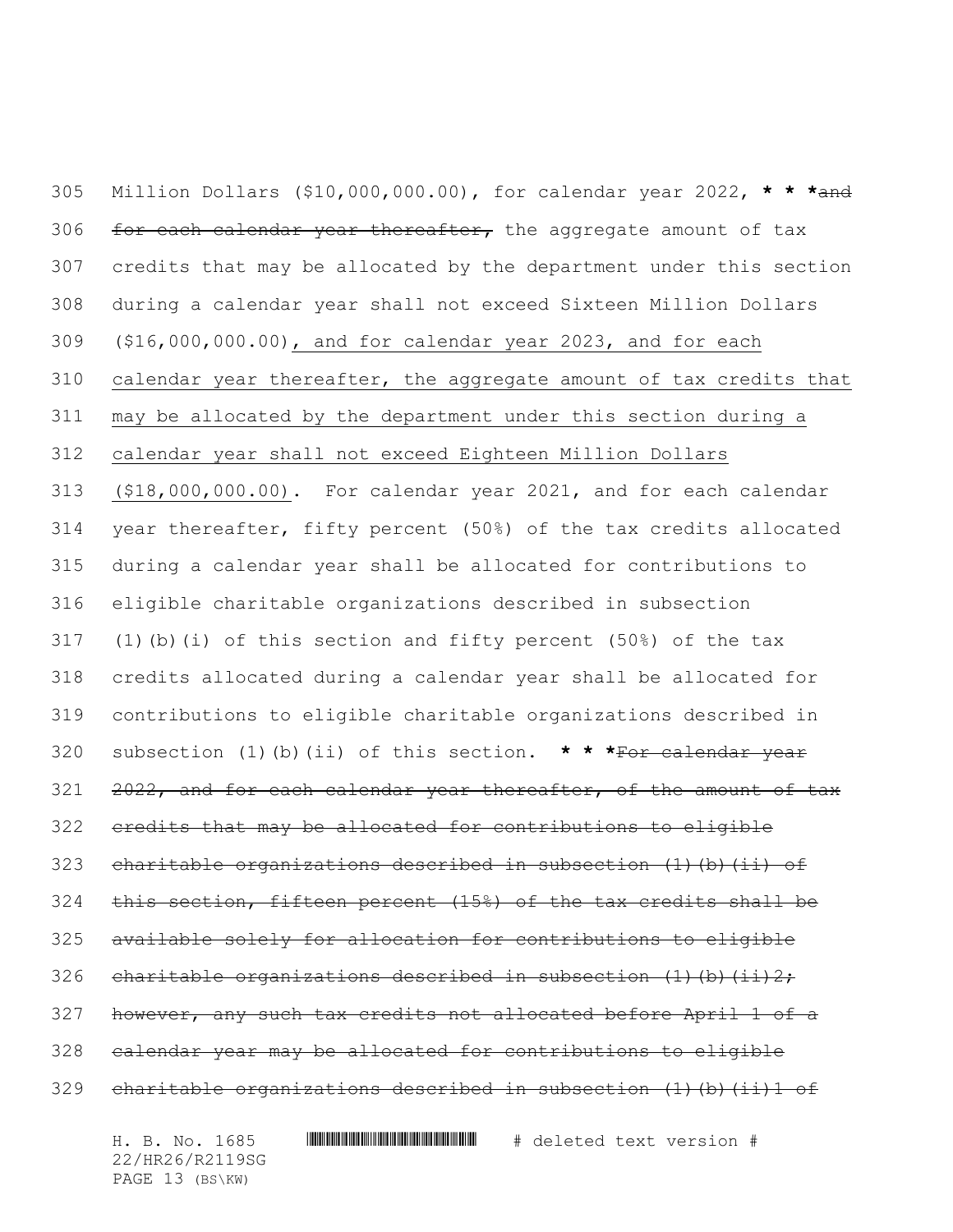330 this section. For calendar year 2021, and for each calendar year thereafter, for credits allocated during a calendar year for contributions to eligible charitable organizations described in subsection (1)(b)(i) of this section, no more than twenty-five percent (25%) of such credits may be allocated for contributions to a single eligible charitable organization. Except as otherwise provided in this section, for calendar year 2021, and for each calendar year thereafter, for credits allocated during a calendar year for contributions to eligible charitable organizations described in subsection (1)(b)(ii) of this section, no more than **\* \* \*** five percent (5%) four and one-half percent (4-1/2%) of such credits may be allocated for contributions to a single eligible charitable organization. **\* \* \***However, for calendar year 2022, of the additional amount of tax credits authorized under 344 this section, as amended by Chapter 480, Laws of 2021, for allocation for contributions to eligible charitable organizations described in subsection (1)(b)(ii) of this section, Two Million Dollars (\$2,000,000.00) of the tax credits shall be available 348 solely for allocation for contributions to Magnolia Speech School; 349 however, any such tax credits not allocated before April 1, 2022, may be allocated for contributions to eligible charitable organizations described in subsection  $(1)$  (b)  $(ii)$  of this section.However, for calendar year 2022, of the additional amount 353 of tax credits authorized under this section, as amended by Chapter 480, Laws of 2021, for allocation for contributions to

H. B. No. 1685 \*HR26/R2119SG\* # deleted text version # 22/HR26/R2119SG PAGE 14 (BS\KW)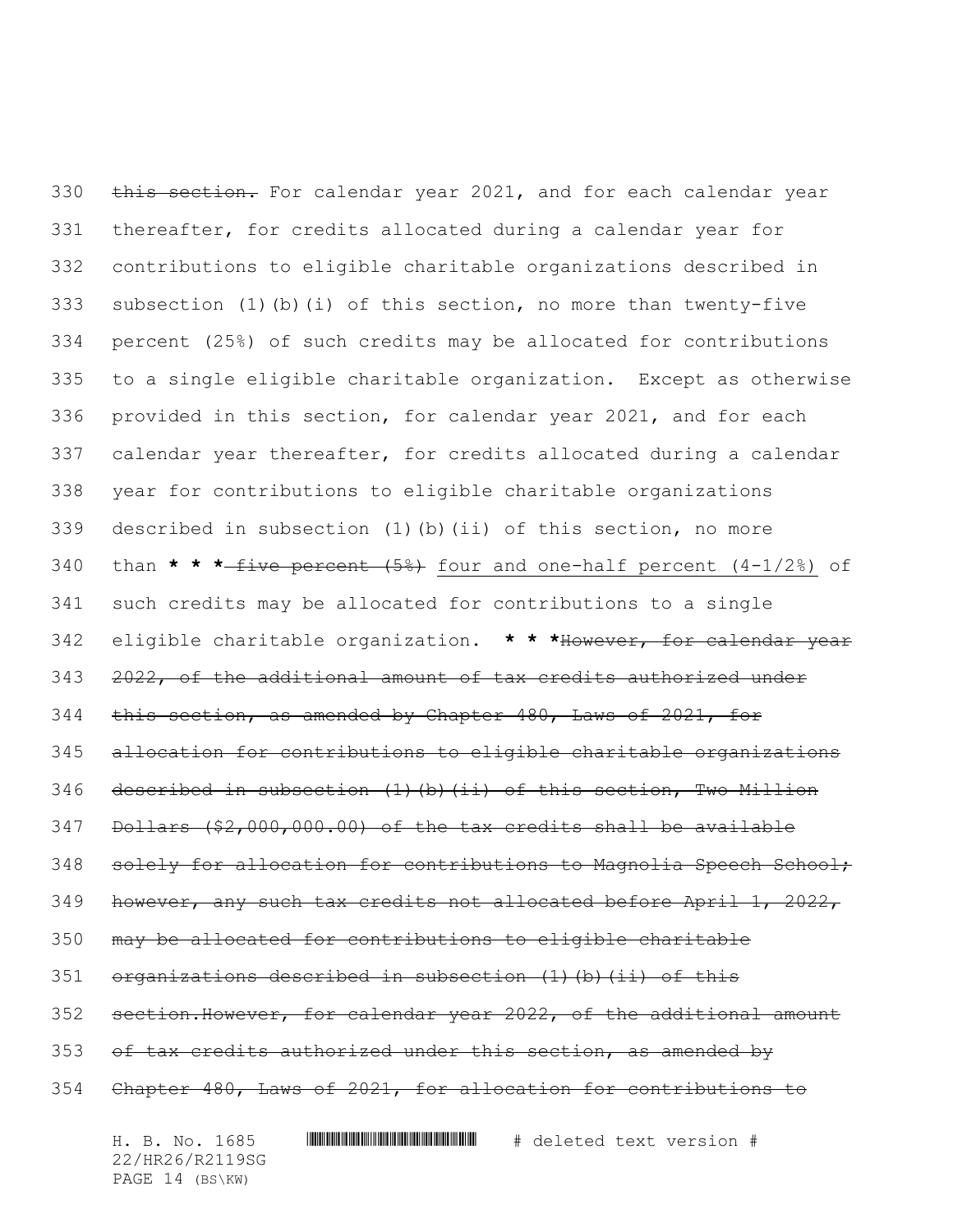eligible charitable organizations described in subsection

 (1)(b)(ii) of this section, Two Million Dollars (\$2,000,000.00) of the tax credits shall be available solely for allocation for 358 contributions to Magnolia Speech School; however, any such tax credits not allocated before April 1, 2022, may be allocated for

 contributions to eligible charitable organizations described in 361 subsection (1)(b)(ii) of this section.

 **SECTION 3.** (1) As used in this section, the following words shall have the meanings ascribed herein unless the context clearly requires otherwise:

 (a) "Blood donation" means the voluntary and uncompensated donation of whole blood, or specific components of blood, by an employee, drawn for use by a nonprofit blood bank organization as part of a blood drive.

 (b) "Blood drive" means a function held at a specific date and time which is organized by a nonprofit blood bank organization in coordination with an employer or group of employers and is closed to nonemployees.

 (c) "Employee" means an individual employed by an employer authorized to claim a tax credit under this section.

 (d) "Employer" means a sole proprietor, general partnership, limited partnership, limited liability company, corporation or other legally recognized business entity.

H. B. No. 1685 \*HR26/R2119SG\* # deleted text version # 22/HR26/R2119SG PAGE 15 (BS\KW)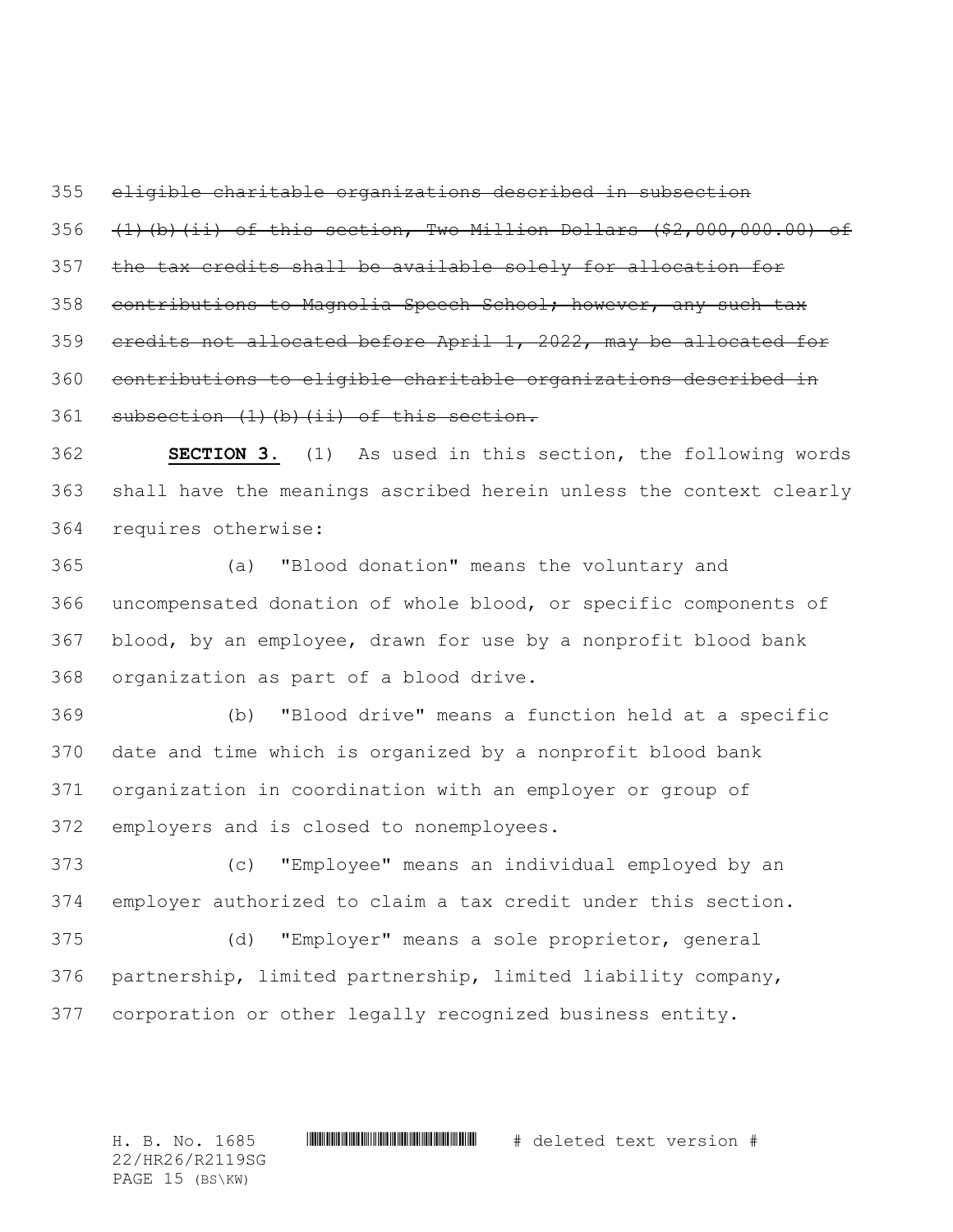(e) "Verified donation" means a blood donation by an employee, made during a blood drive, which can be documented by an employer.

 (2) Subject to the provisions of this section, for calendar year 2022 and for calendar year 2023, a taxpayer that is an employer shall be allowed a credit against the taxes imposed under this chapter for each verified blood donation made by an employee as part of a blood drive. The credit shall be for an amount equal to Twenty Dollars (\$20.00) for each verified donation. However, the tax credit shall not exceed the amount of tax imposed upon the taxpayer for the taxable year reduced by the sum of all other credits allowable to the taxpayer under this chapter, except credit for tax payments made by or on behalf of the taxpayer. The maximum aggregate amount of tax credits that may be claimed by all taxpayers claiming a credit under this section in a taxable year shall not exceed One Hundred Thousand Dollars (\$100,000.00). The department shall annually calculate and publish a percentage by which the tax credit authorized by this section shall be reduced so the maximum aggregate amount of tax credits claimed by all taxpayers claiming a credit in a taxable year does not exceed One Hundred Thousand Dollars (\$100,000.00).

 **SECTION 4.** Section 27-7-17, Mississippi Code of 1972, as amended by Senate Bill No. 2095, 2022 Regular Session, and House Bill No. 1529, 2022 Regular Session, is amended as follows:

H. B. No. 1685 \*HR26/R2119SG\* # deleted text version # 22/HR26/R2119SG PAGE 16 (BS\KW)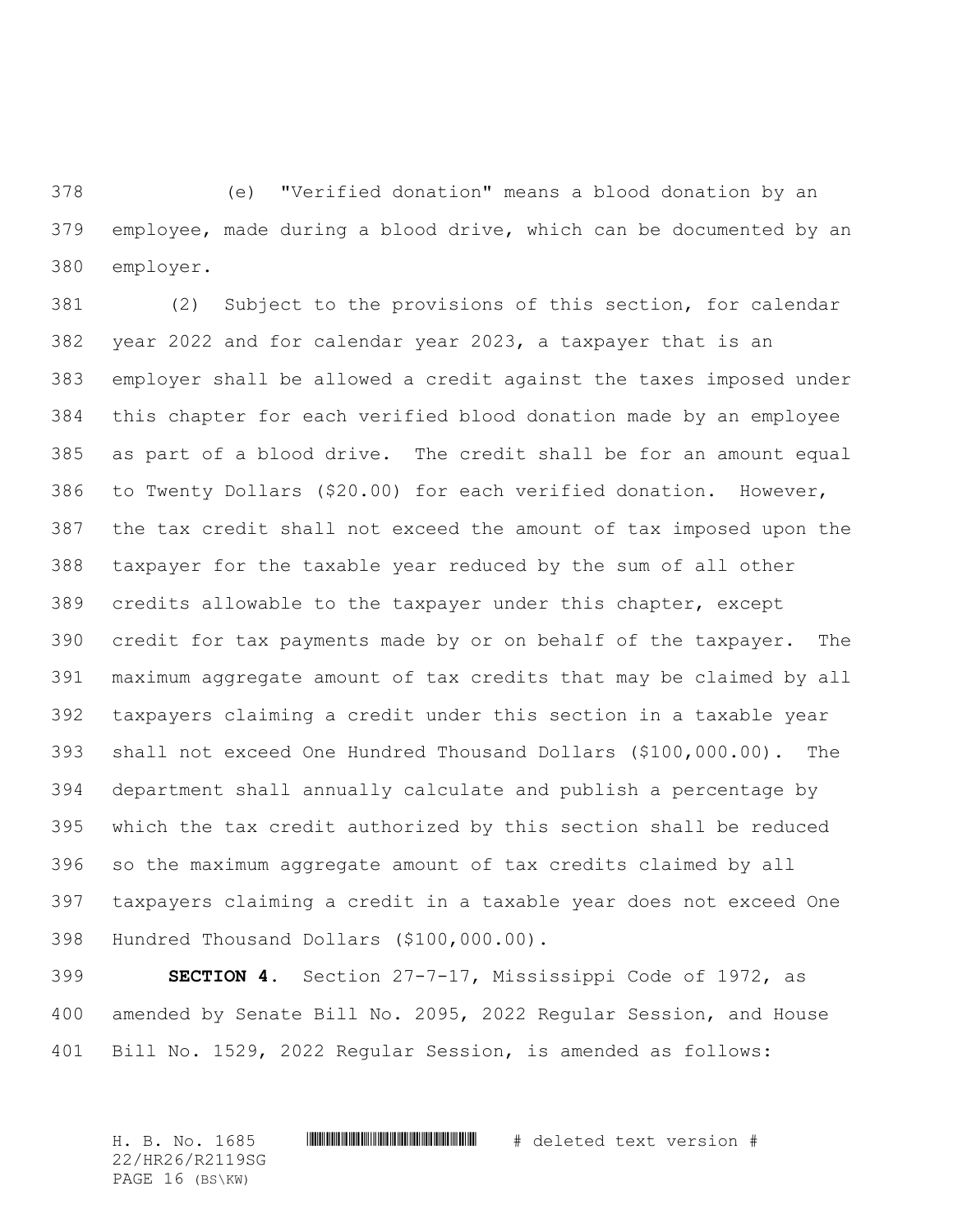**[Through February 1, 2022, this section shall read as follows:]**

 27-7-17. In computing taxable income, there shall be allowed as deductions:

# (1) **Business deductions.**

 (a) **Business expenses.** All the ordinary and necessary expenses paid or incurred during the taxable year in carrying on any trade or business, including a reasonable allowance for salaries or other compensation for personal services actually rendered; nonreimbursable traveling expenses incident to current employment, including a reasonable amount expended for meals and lodging while away from home in the pursuit of a trade or business; and rentals or other payments required to be made as a condition of the continued use or possession, for purposes of the trade or business of property to which the taxpayer has not taken or is not taking title or in which he had no equity. Expense incurred in connection with earning and distributing nontaxable income is not an allowable deduction. Limitations on entertainment expenses shall conform to the provisions of the Internal Revenue Code of 1986.

 (b) **Interest.** All interest paid or accrued during the taxable year on business indebtedness, except interest upon the 424 indebtedness for the purchase of tax-free bonds, or any stocks, the dividends from which are nontaxable under the provisions of this article; provided, however, in the case of securities

H. B. No. 1685 \*HR26/R2119SG\* # deleted text version # 22/HR26/R2119SG PAGE 17 (BS\KW)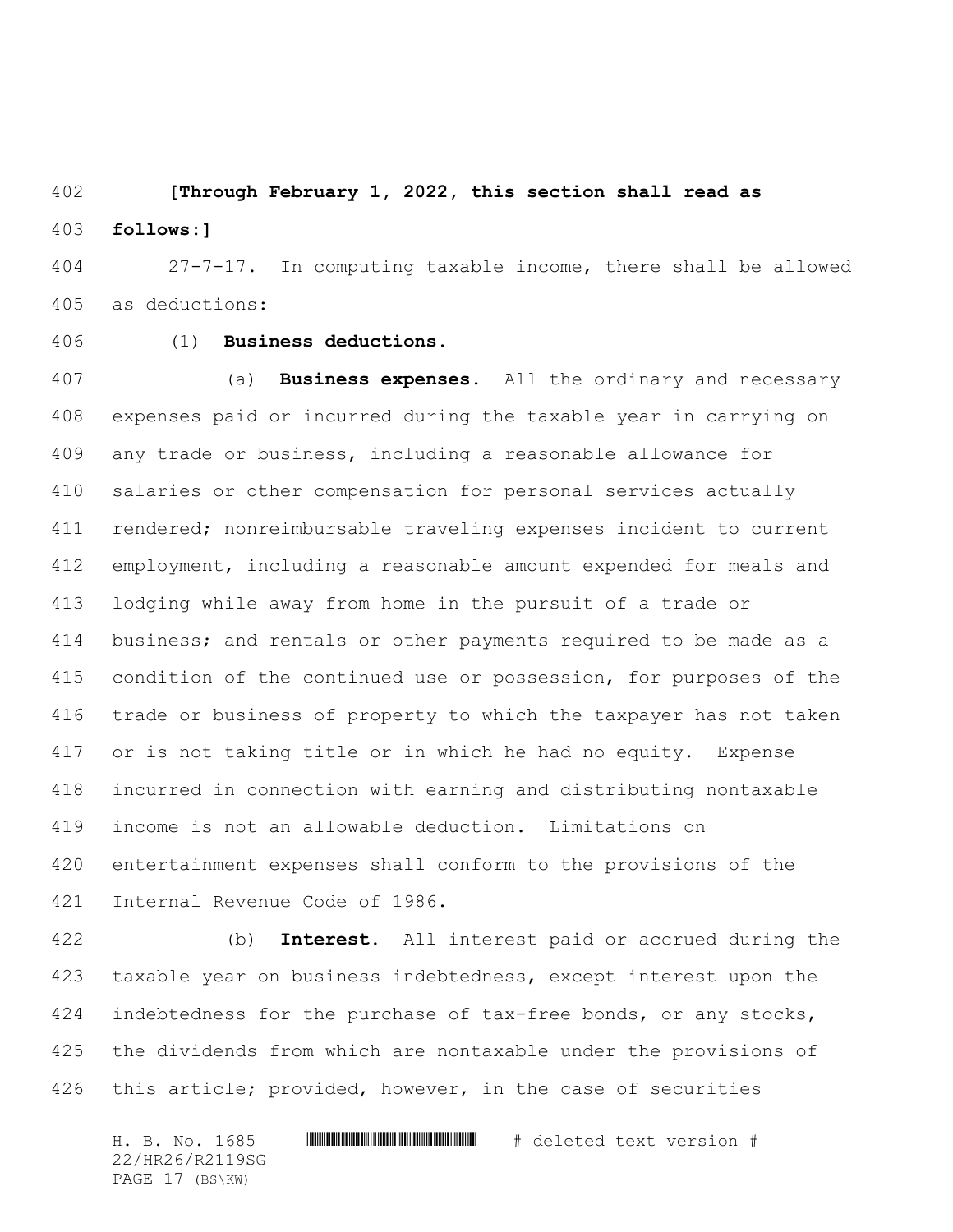427 dealers, interest payments or accruals on loans, the proceeds of which are used to purchase tax-exempt securities, shall be deductible if income from otherwise tax-free securities is reported as income. Investment interest expense shall be limited to investment income. Interest expense incurred for the purchase 432 of treasury stock, to pay dividends, or incurred as a result of an undercapitalized affiliated corporation may not be deducted unless an ordinary and necessary business purpose can be established to the satisfaction of the commissioner. For the purposes of this paragraph, the phrase "interest upon the indebtedness for the purchase of tax-free bonds" applies only to the indebtedness incurred for the purpose of directly purchasing tax-free bonds and does not apply to any other indebtedness incurred in the regular course of the taxpayer's business. Any corporation, association, organization or other entity taxable under Section 27-7-23(c) shall allocate interest expense as provided in Section 27-7-23(c)(3)(I).

 (c) **Taxes.** Taxes paid or accrued within the taxable 445 year, except state and federal income taxes, excise taxes based on or measured by net income, estate and inheritance taxes, gift 447 taxes, cigar and cigarette taxes, gasoline taxes, and sales and use taxes unless incurred as an item of expense in a trade or business or in the production of taxable income. In the case of an individual, taxes permitted as an itemized deduction under the

H. B. No. 1685 \*HR26/R2119SG\* # deleted text version # 22/HR26/R2119SG PAGE 18 (BS\KW)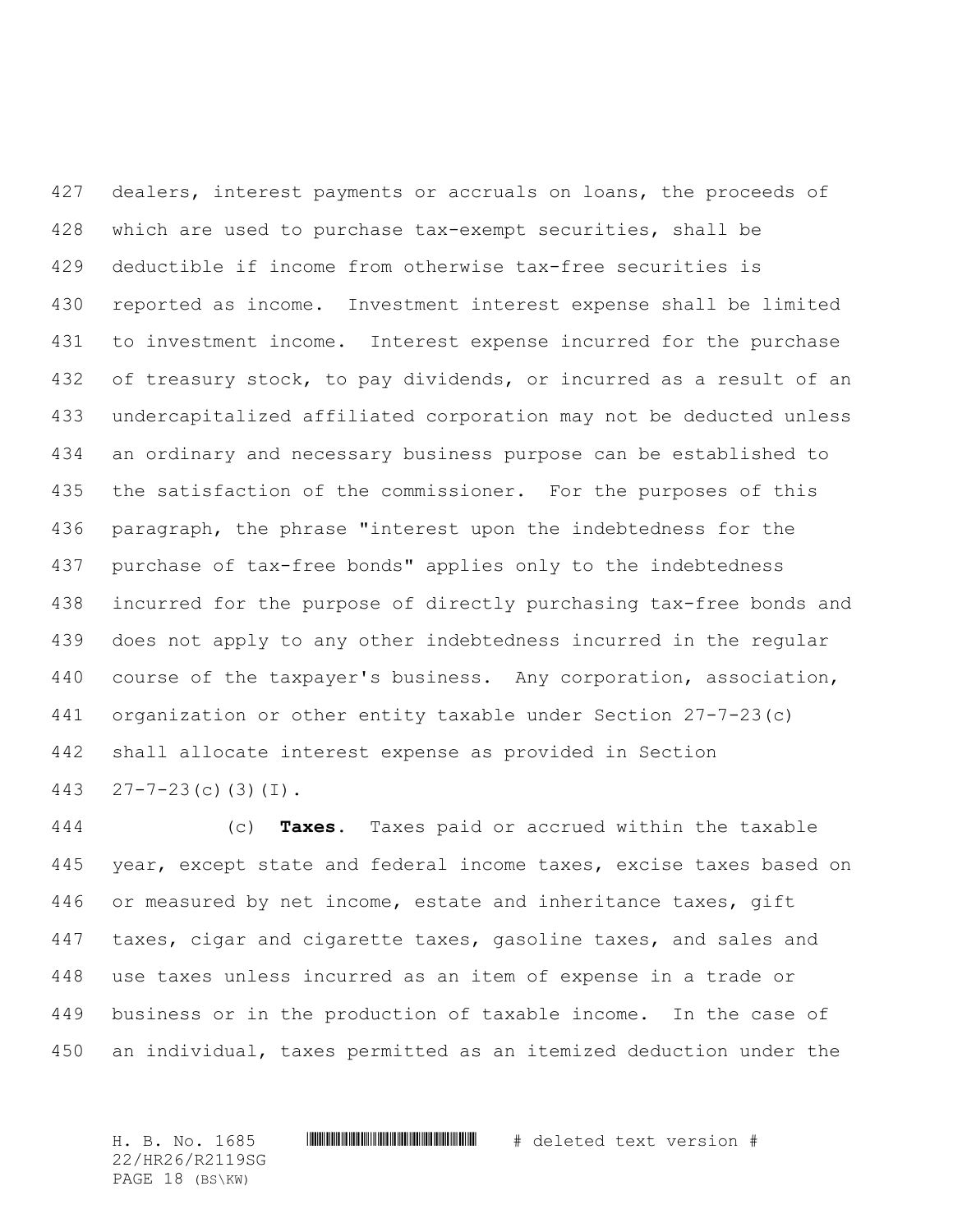provisions of subsection (3)(a) of this section are to be claimed thereunder.

## (d) **Business losses.**

 (i) Losses sustained during the taxable year not compensated for by insurance or otherwise, if incurred in trade or business, or nonbusiness transactions entered into for profit.

 (ii) Limitations on losses from passive activities and rental real estate shall conform to the provisions of the Internal Revenue Code of 1986.

 (e) **Bad debts.** Losses from debts ascertained to be worthless and charged off during the taxable year, if sustained in the conduct of the regular trade or business of the taxpayer; provided, that such losses shall be allowed only when the taxpayer has reported as income, on the accrual basis, the amount of such debt or account.

 (f) **Depreciation.** A reasonable allowance for exhaustion, wear and tear of property used in the trade or business, or rental property, and depreciation upon buildings based upon their reasonable value as of March 16, 1912, if acquired prior thereto, and upon cost if acquired subsequent to 471 that date. In the case of new or used aircraft, equipment, engines, or other parts and tools used for aviation, allowance for bonus depreciation conforms with the federal bonus depreciation rates and reasonable allowance for depreciation under this section is no less than one hundred percent (100%).

H. B. No. 1685 \*HR26/R2119SG\* # deleted text version # 22/HR26/R2119SG PAGE 19 (BS\KW)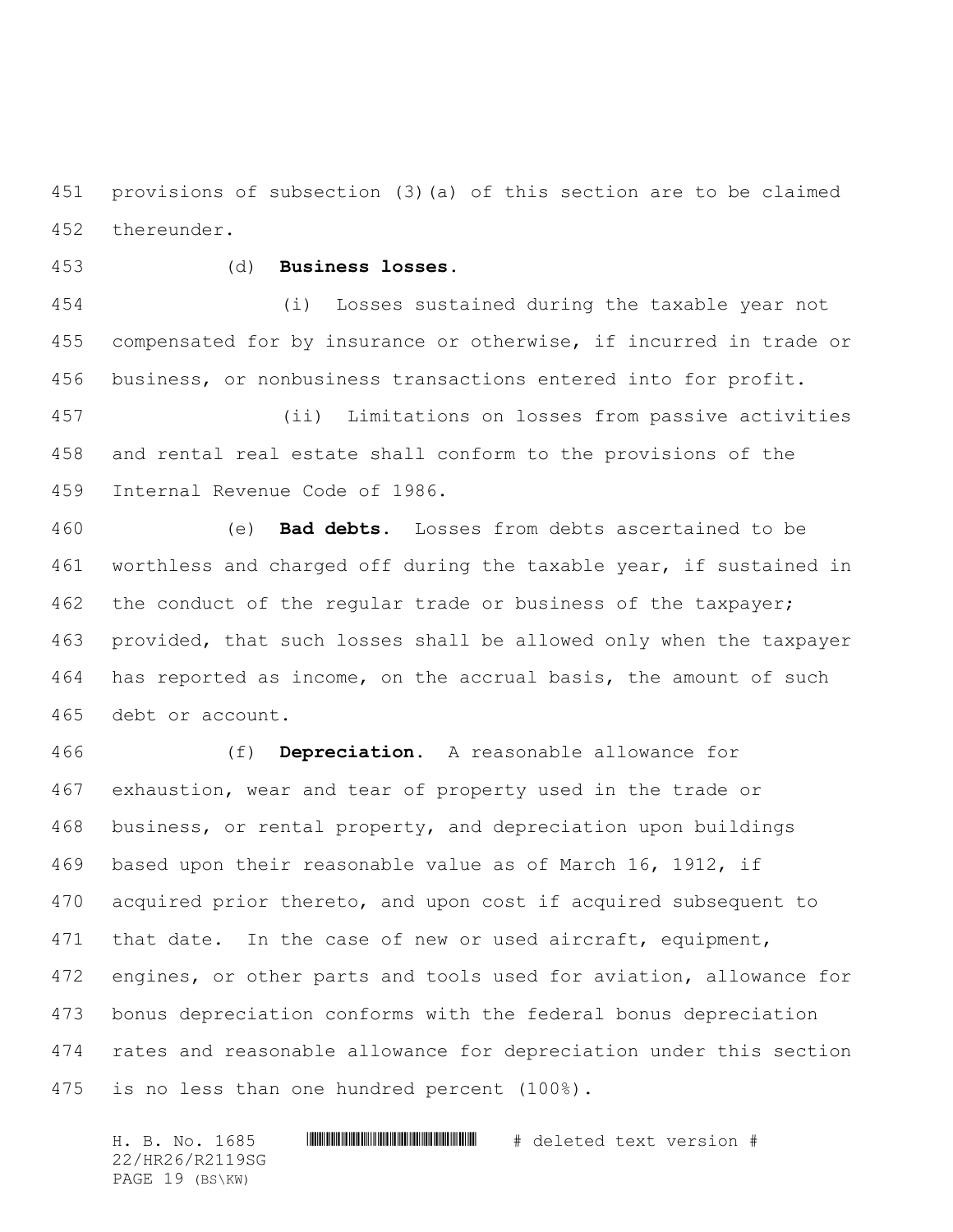(g) **Depletion.** In the case of mines, oil and gas wells, other natural deposits and timber, a reasonable allowance for depletion and for depreciation of improvements, based upon cost, including cost of development, not otherwise deducted, or fair market value as of March 16, 1912, if acquired prior to that date, such allowance to be made upon regulations prescribed by the commissioner, with the approval of the Governor.

 (h) **Contributions or gifts.** Except as otherwise provided in paragraph (p) of this subsection or subsection (3)(a) of this section for individuals, contributions or gifts made by corporations within the taxable year to corporations, organizations, associations or institutions, including Community Chest funds, foundations and trusts created solely and exclusively for religious, charitable, scientific or educational purposes, or for the prevention of cruelty to children or animals, no part of the net earnings of which inure to the benefit of any private stockholder or individual. This deduction shall be allowed in an amount not to exceed twenty percent (20%) of the net income. Such contributions or gifts shall be allowable as deductions only if verified under rules and regulations prescribed by the commissioner, with the approval of the Governor. Contributions made in any form other than cash shall be allowed as a deduction, subject to the limitations herein provided, in an amount equal to the actual market value of the contributions at the time the contribution is actually made and consummated.

H. B. No. 1685 \*HR26/R2119SG\* # deleted text version # 22/HR26/R2119SG PAGE 20 (BS\KW)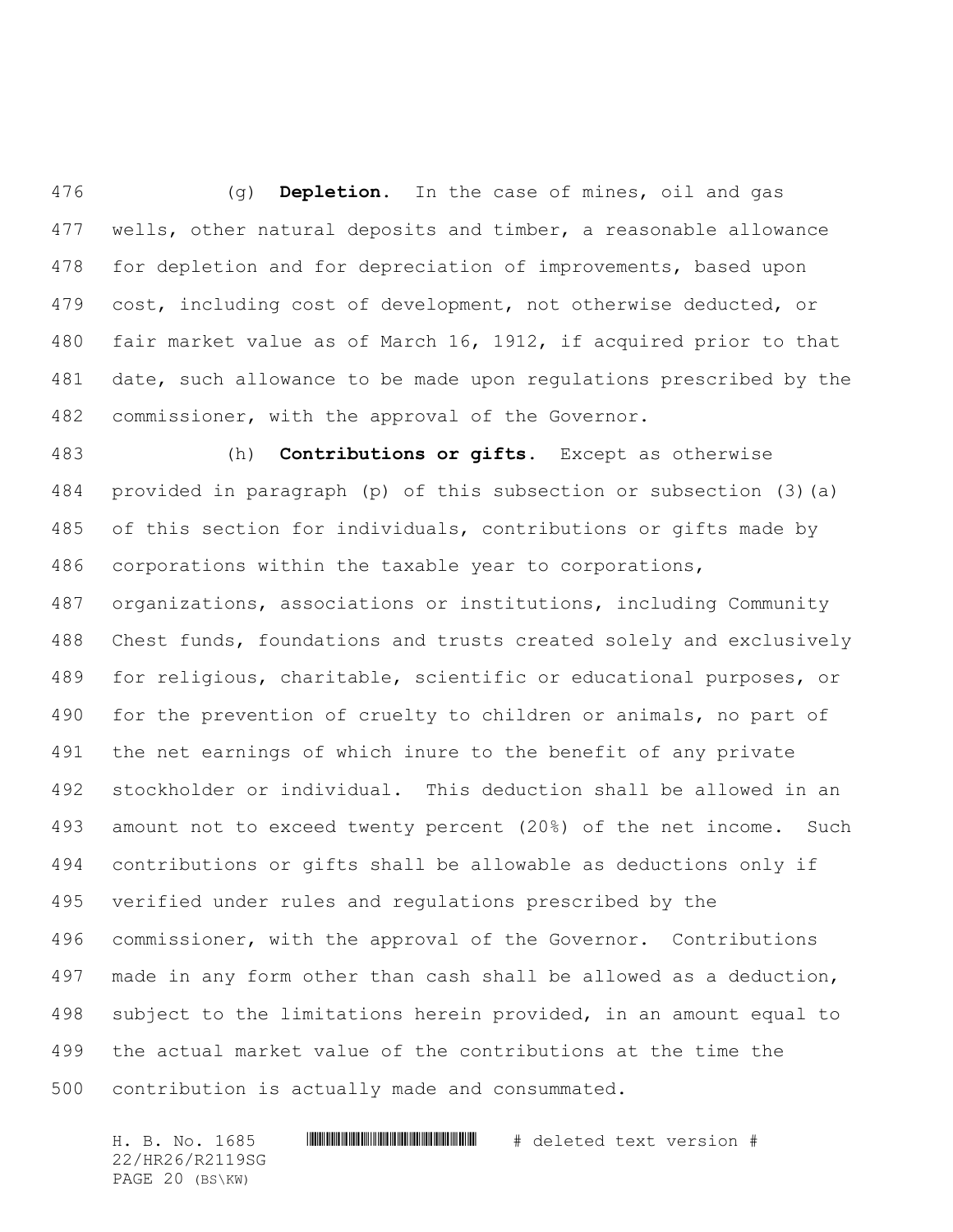(i) **Reserve funds - insurance companies.** In the case of insurance companies the net additions required by law to be made within the taxable year to reserve funds when such reserve funds are maintained for the purpose of liquidating policies at maturity.

 (j) **Annuity income.** The sums, other than dividends, paid within the taxpayer year on policy or annuity contracts when such income has been included in gross income.

 (k) **Contributions to employee pension plans.** Contributions made by an employer to a plan or a trust forming part of a pension plan, stock bonus plan, disability or death-benefit plan, or profit-sharing plan of such employer for the exclusive benefit of some or all of his, their, or its employees, or their beneficiaries, shall be deductible from his, 515 their, or its income only to the extent that, and for the taxable year in which, the contribution is deductible for federal income tax purposes under the Internal Revenue Code of 1986 and any other provisions of similar purport in the Internal Revenue Laws of the United States, and the rules, regulations, rulings and determinations promulgated thereunder, provided that:

(i) The plan or trust be irrevocable.

 (ii) The plan or trust constitute a part of a pension plan, stock bonus plan, disability or death-benefit plan, or profit-sharing plan for the exclusive benefit of some or all of the employer's employees and/or officers, or their beneficiaries,

H. B. No. 1685 \*HR26/R2119SG\* # deleted text version # 22/HR26/R2119SG PAGE 21 (BS\KW)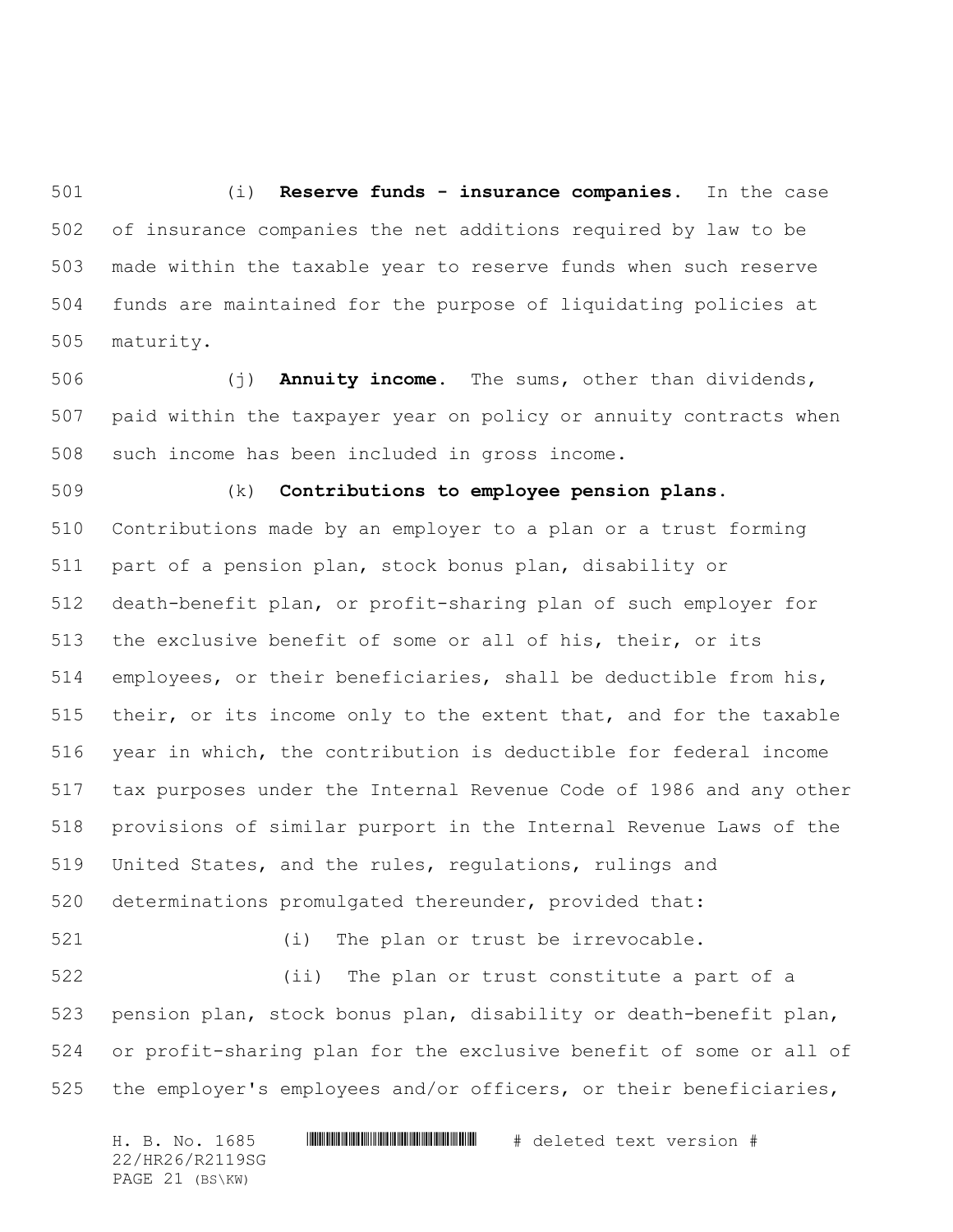for the purpose of distributing the corpus and income of the plan or trust to such employees and/or officers, or their beneficiaries.

 (iii) No part of the corpus or income of the plan or trust can be used for purposes other than for the exclusive benefit of employees and/or officers, or their beneficiaries.

 Contributions to all plans or to all trusts of real or personal property (or real and personal property combined) or to insured plans created under a retirement plan for which provision has been made under the laws of the United States of America, making such contributions deductible from income for federal income tax purposes, shall be deductible only to the same extent under the Income Tax Laws of the State of Mississippi.

 (l) **Net operating loss carrybacks and carryovers.** A net operating loss for any taxable year ending after December 31, 1993, and taxable years thereafter, shall be a net operating loss carryback to each of the three (3) taxable years preceding the taxable year of the loss. If the net operating loss for any taxable year is not exhausted by carrybacks to the three (3) taxable years preceding the taxable year of the loss, then there shall be a net operating loss carryover to each of the fifteen (15) taxable years following the taxable year of the loss beginning with any taxable year after December 31, 1991.

 For any taxable year ending after December 31, 1997, the period for net operating loss carrybacks and net operating loss

H. B. No. 1685 \*HR26/R2119SG\* # deleted text version # 22/HR26/R2119SG PAGE 22 (BS\KW)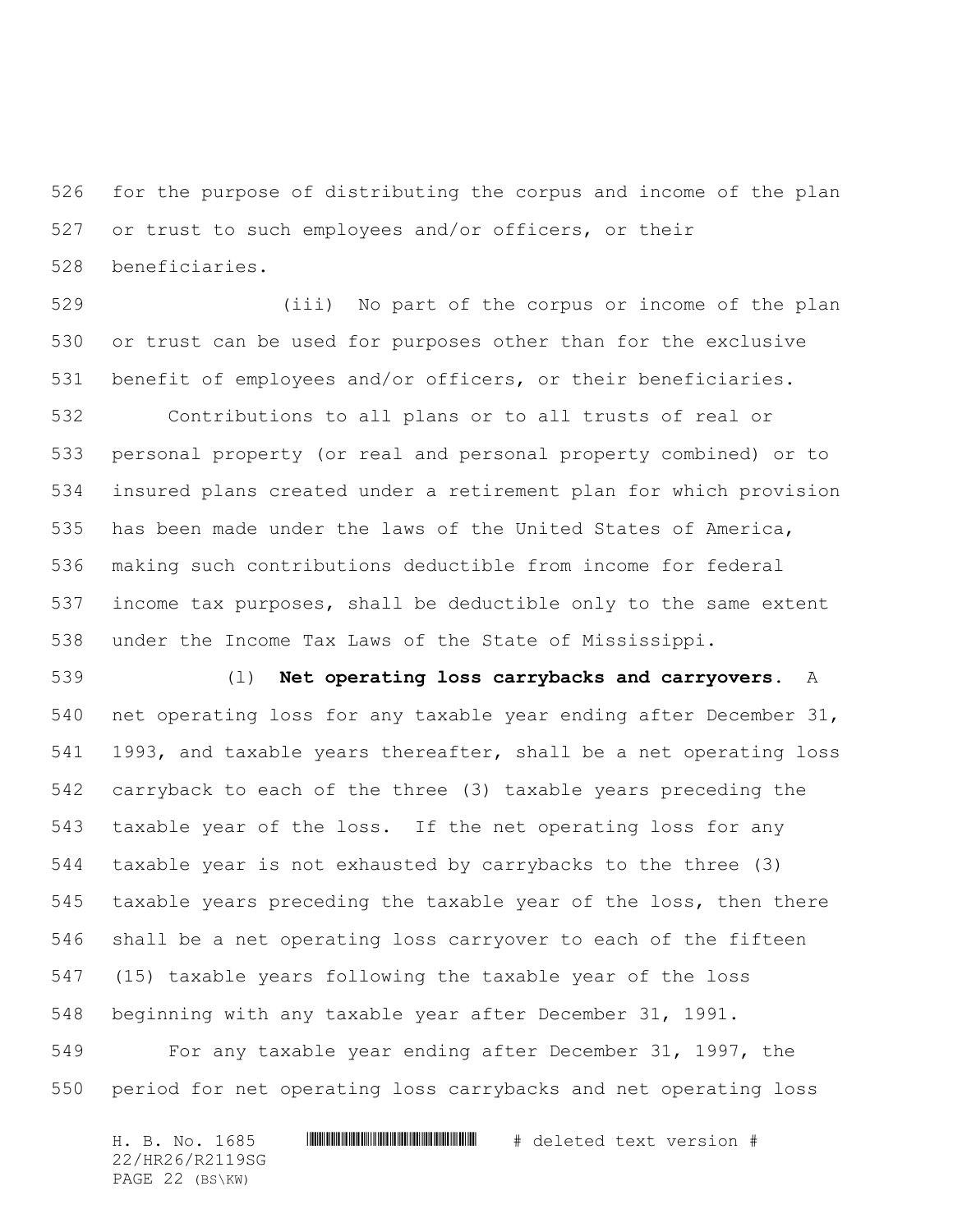carryovers shall be the same as those established by the Internal Revenue Code and the rules, regulations, rulings and determinations promulgated thereunder as in effect at the taxable year end or on December 31, 2000, whichever is earlier.

 A net operating loss for any taxable year ending after December 31, 2001, and taxable years thereafter, shall be a net operating loss carryback to each of the two (2) taxable years preceding the taxable year of the loss. If the net operating loss for any taxable year is not exhausted by carrybacks to the two (2) taxable years preceding the taxable year of the loss, then there shall be a net operating loss carryover to each of the twenty (20) taxable years following the taxable year of the loss beginning with any taxable year after the taxable year of the loss.

 The term "net operating loss," for the purposes of this paragraph, shall be the excess of the deductions allowed over the gross income; provided, however, the following deductions shall not be allowed in computing same:

 (i) No net operating loss deduction shall be allowed.

 (ii) No personal exemption deduction shall be allowed.

 (iii) Allowable deductions which are not attributable to taxpayer's trade or business shall be allowed only to the extent of the amount of gross income not derived from such trade or business.

H. B. No. 1685 \*HR26/R2119SG\* # deleted text version # 22/HR26/R2119SG PAGE 23 (BS\KW)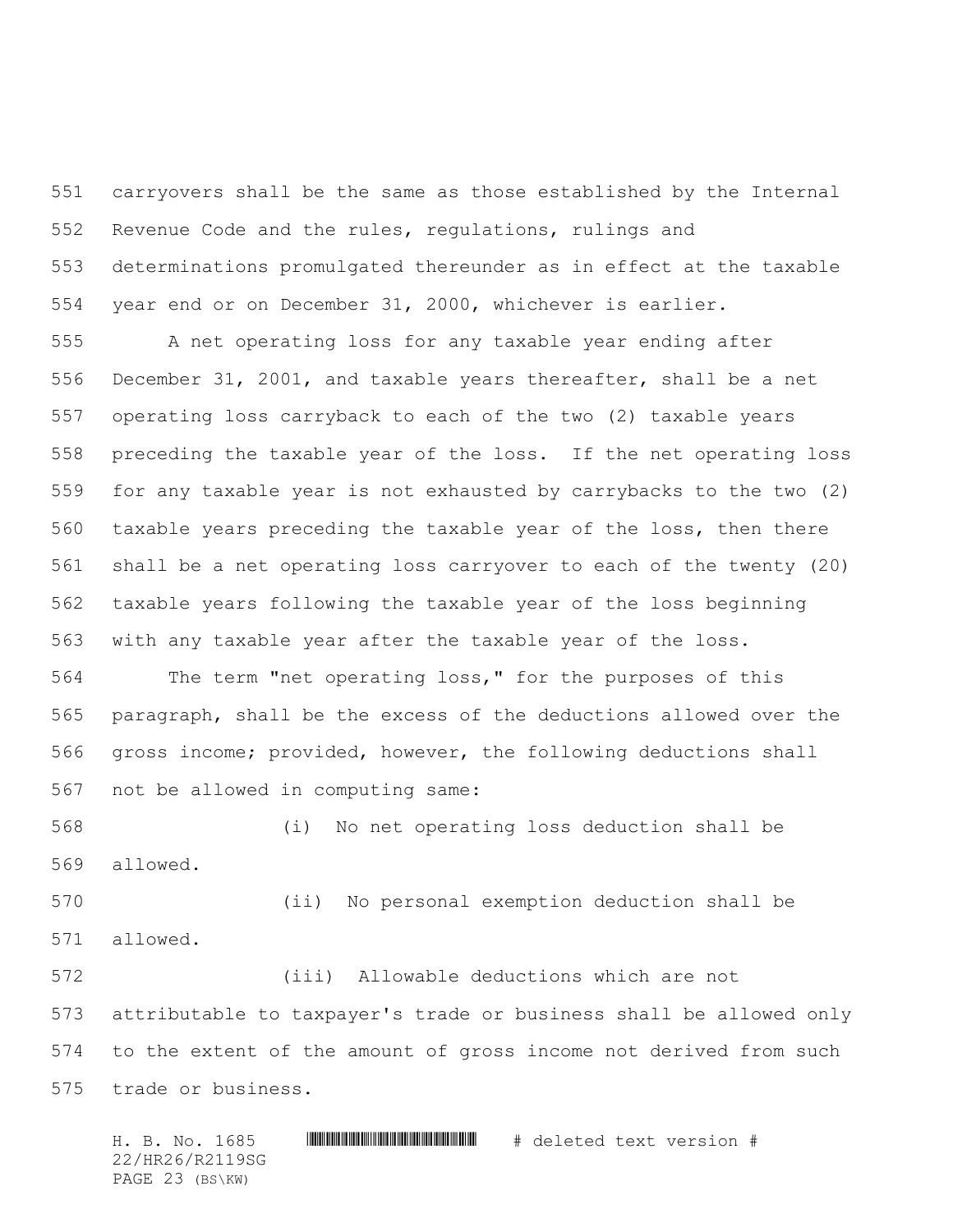Any taxpayer entitled to a carryback period as provided by this paragraph may elect to relinquish the entire carryback period with respect to a net operating loss for any taxable year ending after December 31, 1991. The election shall be made in the manner prescribed by the Department of Revenue and shall be made by the due date, including extensions of time, for filing the taxpayer's return for the taxable year of the net operating loss for which the election is to be in effect. The election, once made for any taxable year, shall be irrevocable for that taxable year.

 (m) **Amortization of pollution or environmental control facilities.** Allowance of deduction. Every taxpayer, at his election, shall be entitled to a deduction for pollution or environmental control facilities to the same extent as that allowed under the Internal Revenue Code and the rules, regulations, rulings and determinations promulgated thereunder.

 (n) **Dividend distributions - real estate investment trusts.** "Real estate investment trust" (hereinafter referred to as REIT) shall have the meaning ascribed to such term in Section 856 of the federal Internal Revenue Code of 1986, as amended. A REIT is allowed a dividend distributed deduction if the dividend distributions meet the requirements of Section 857 or are otherwise deductible under Section 858 or 860, federal Internal Revenue Code of 1986, as amended. In addition:

 (i) A dividend distributed deduction shall only be allowed for dividends paid by a publicly traded REIT. A qualified

H. B. No. 1685 \*HR26/R2119SG\* # deleted text version # 22/HR26/R2119SG PAGE 24 (BS\KW)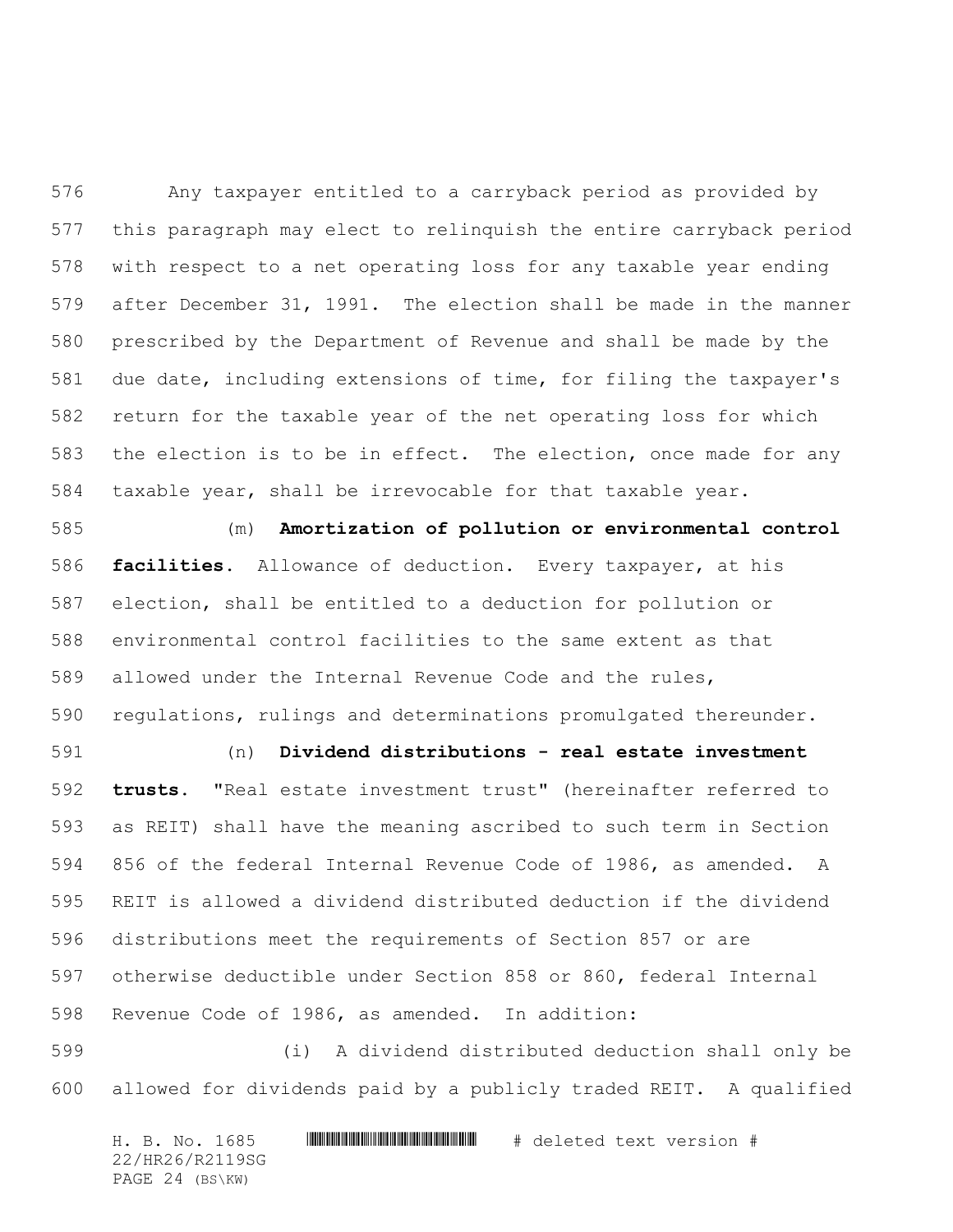REIT subsidiary shall be allowed a dividend distributed deduction if its owner is a publicly traded REIT.

 (ii) Income generated from real estate contributed or sold to a REIT by a shareholder or related party shall not give rise to a dividend distributed deduction, unless the shareholder or related party would have received the dividend distributed deduction under this chapter.

 (iii) A holding corporation receiving a dividend from a REIT shall not be allowed the deduction in Section 610  $27-7-15(4)(t)$ .

 (iv) Any REIT not allowed the dividend distributed deduction in the federal Internal Revenue Code of 1986, as amended, shall not be allowed a dividend distributed deduction under this chapter.

 The commissioner is authorized to promulgate rules and regulations consistent with the provisions in Section 269 of the federal Internal Revenue Code of 1986, as amended, so as to prevent the evasion or avoidance of state income tax.

 (o) **Contributions to college savings trust fund accounts.** Contributions or payments to a Mississippi Affordable College Savings Program account are deductible as provided under Section 37-155-113. Payments made under a prepaid tuition contract entered into under the Mississippi Prepaid Affordable College Tuition Program are deductible as provided under Section 37-155-17.

H. B. No. 1685 \*HR26/R2119SG\* # deleted text version # 22/HR26/R2119SG PAGE 25 (BS\KW)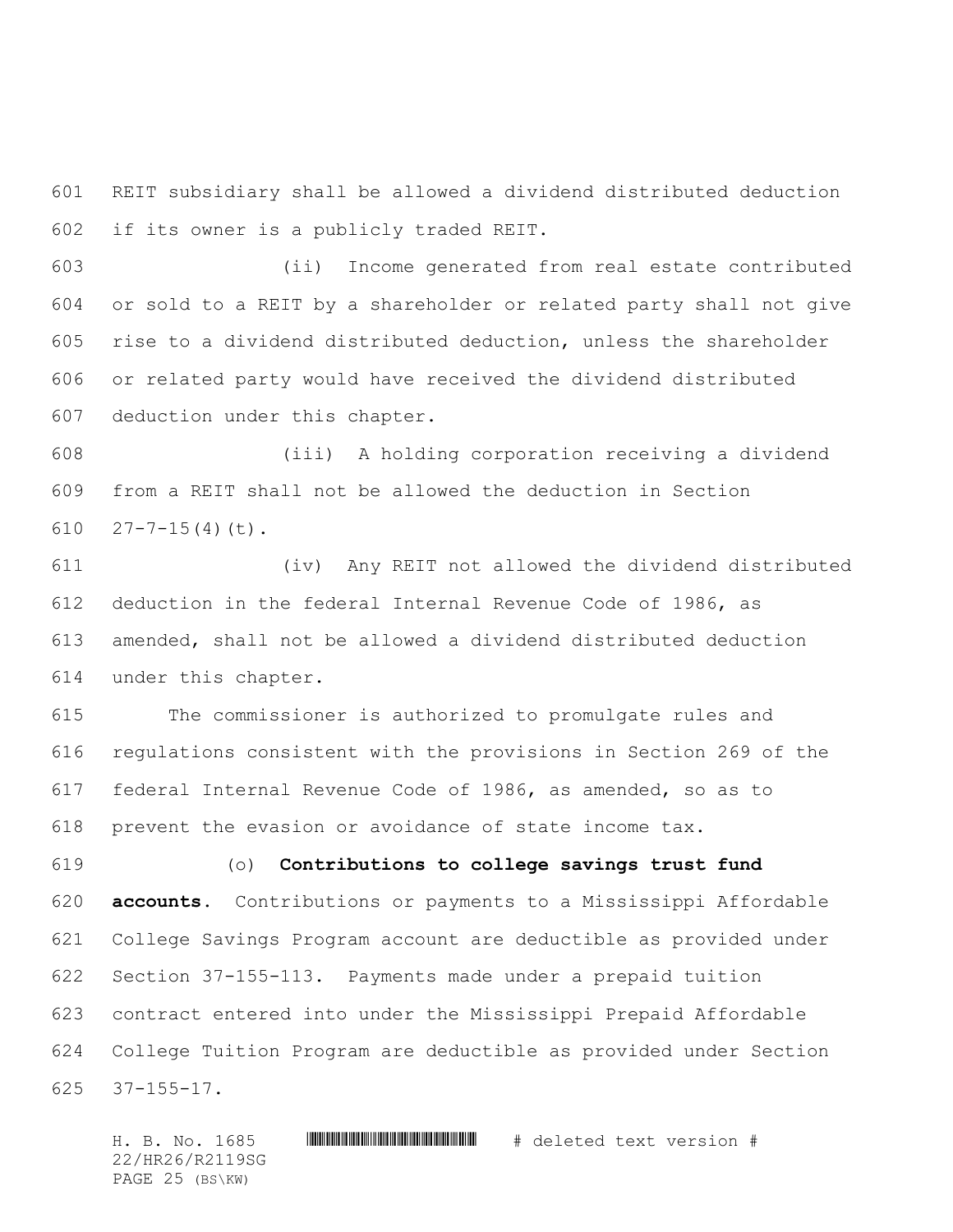(p) **Contributions of human pharmaceutical products.** To the extent that a "major supplier" as defined in Section 27-13-13(2)(d) contributes human pharmaceutical products in excess of Two Hundred Fifty Million Dollars (\$250,000,000.00) as determined under Section 170 of the Internal Revenue Code, the charitable contribution limitation associated with those donations shall follow the federal limitation but cannot result in the Mississippi net income being reduced below zero. (q) **Contributions to ABLE trust fund accounts.** Contributions or payments to a Mississippi Achieving a Better Life Experience (ABLE) Program account are deductible as provided under Section 43-28-13. (2) **Restrictions on the deductibility of certain intangible expenses and interest expenses with a related member.** (a) As used in this subsection (2): (i) "Intangible expenses and costs" include: 1. Expenses, losses and costs for, related to, or in connection directly or indirectly with the direct or indirect acquisition, use, maintenance or management, ownership, sale, exchange or any other disposition of intangible property to the extent such amounts are allowed as deductions or costs in determining taxable income under this chapter; 2. Expenses or losses related to or incurred

 in connection directly or indirectly with factoring transactions or discounting transactions;

H. B. No. 1685 \*HR26/R2119SG\* # deleted text version # 22/HR26/R2119SG PAGE 26 (BS\KW)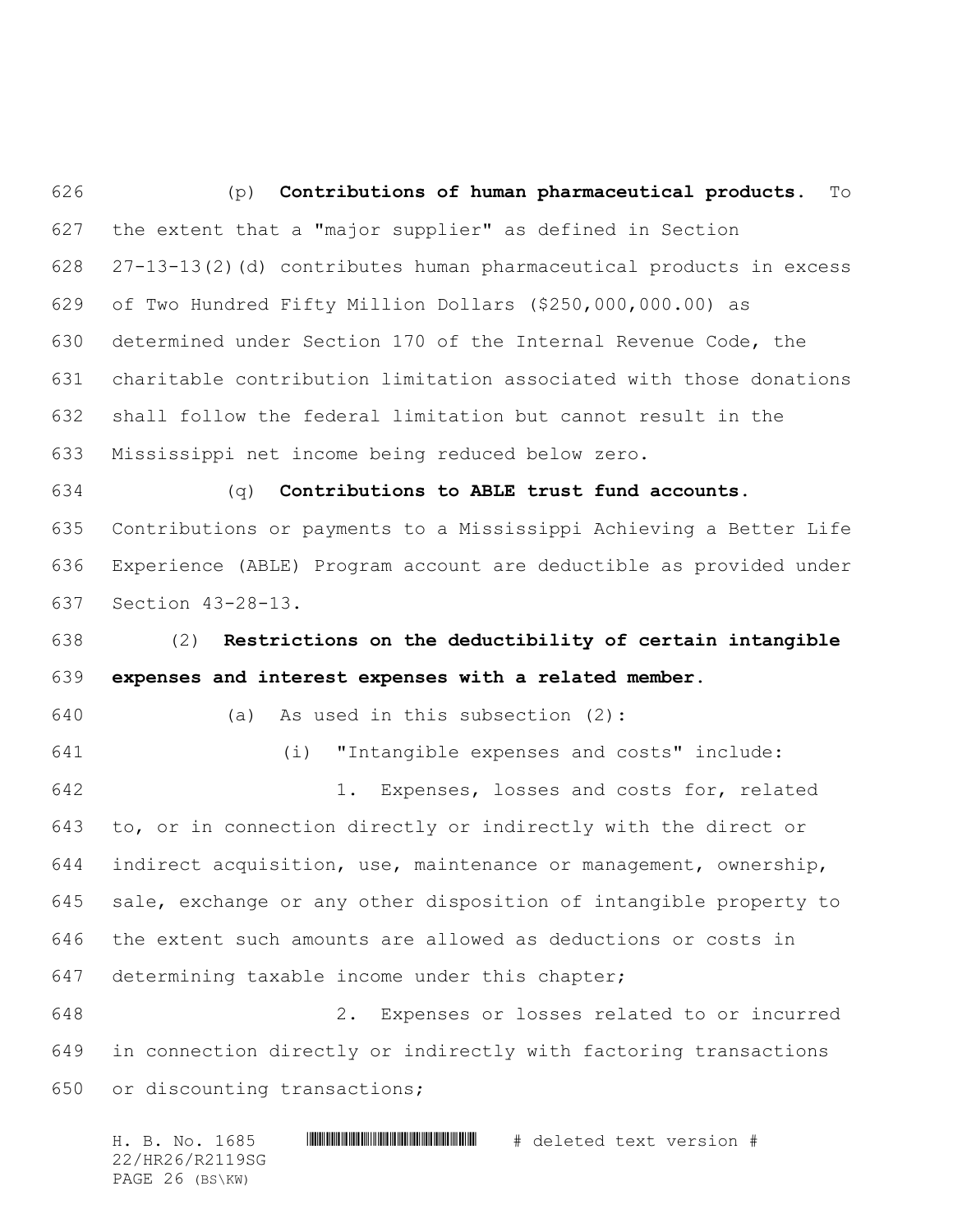3. Royalty, patent, technical and copyright fees;

- 4. Licensing fees; and
- 

5. Other similar expenses and costs.

 (ii) "Intangible property" means patents, patent applications, trade names, trademarks, service marks, copyrights and similar types of intangible assets.

 (iii) "Interest expenses and cost" means amounts directly or indirectly allowed as deductions for purposes of determining taxable income under this chapter to the extent such interest expenses and costs are directly or indirectly for, related to, or in connection with the direct or indirect acquisition, maintenance, management, ownership, sale, exchange or disposition of intangible property.

 (iv) "Related member" means an entity or person that, with respect to the taxpayer during all or any portion of the taxable year, is a related entity, a component member as defined in the Internal Revenue Code, or is an entity or a person to or from whom there is attribution of stock ownership in accordance with Section 1563(e) of the Internal Revenue Code.

(v) "Related entity" means:

 1. A stockholder who is an individual or a member of the stockholder's family, as defined in regulations prescribed by the commissioner, if the stockholder and the members of the stockholder's family own, directly, indirectly,

H. B. No. 1685 \*HR26/R2119SG\* # deleted text version # 22/HR26/R2119SG PAGE 27 (BS\KW)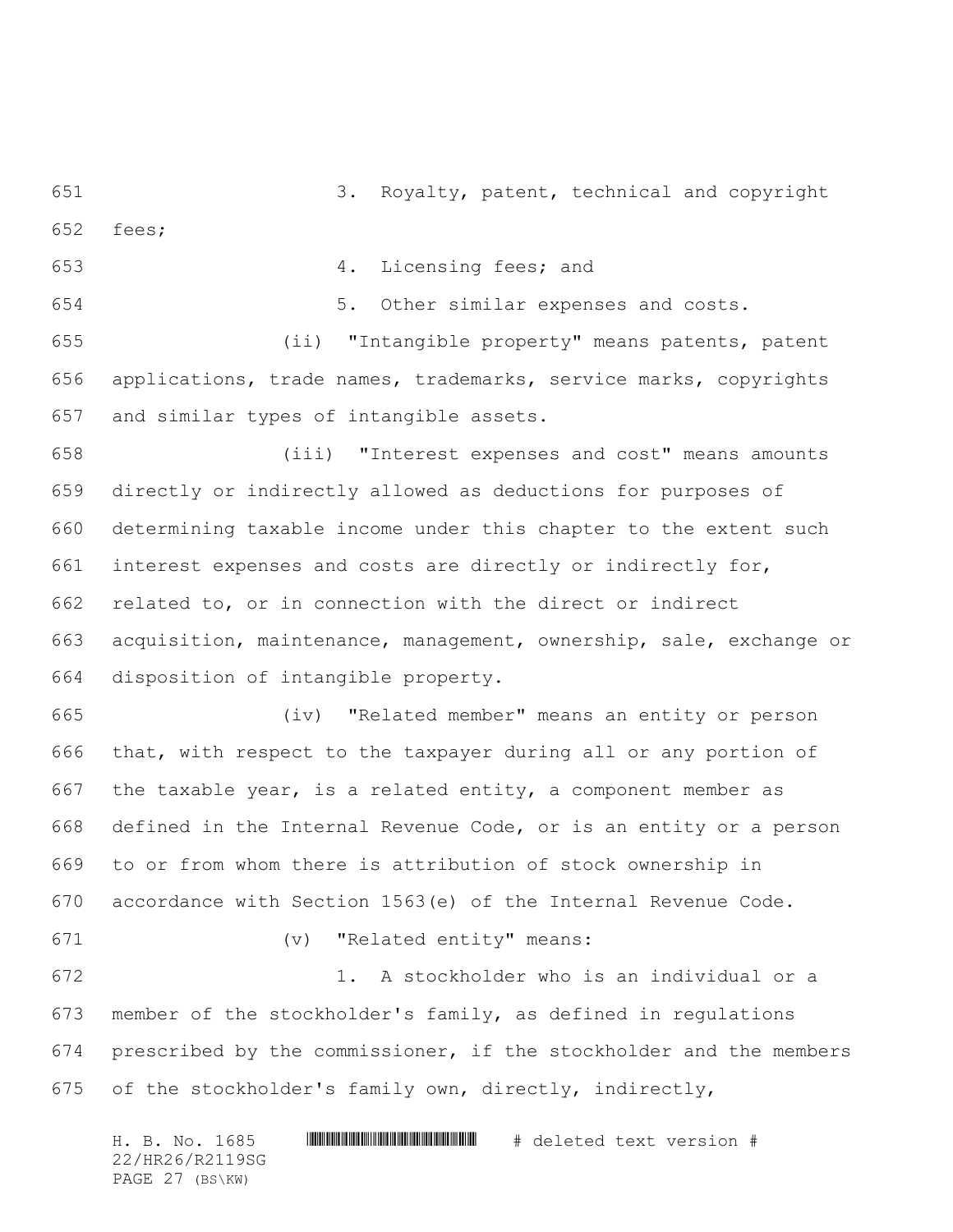676 beneficially or constructively, in the aggregate, at least fifty percent (50%) of the value of the taxpayer's outstanding stock; 2. A stockholder, or a stockholder's partnership, limited liability company, estate, trust or corporation, if the stockholder and the stockholder's partnerships, limited liability companies, estates, trusts and corporations own, directly, indirectly, beneficially or constructively, in the aggregate, at least fifty percent (50%) of the value of the taxpayer's outstanding stock; 3. A corporation, or a party related to the corporation in a manner that would require an attribution of stock from the corporation to the party or from the party to the corporation, if the taxpayer owns, directly, indirectly, beneficially or constructively, at least fifty percent (50%) of the value of the corporation's outstanding stock under regulation prescribed by the commissioner; 4. Any entity or person which would be a

 related member under this section if the taxpayer were considered a corporation for purposes of this section.

 (b) In computing net income, a taxpayer shall add back otherwise deductible interest expenses and costs and intangible expenses and costs directly or indirectly paid, accrued to or incurred, in connection directly or indirectly with one or more direct or indirect transactions with one or more related members.

H. B. No. 1685 \*HR26/R2119SG\* # deleted text version # 22/HR26/R2119SG PAGE 28 (BS\KW)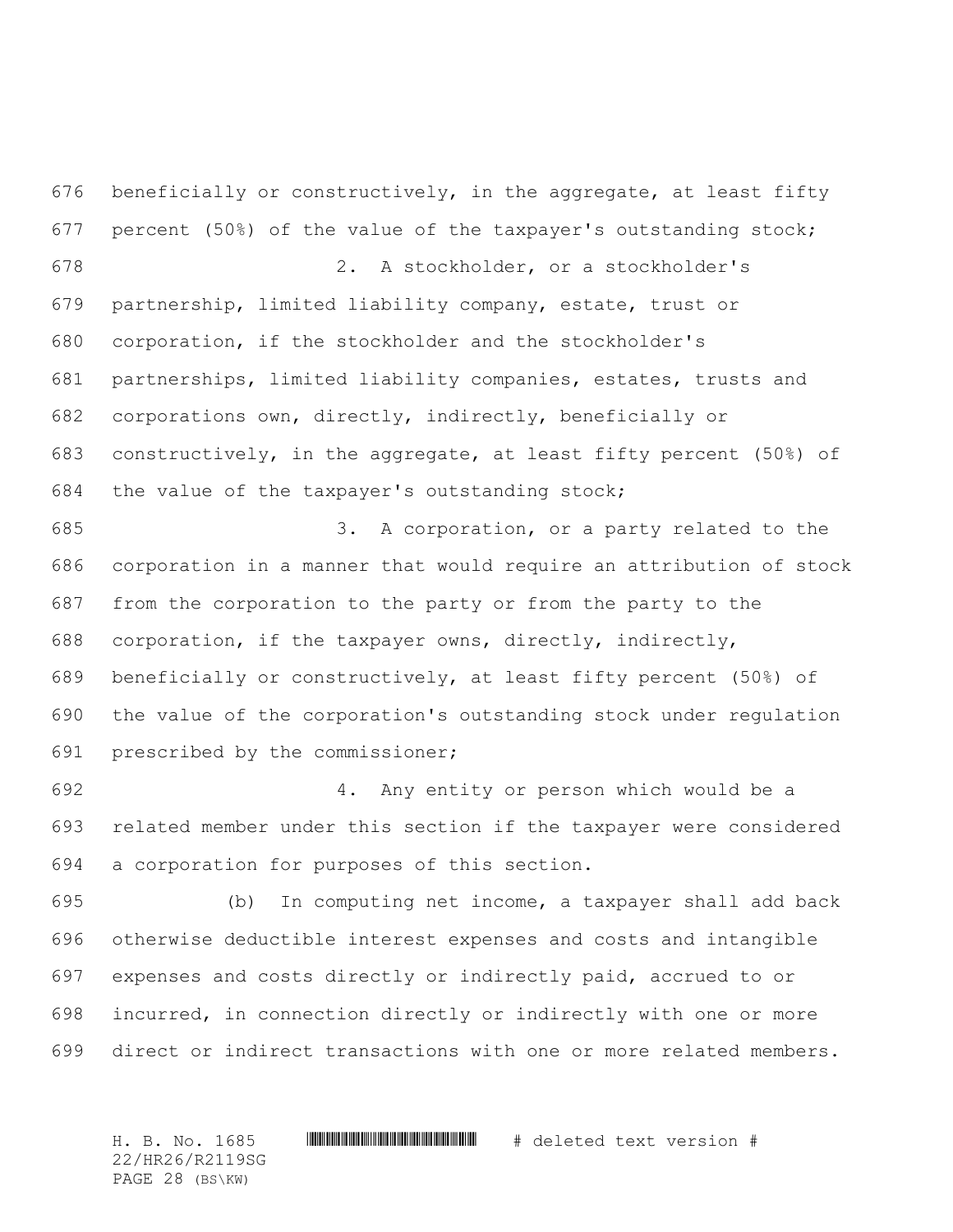(c) The adjustments required by this subsection shall not apply to such portion of interest expenses and costs and intangible expenses and costs that the taxpayer can establish meets one (1) of the following:

 (i) The related member directly or indirectly paid, accrued or incurred such portion to a person during the same income year who is not a related member; or

 (ii) The transaction giving rise to the interest expenses and costs or intangible expenses and costs between the taxpayer and related member was done primarily for a valid business purpose other than the avoidance of taxes, and the related member is not primarily engaged in the acquisition, use, maintenance or management, ownership, sale, exchange or any other disposition of intangible property.

 (d) Nothing in this subsection shall require a taxpayer to add to its net income more than once any amount of interest expenses and costs or intangible expenses and costs that the taxpayer pays, accrues or incurs to a related member.

 (e) The commissioner may prescribe such regulations as necessary or appropriate to carry out the purposes of this subsection, including, but not limited to, clarifying definitions of terms, rules of stock attribution, factoring and discount transactions.

(3) **Individual nonbusiness deductions.**

H. B. No. 1685 \*HR26/R2119SG\* # deleted text version # 22/HR26/R2119SG PAGE 29 (BS\KW)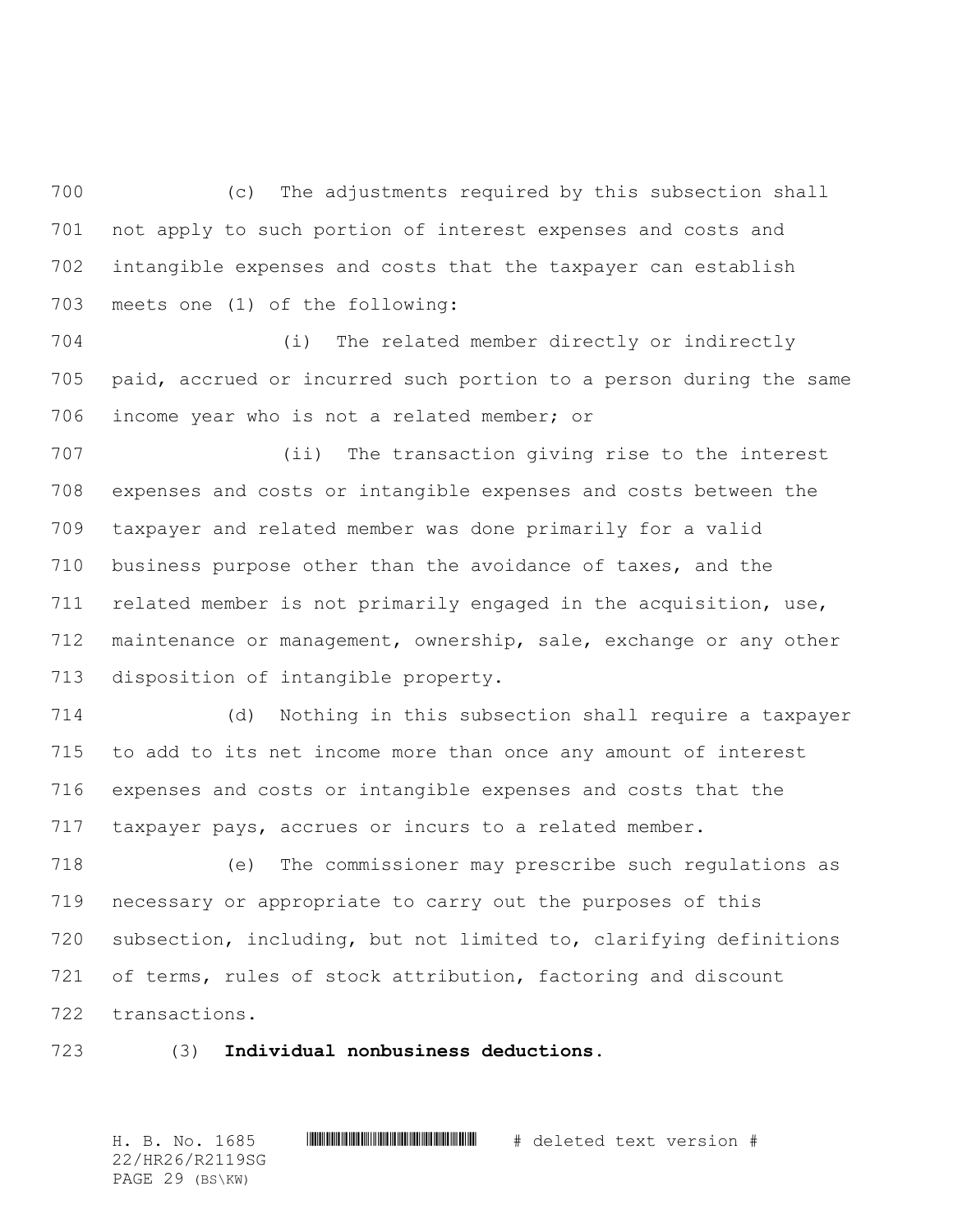(a) The amount allowable for individual nonbusiness itemized deductions for federal income tax purposes where the individual is eligible to elect, for the taxable year, to itemize deductions on his federal return except the following:

 (i) The deduction for state income taxes paid or other taxes allowed for federal purposes in lieu of state income taxes paid;

 (ii) The deduction for gaming losses from gaming establishments;

 (iii) The deduction for taxes collected by licensed gaming establishments pursuant to Section 27-7-901;

 (iv) The deduction for taxes collected by gaming establishments pursuant to Section 27-7-903.

 (b) In lieu of the individual nonbusiness itemized deductions authorized in paragraph (a), for all purposes other than ordinary and necessary expenses paid or incurred during the taxable year in carrying on any trade or business, an optional standard deduction of:

 (i) Three Thousand Four Hundred Dollars (\$3,400.00) through calendar year 1997, Four Thousand Two Hundred Dollars (\$4,200.00) for the calendar year 1998 and Four Thousand Six Hundred Dollars (\$4,600.00) for each calendar year thereafter in the case of married individuals filing a joint or combined return;

H. B. No. 1685 \*HR26/R2119SG\* # deleted text version # 22/HR26/R2119SG PAGE 30 (BS\KW)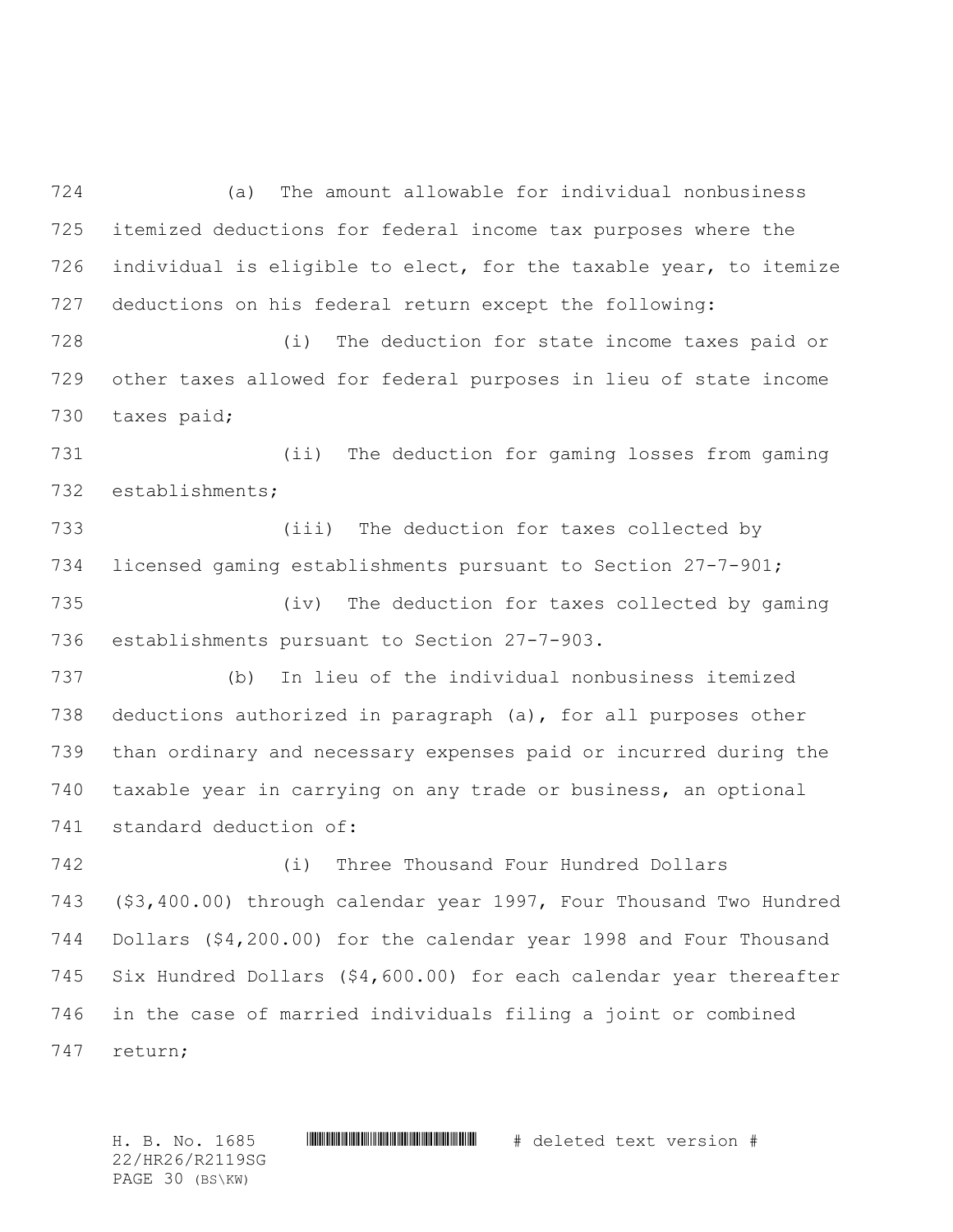(ii) One Thousand Seven Hundred Dollars (\$1,700.00) through calendar year 1997, Two Thousand One Hundred Dollars (\$2,100.00) for the calendar year 1998 and Two Thousand Three Hundred Dollars (\$2,300.00) for each calendar year thereafter in the case of married individuals filing separate returns;

 (iii) Three Thousand Four Hundred Dollars (\$3,400.00) in the case of a head of family; or (iv) Two Thousand Three Hundred Dollars (\$2,300.00) in the case of an individual who is not married. In the case of a husband and wife living together, having separate incomes, and filing combined returns, the standard deduction authorized may be divided in any manner they choose. In the case of separate returns by a husband and wife, the standard deduction shall not be allowed to either if the taxable income of one of the spouses is determined without regard to the standard deduction.

 (c) A nonresident individual shall be allowed the same individual nonbusiness deductions as are authorized for resident individuals in paragraph (a) or (b) of this subsection; however, the nonresident individual is entitled only to that proportion of the individual nonbusiness deductions as his net income from sources within the State of Mississippi bears to his total or entire net income from all sources.

H. B. No. 1685 \*HR26/R2119SG\* # deleted text version # 22/HR26/R2119SG PAGE 31 (BS\KW)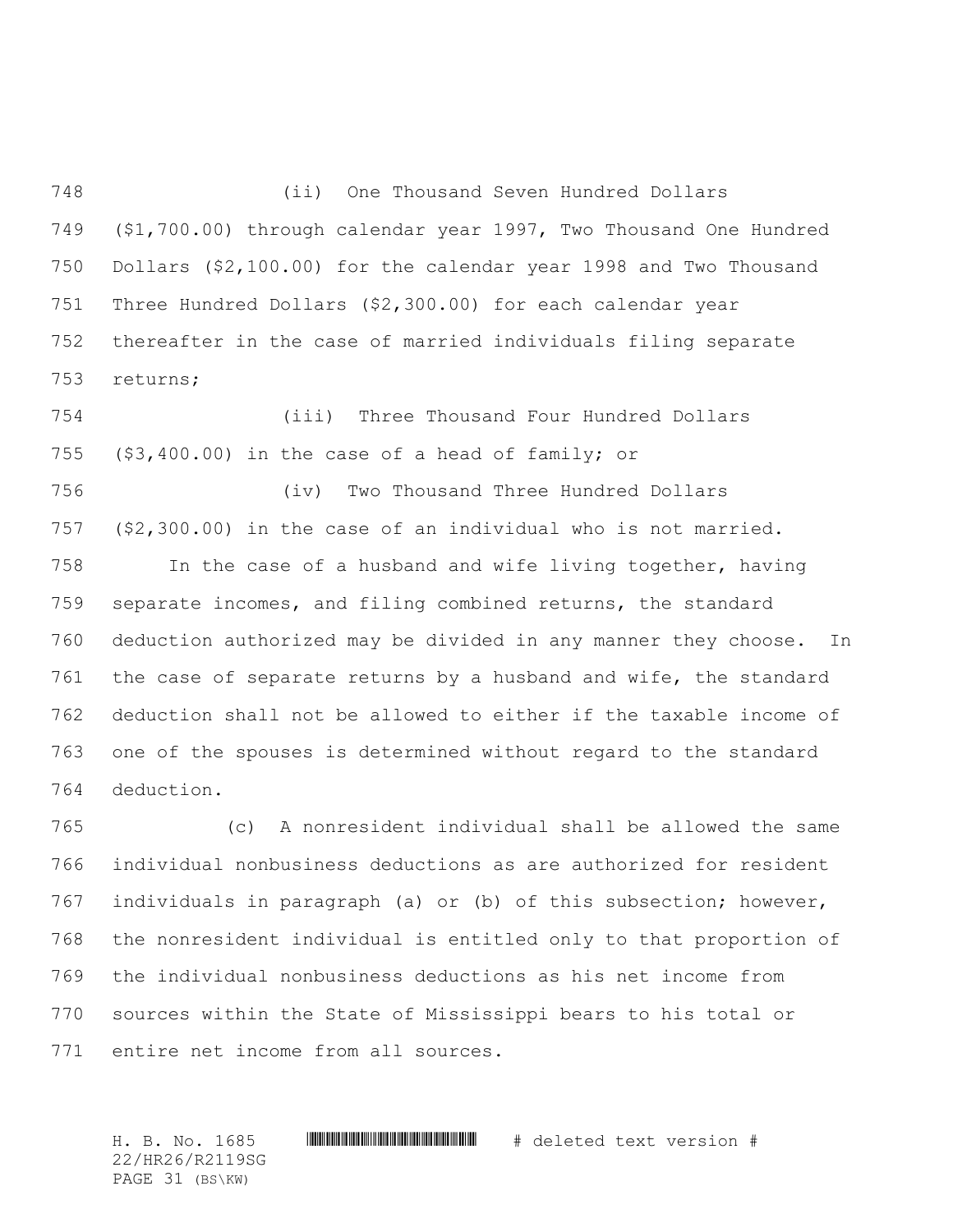(4) Nothing in this section shall permit the same item to be deducted more than once, either in fact or in effect.

 (5) Notwithstanding any other provision in Title 27, Mississippi Code of 1972, there shall be allowed an income tax

deduction for otherwise deductible expenses if:

 (a) The payment(s) for such deductible expenses are made with the grant or loan program of the Paycheck Protection Program as authorized under (i) the Coronavirus Aid, Relief, and Economic Security (CARES) Act and the Consolidated Appropriations Act of 2021, (ii) the COVID-19 Economic Injury Disaster Loan Program, (iii) the 2020 COVID-19 Mississippi Business Assistance Act, (iv) the Rental Assistance Grant Program, (v) the Shuttered Venue Operators Grant Program and Restaurant Revitalization Fund authorized by the Economic Aid to Hard-Hit Small Businesses, Nonprofits, and Venues Act, and amended by the federal American Rescue Plan Act, and/or (vi) the Mississippi Agriculture Stabilization Act; and (b) Such deductible expenses shall be allowed as deductions for federal income tax purposes. **[From and after February 2, 2022, this section shall read as follows:]**

 27-7-17. In computing taxable income, there shall be allowed as deductions:

(1) **Business deductions.**

H. B. No. 1685 \*HR26/R2119SG\* # deleted text version # 22/HR26/R2119SG PAGE 32 (BS\KW)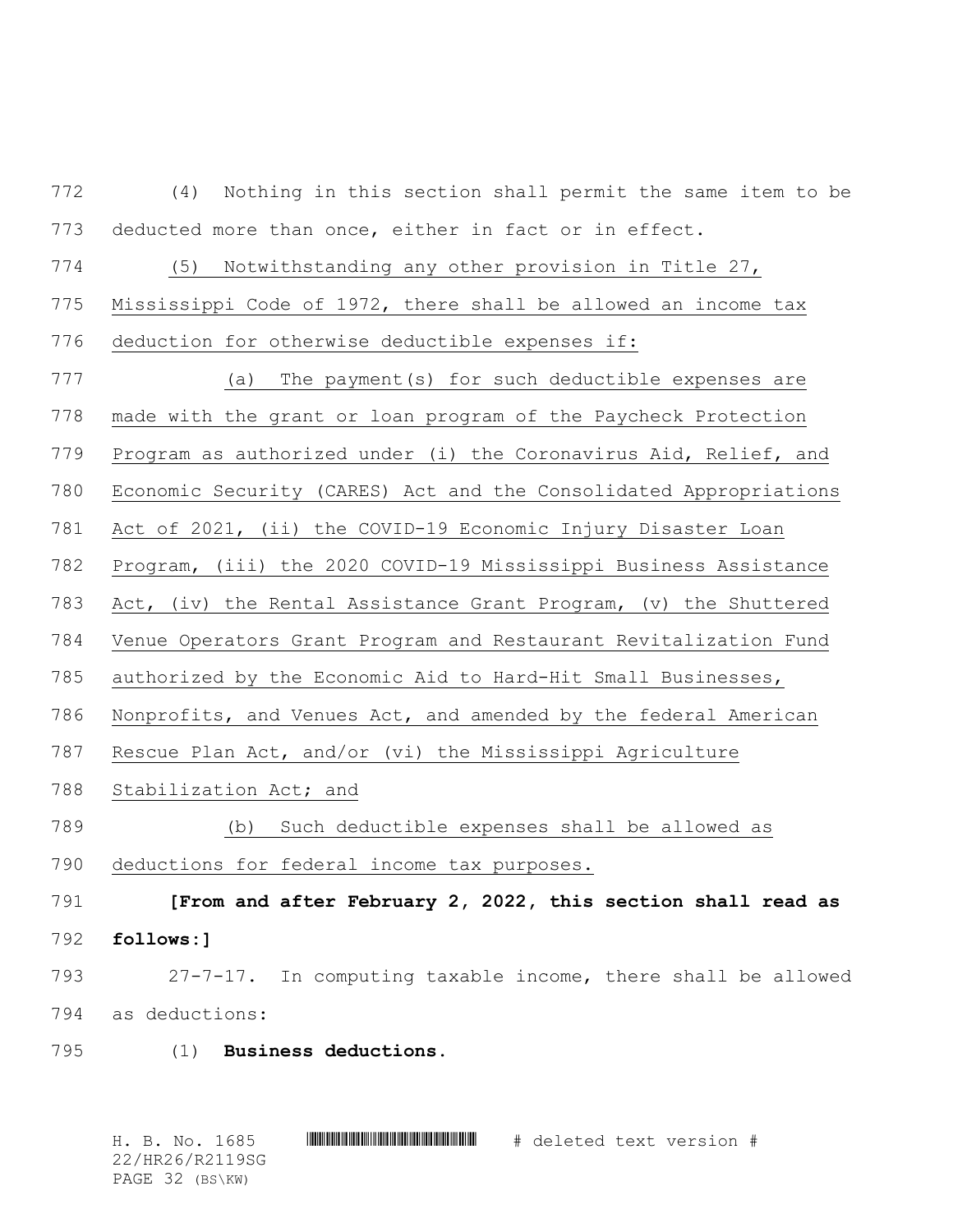(a) **Business expenses.** All the ordinary and necessary expenses paid or incurred during the taxable year in carrying on any trade or business, including a reasonable allowance for salaries or other compensation for personal services actually rendered; nonreimbursable traveling expenses incident to current employment, including a reasonable amount expended for meals and lodging while away from home in the pursuit of a trade or business; and rentals or other payments required to be made as a condition of the continued use or possession, for purposes of the trade or business of property to which the taxpayer has not taken or is not taking title or in which he had no equity. Expense incurred in connection with earning and distributing nontaxable income is not an allowable deduction. Limitations on entertainment expenses shall conform to the provisions of the Internal Revenue Code of 1986. There shall also be allowed a deduction for expenses as provided in Section 26 of Senate Bill No. 2095, 2022 Regular Session.

 (b) **Interest.** All interest paid or accrued during the taxable year on business indebtedness, except interest upon the 815 indebtedness for the purchase of tax-free bonds, or any stocks, the dividends from which are nontaxable under the provisions of this article; provided, however, in the case of securities dealers, interest payments or accruals on loans, the proceeds of which are used to purchase tax-exempt securities, shall be deductible if income from otherwise tax-free securities is

H. B. No. 1685 \*HR26/R2119SG\* # deleted text version # 22/HR26/R2119SG PAGE 33 (BS\KW)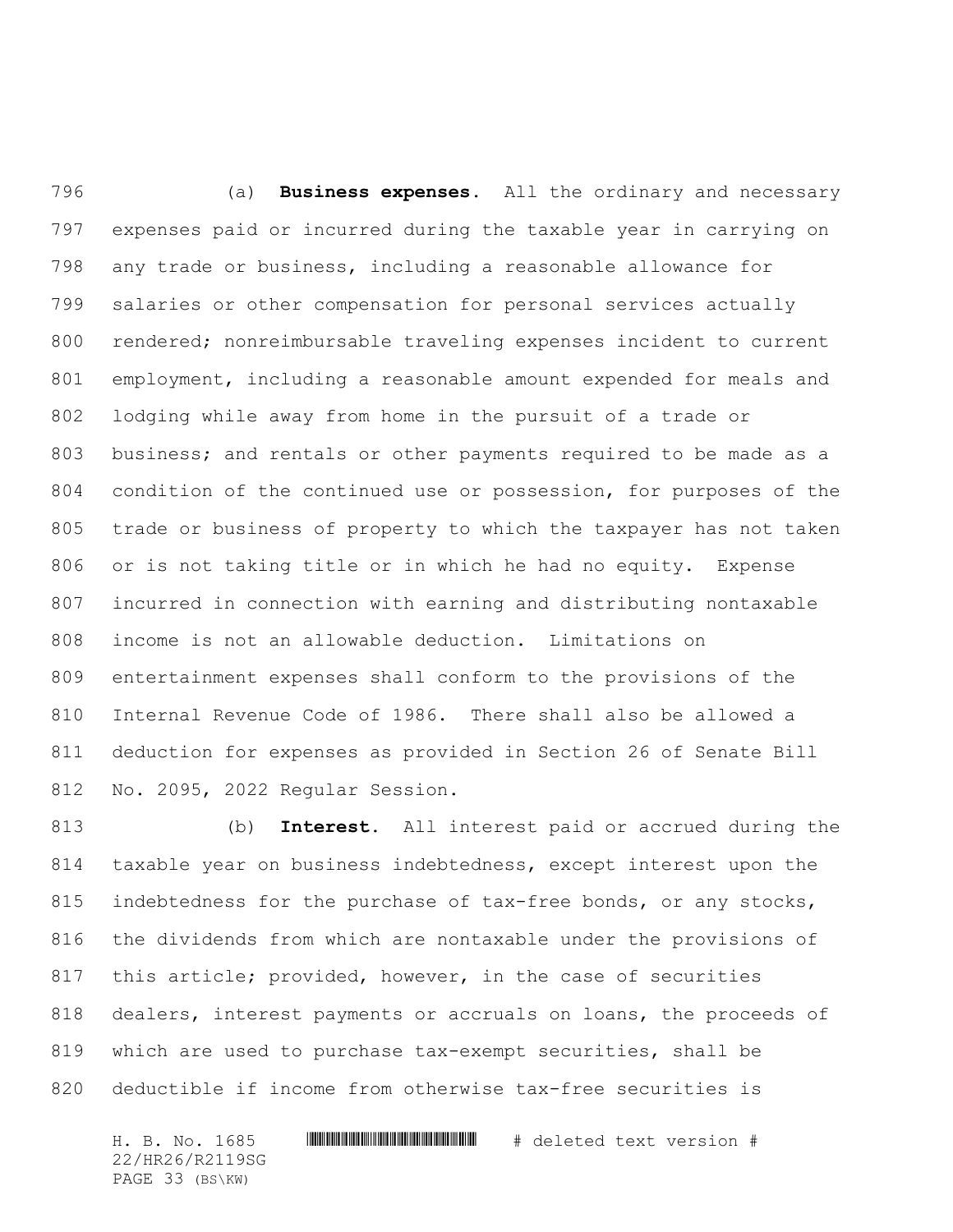reported as income. Investment interest expense shall be limited 822 to investment income. Interest expense incurred for the purchase of treasury stock, to pay dividends, or incurred as a result of an undercapitalized affiliated corporation may not be deducted unless an ordinary and necessary business purpose can be established to the satisfaction of the commissioner. For the purposes of this paragraph, the phrase "interest upon the indebtedness for the purchase of tax-free bonds" applies only to the indebtedness incurred for the purpose of directly purchasing tax-free bonds and does not apply to any other indebtedness incurred in the regular 831 course of the taxpayer's business. Any corporation, association, organization or other entity taxable under Section 27-7-23(c) shall allocate interest expense as provided in Section 27-7-23(c)(3)(I).

 (c) **Taxes.** Taxes paid or accrued within the taxable 836 year, except state and federal income taxes, excise taxes based on 837 or measured by net income, estate and inheritance taxes, gift taxes, cigar and cigarette taxes, gasoline taxes, and sales and use taxes unless incurred as an item of expense in a trade or business or in the production of taxable income. In the case of an individual, taxes permitted as an itemized deduction under the provisions of subsection (3)(a) of this section are to be claimed thereunder.

(d) **Business losses.**

H. B. No. 1685 \*HR26/R2119SG\* # deleted text version # 22/HR26/R2119SG PAGE 34 (BS\KW)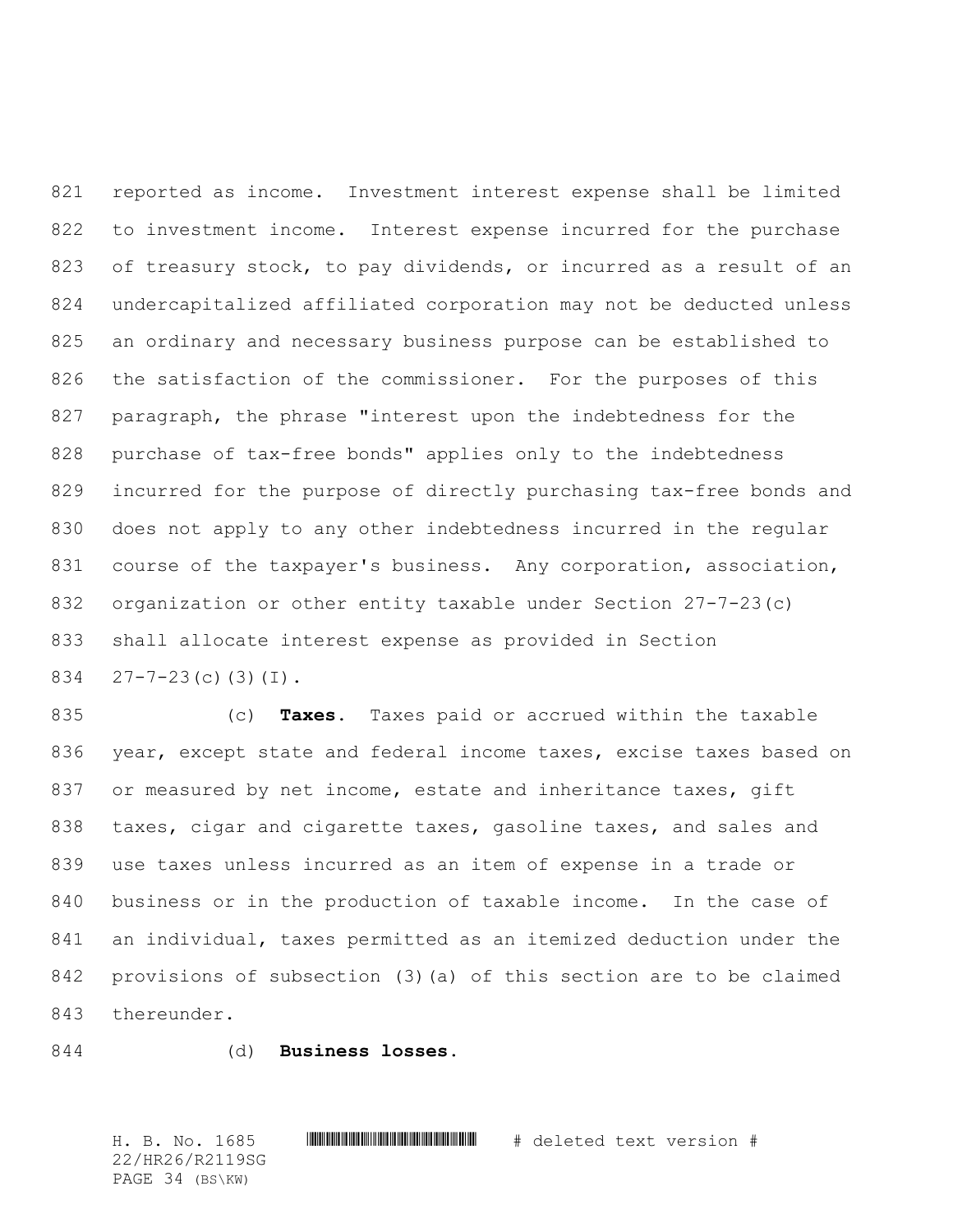(i) Losses sustained during the taxable year not compensated for by insurance or otherwise, if incurred in trade or business, or nonbusiness transactions entered into for profit.

 (ii) Limitations on losses from passive activities and rental real estate shall conform to the provisions of the Internal Revenue Code of 1986.

 (e) **Bad debts.** Losses from debts ascertained to be worthless and charged off during the taxable year, if sustained in 853 the conduct of the regular trade or business of the taxpayer; provided, that such losses shall be allowed only when the taxpayer has reported as income, on the accrual basis, the amount of such debt or account.

 (f) **Depreciation.** A reasonable allowance for exhaustion, wear and tear of property used in the trade or business, or rental property, and depreciation upon buildings based upon their reasonable value as of March 16, 1912, if acquired prior thereto, and upon cost if acquired subsequent to 862 that date. In the case of new or used aircraft, equipment, engines, or other parts and tools used for aviation, allowance for bonus depreciation conforms with the federal bonus depreciation rates and reasonable allowance for depreciation under this section is no less than one hundred percent (100%).

 (g) **Depletion.** In the case of mines, oil and gas wells, other natural deposits and timber, a reasonable allowance for depletion and for depreciation of improvements, based upon

H. B. No. 1685 \*HR26/R2119SG\* # deleted text version # 22/HR26/R2119SG PAGE 35 (BS\KW)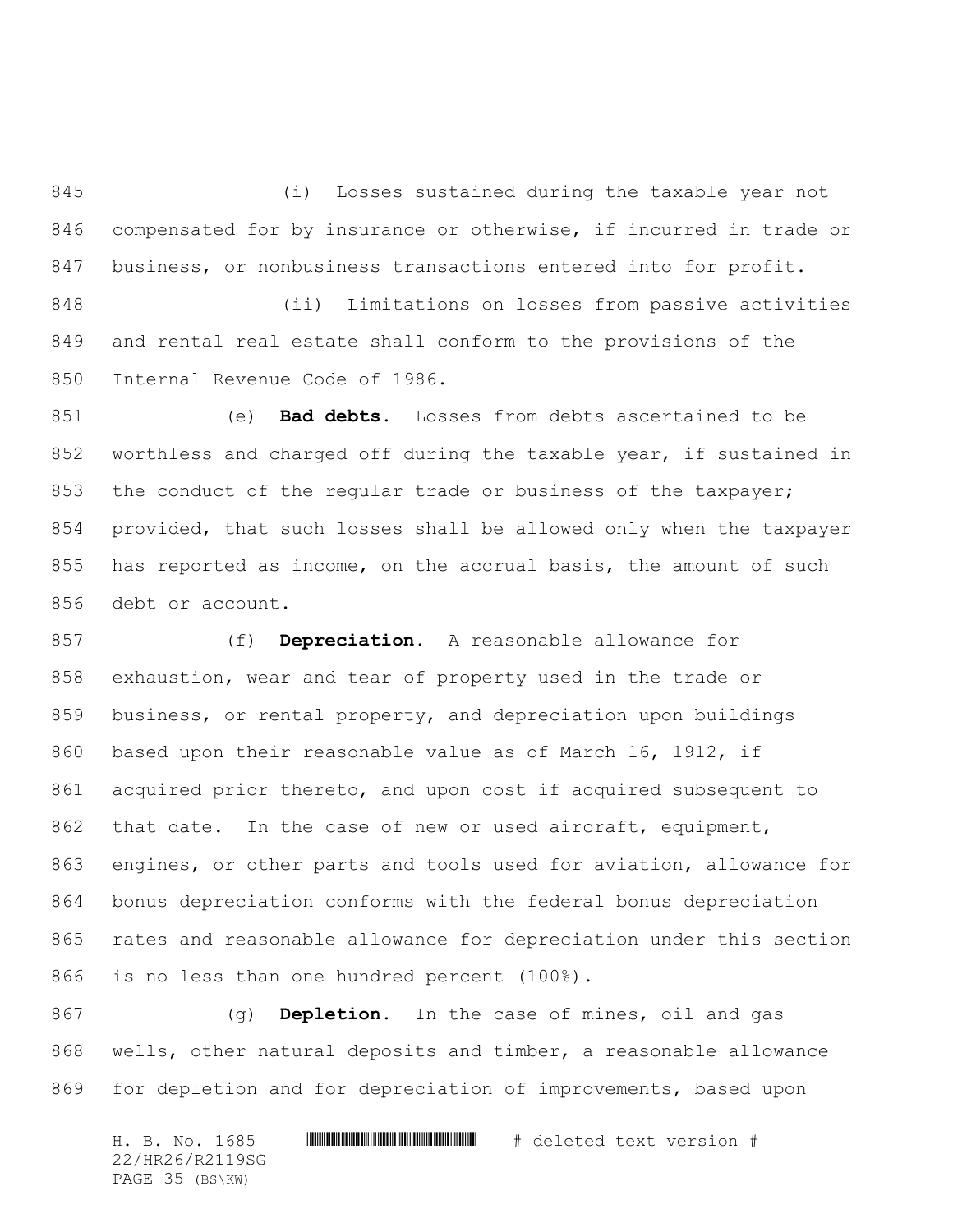cost, including cost of development, not otherwise deducted, or fair market value as of March 16, 1912, if acquired prior to that date, such allowance to be made upon regulations prescribed by the commissioner, with the approval of the Governor.

 (h) **Contributions or gifts.** Except as otherwise provided in paragraph (p) of this subsection or subsection (3)(a) of this section for individuals, contributions or gifts made by 877 corporations within the taxable year to corporations, organizations, associations or institutions, including Community Chest funds, foundations and trusts created solely and exclusively for religious, charitable, scientific or educational purposes, or for the prevention of cruelty to children or animals, no part of the net earnings of which inure to the benefit of any private stockholder or individual. This deduction shall be allowed in an amount not to exceed twenty percent (20%) of the net income. Such contributions or gifts shall be allowable as deductions only if verified under rules and regulations prescribed by the commissioner, with the approval of the Governor. Contributions made in any form other than cash shall be allowed as a deduction, subject to the limitations herein provided, in an amount equal to the actual market value of the contributions at the time the contribution is actually made and consummated.

 (i) **Reserve funds - insurance companies.** In the case of insurance companies the net additions required by law to be made within the taxable year to reserve funds when such reserve

H. B. No. 1685 \*HR26/R2119SG\* # deleted text version # 22/HR26/R2119SG PAGE 36 (BS\KW)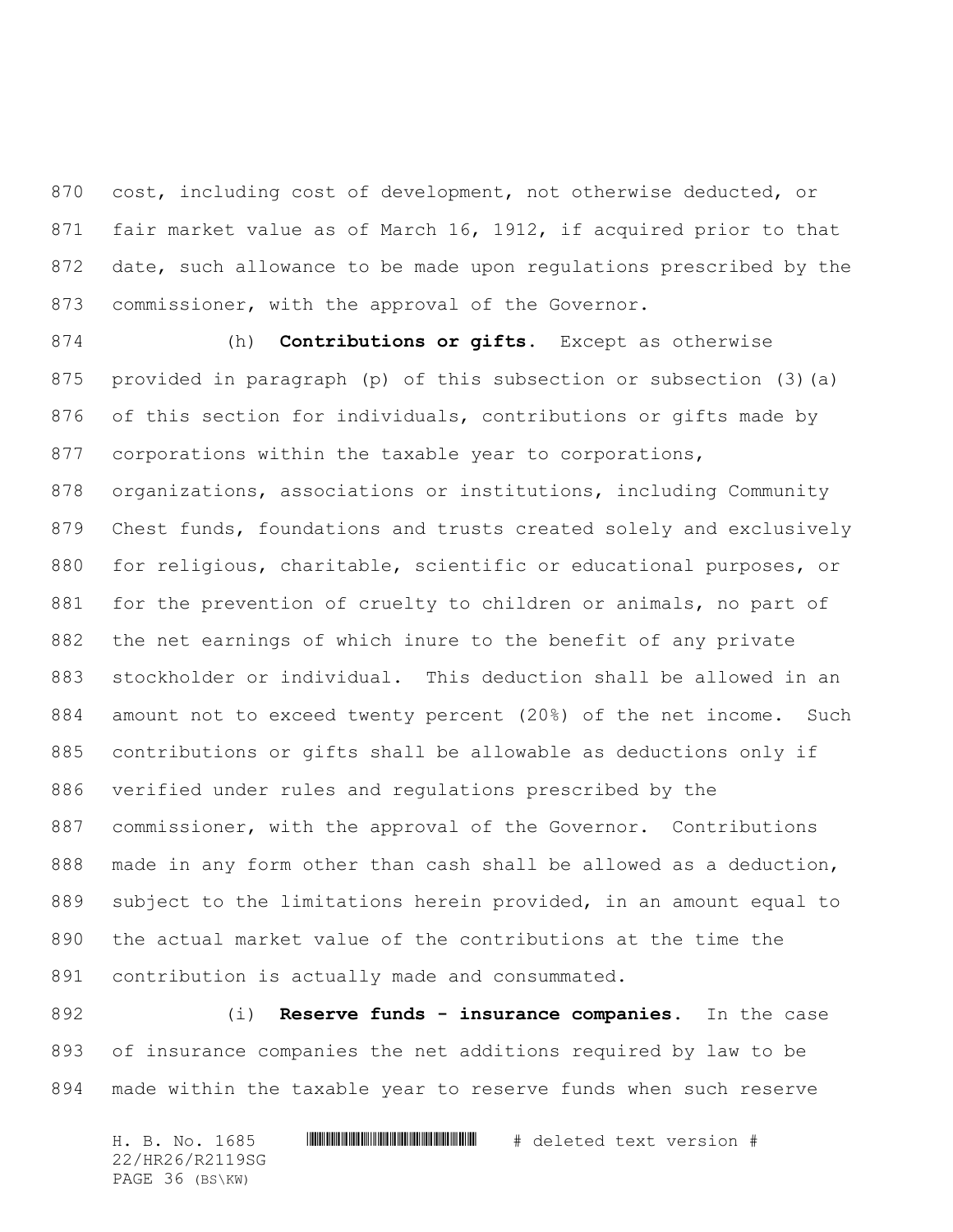funds are maintained for the purpose of liquidating policies at maturity.

 (j) **Annuity income.** The sums, other than dividends, paid within the taxpayer year on policy or annuity contracts when such income has been included in gross income.

 (k) **Contributions to employee pension plans.** Contributions made by an employer to a plan or a trust forming part of a pension plan, stock bonus plan, disability or death-benefit plan, or profit-sharing plan of such employer for the exclusive benefit of some or all of his, their, or its employees, or their beneficiaries, shall be deductible from his, their, or its income only to the extent that, and for the taxable year in which, the contribution is deductible for federal income tax purposes under the Internal Revenue Code of 1986 and any other provisions of similar purport in the Internal Revenue Laws of the United States, and the rules, regulations, rulings and determinations promulgated thereunder, provided that:

912 (i) The plan or trust be irrevocable.

 (ii) The plan or trust constitute a part of a pension plan, stock bonus plan, disability or death-benefit plan, or profit-sharing plan for the exclusive benefit of some or all of the employer's employees and/or officers, or their beneficiaries, for the purpose of distributing the corpus and income of the plan 918 or trust to such employees and/or officers, or their beneficiaries.

H. B. No. 1685 \*HR26/R2119SG\* # deleted text version # 22/HR26/R2119SG PAGE 37 (BS\KW)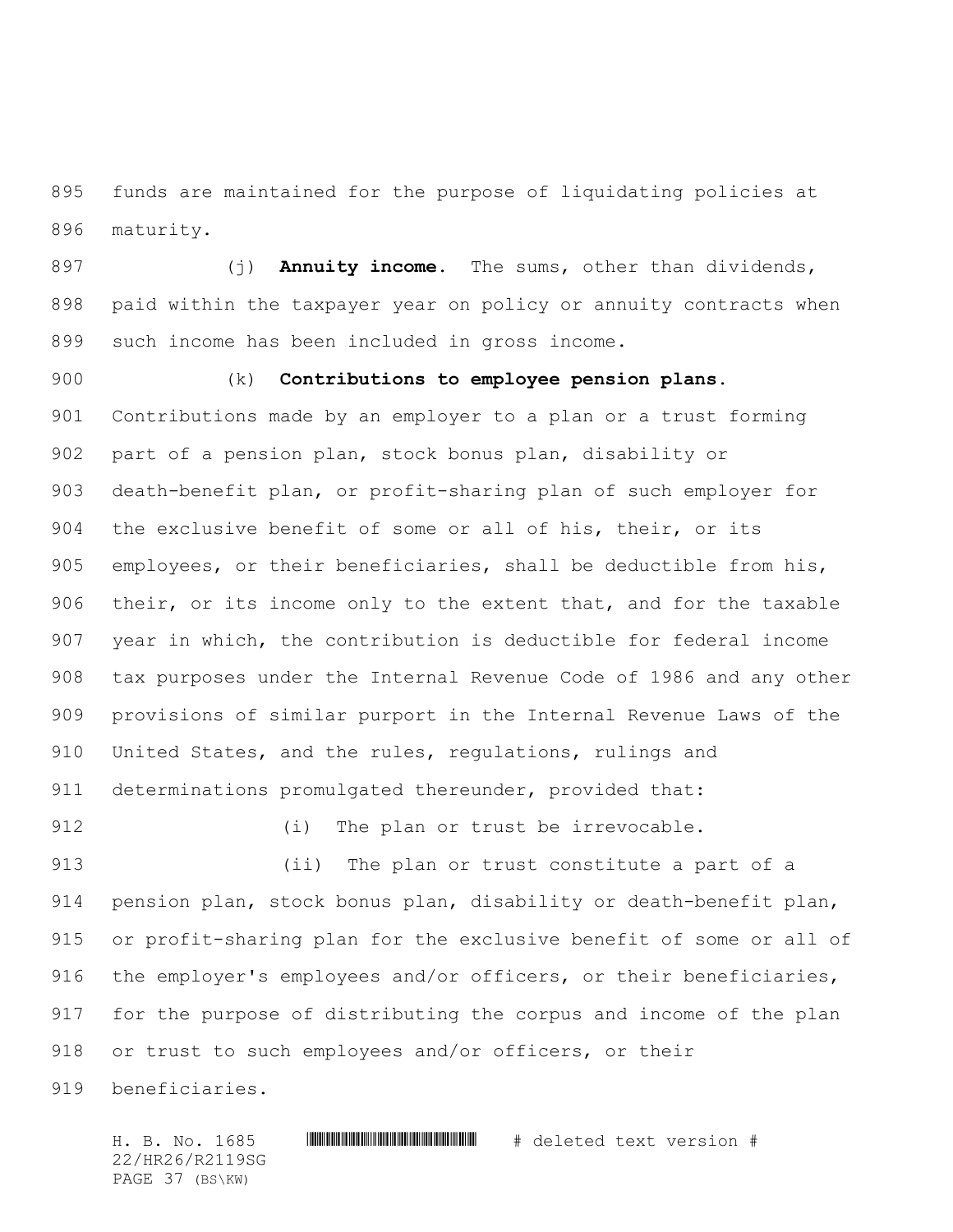(iii) No part of the corpus or income of the plan or trust can be used for purposes other than for the exclusive 922 benefit of employees and/or officers, or their beneficiaries.

 Contributions to all plans or to all trusts of real or personal property (or real and personal property combined) or to insured plans created under a retirement plan for which provision has been made under the laws of the United States of America, making such contributions deductible from income for federal 928 income tax purposes, shall be deductible only to the same extent under the Income Tax Laws of the State of Mississippi.

 (l) **Net operating loss carrybacks and carryovers.** A net operating loss for any taxable year ending after December 31, 932 1993, and taxable years thereafter, shall be a net operating loss carryback to each of the three (3) taxable years preceding the taxable year of the loss. If the net operating loss for any taxable year is not exhausted by carrybacks to the three (3) 936 taxable years preceding the taxable year of the loss, then there shall be a net operating loss carryover to each of the fifteen (15) taxable years following the taxable year of the loss beginning with any taxable year after December 31, 1991.

 For any taxable year ending after December 31, 1997, the period for net operating loss carrybacks and net operating loss carryovers shall be the same as those established by the Internal 943 Revenue Code and the rules, regulations, rulings and

H. B. No. 1685 \*HR26/R2119SG\* # deleted text version # 22/HR26/R2119SG PAGE 38 (BS\KW)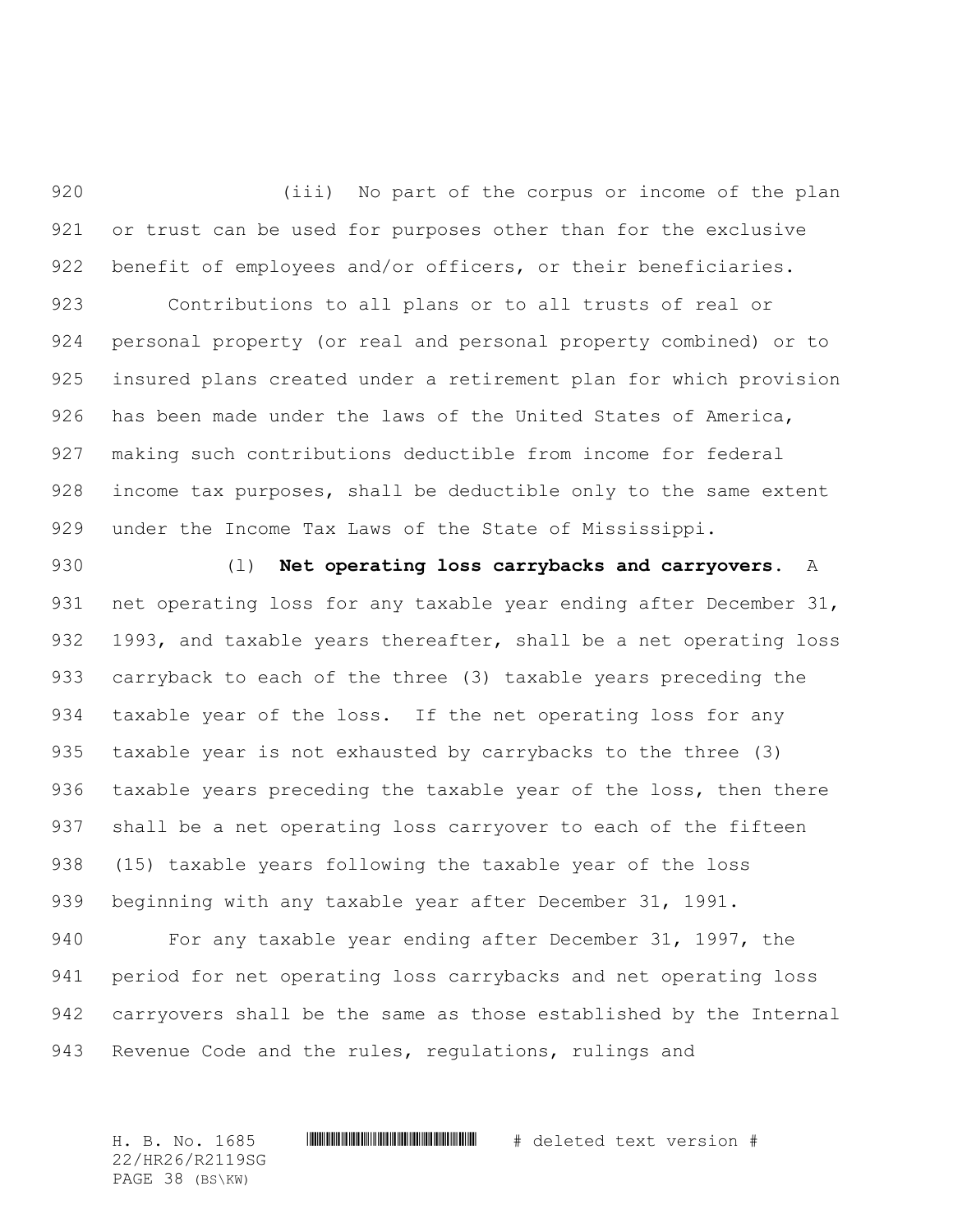determinations promulgated thereunder as in effect at the taxable year end or on December 31, 2000, whichever is earlier.

 A net operating loss for any taxable year ending after December 31, 2001, and taxable years thereafter, shall be a net operating loss carryback to each of the two (2) taxable years preceding the taxable year of the loss. If the net operating loss for any taxable year is not exhausted by carrybacks to the two (2) 951 taxable years preceding the taxable year of the loss, then there shall be a net operating loss carryover to each of the twenty (20) taxable years following the taxable year of the loss beginning with any taxable year after the taxable year of the loss.

955 The term "net operating loss," for the purposes of this paragraph, shall be the excess of the deductions allowed over the gross income; provided, however, the following deductions shall not be allowed in computing same:

 (i) No net operating loss deduction shall be allowed.

 (ii) No personal exemption deduction shall be allowed.

 (iii) Allowable deductions which are not attributable to taxpayer's trade or business shall be allowed only to the extent of the amount of gross income not derived from such trade or business.

 Any taxpayer entitled to a carryback period as provided by this paragraph may elect to relinquish the entire carryback period

H. B. No. 1685 \*HR26/R2119SG\* # deleted text version # 22/HR26/R2119SG PAGE 39 (BS\KW)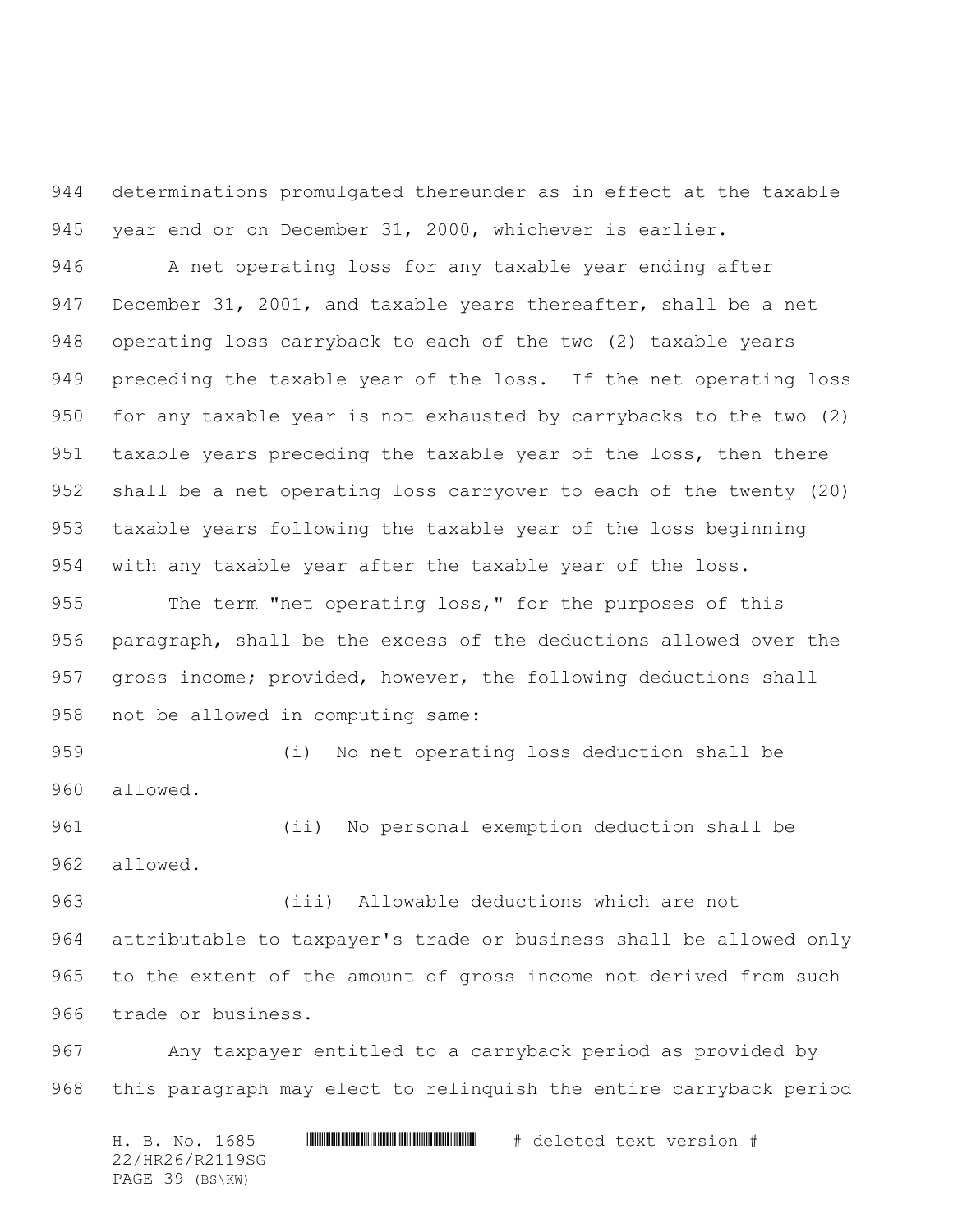with respect to a net operating loss for any taxable year ending after December 31, 1991. The election shall be made in the manner prescribed by the Department of Revenue and shall be made by the due date, including extensions of time, for filing the taxpayer's return for the taxable year of the net operating loss for which 974 the election is to be in effect. The election, once made for any taxable year, shall be irrevocable for that taxable year.

 (m) **Amortization of pollution or environmental control facilities.** Allowance of deduction. Every taxpayer, at his election, shall be entitled to a deduction for pollution or environmental control facilities to the same extent as that 980 allowed under the Internal Revenue Code and the rules, regulations, rulings and determinations promulgated thereunder.

 (n) **Dividend distributions - real estate investment trusts.** "Real estate investment trust" (hereinafter referred to as REIT) shall have the meaning ascribed to such term in Section 856 of the federal Internal Revenue Code of 1986, as amended. A REIT is allowed a dividend distributed deduction if the dividend distributions meet the requirements of Section 857 or are otherwise deductible under Section 858 or 860, federal Internal Revenue Code of 1986, as amended. In addition:

 (i) A dividend distributed deduction shall only be allowed for dividends paid by a publicly traded REIT. A qualified REIT subsidiary shall be allowed a dividend distributed deduction if its owner is a publicly traded REIT.

H. B. No. 1685 \*HR26/R2119SG\* # deleted text version # 22/HR26/R2119SG PAGE 40 (BS\KW)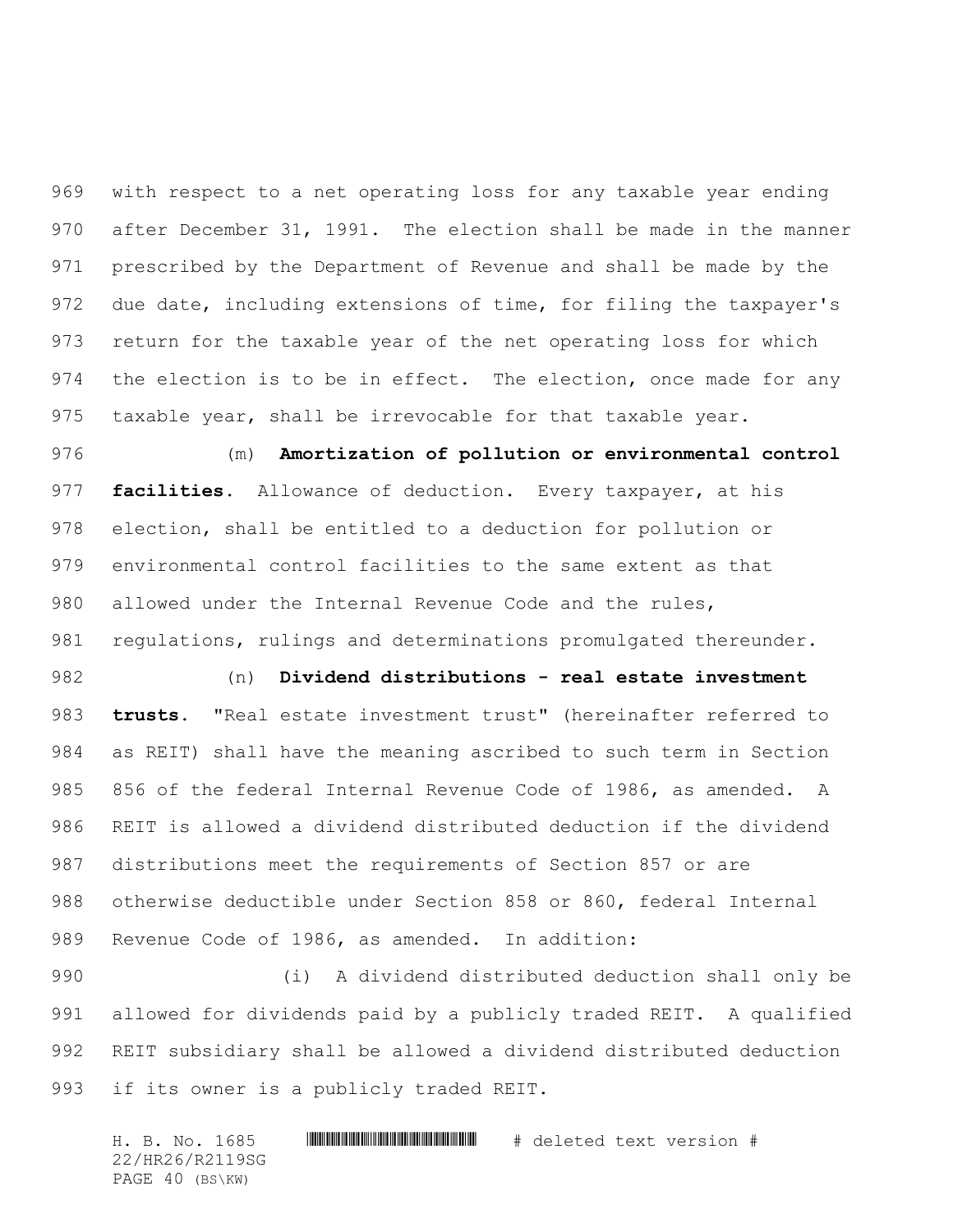(ii) Income generated from real estate contributed or sold to a REIT by a shareholder or related party shall not give rise to a dividend distributed deduction, unless the shareholder or related party would have received the dividend distributed deduction under this chapter.

 (iii) A holding corporation receiving a dividend from a REIT shall not be allowed the deduction in Section  $27-7-15(4)(t)$ .

 (iv) Any REIT not allowed the dividend distributed deduction in the federal Internal Revenue Code of 1986, as amended, shall not be allowed a dividend distributed deduction under this chapter.

 The commissioner is authorized to promulgate rules and regulations consistent with the provisions in Section 269 of the federal Internal Revenue Code of 1986, as amended, so as to prevent the evasion or avoidance of state income tax.

 (o) **Contributions to college savings trust fund accounts.** Contributions or payments to a Mississippi Affordable College Savings Program account are deductible as provided under Section 37-155-113. Payments made under a prepaid tuition contract entered into under the Mississippi Prepaid Affordable College Tuition Program are deductible as provided under Section 37-155-17.

 (p) **Contributions of human pharmaceutical products.** To the extent that a "major supplier" as defined in Section

H. B. No. 1685 \*HR26/R2119SG\* # deleted text version # 22/HR26/R2119SG PAGE 41 (BS\KW)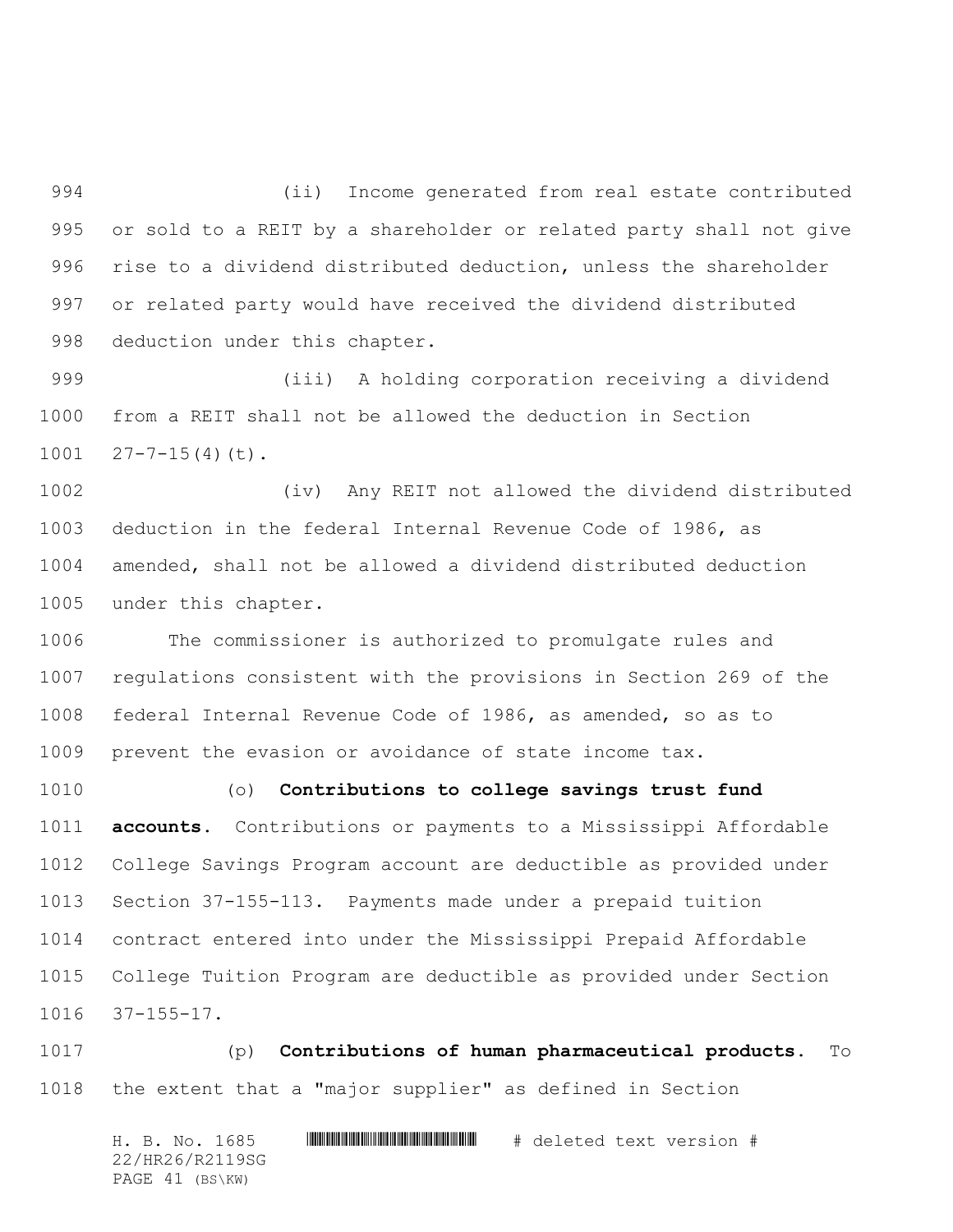27-13-13(2)(d) contributes human pharmaceutical products in excess of Two Hundred Fifty Million Dollars (\$250,000,000.00) as determined under Section 170 of the Internal Revenue Code, the charitable contribution limitation associated with those donations shall follow the federal limitation but cannot result in the Mississippi net income being reduced below zero.

 (q) **Contributions to ABLE trust fund accounts.** Contributions or payments to a Mississippi Achieving a Better Life Experience (ABLE) Program account are deductible as provided under Section 43-28-13.

 (2) **Restrictions on the deductibility of certain intangible expenses and interest expenses with a related member.**

(a) As used in this subsection (2):

(i) "Intangible expenses and costs" include:

 1. Expenses, losses and costs for, related to, or in connection directly or indirectly with the direct or indirect acquisition, use, maintenance or management, ownership, sale, exchange or any other disposition of intangible property to the extent such amounts are allowed as deductions or costs in determining taxable income under this chapter;

 2. Expenses or losses related to or incurred in connection directly or indirectly with factoring transactions 1041 or discounting transactions;

 3. Royalty, patent, technical and copyright fees;

H. B. No. 1685 \*HR26/R2119SG\* # deleted text version # 22/HR26/R2119SG PAGE 42 (BS\KW)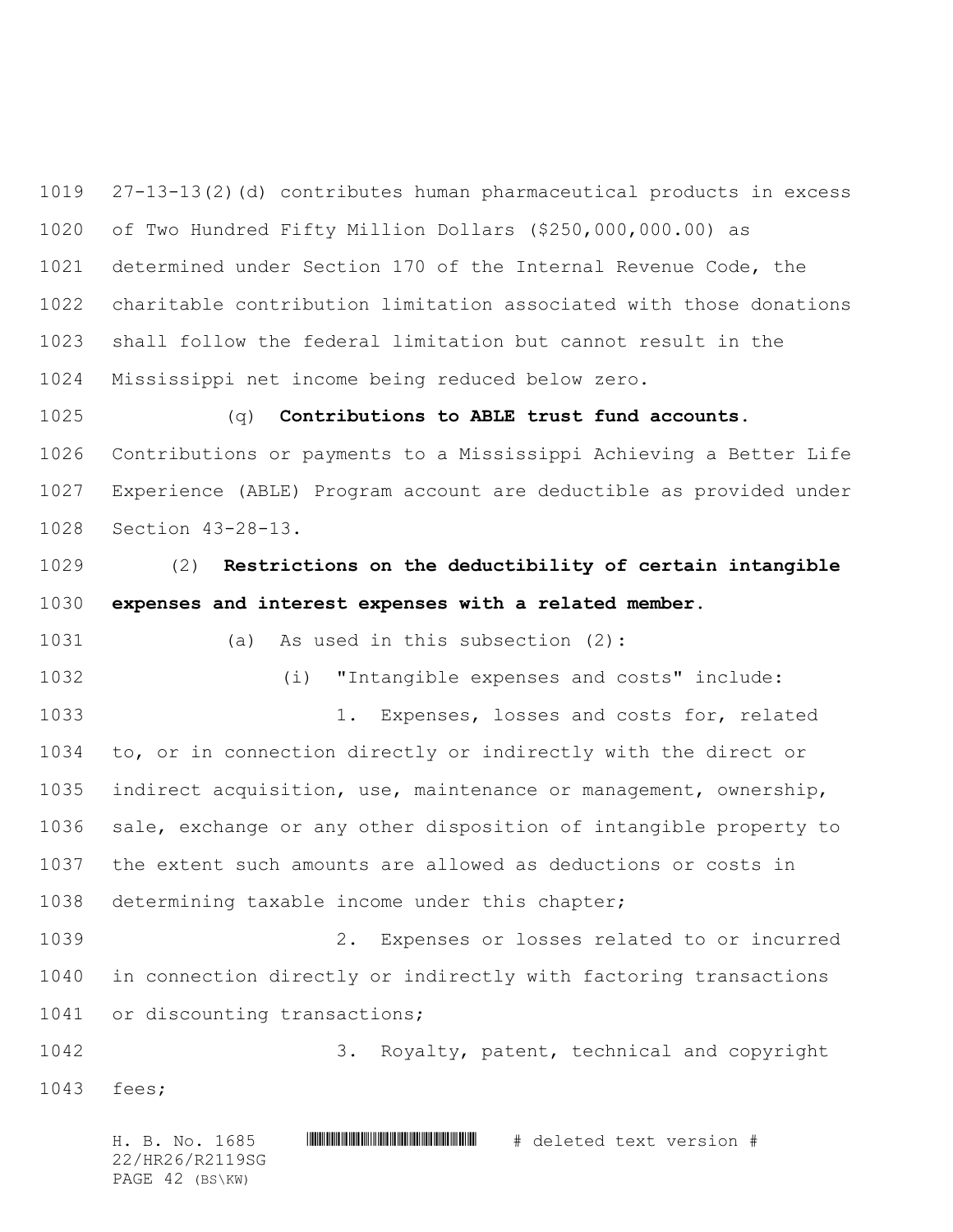4. Licensing fees; and

5. Other similar expenses and costs.

 (ii) "Intangible property" means patents, patent applications, trade names, trademarks, service marks, copyrights and similar types of intangible assets.

 (iii) "Interest expenses and cost" means amounts directly or indirectly allowed as deductions for purposes of determining taxable income under this chapter to the extent such interest expenses and costs are directly or indirectly for, related to, or in connection with the direct or indirect acquisition, maintenance, management, ownership, sale, exchange or disposition of intangible property.

 (iv) "Related member" means an entity or person that, with respect to the taxpayer during all or any portion of the taxable year, is a related entity, a component member as defined in the Internal Revenue Code, or is an entity or a person to or from whom there is attribution of stock ownership in accordance with Section 1563(e) of the Internal Revenue Code.

1062 (v) "Related entity" means: 1. A stockholder who is an individual or a member of the stockholder's family, as defined in regulations prescribed by the commissioner, if the stockholder and the members of the stockholder's family own, directly, indirectly, beneficially or constructively, in the aggregate, at least fifty percent (50%) of the value of the taxpayer's outstanding stock;

H. B. No. 1685 \*HR26/R2119SG\* # deleted text version # 22/HR26/R2119SG PAGE 43 (BS\KW)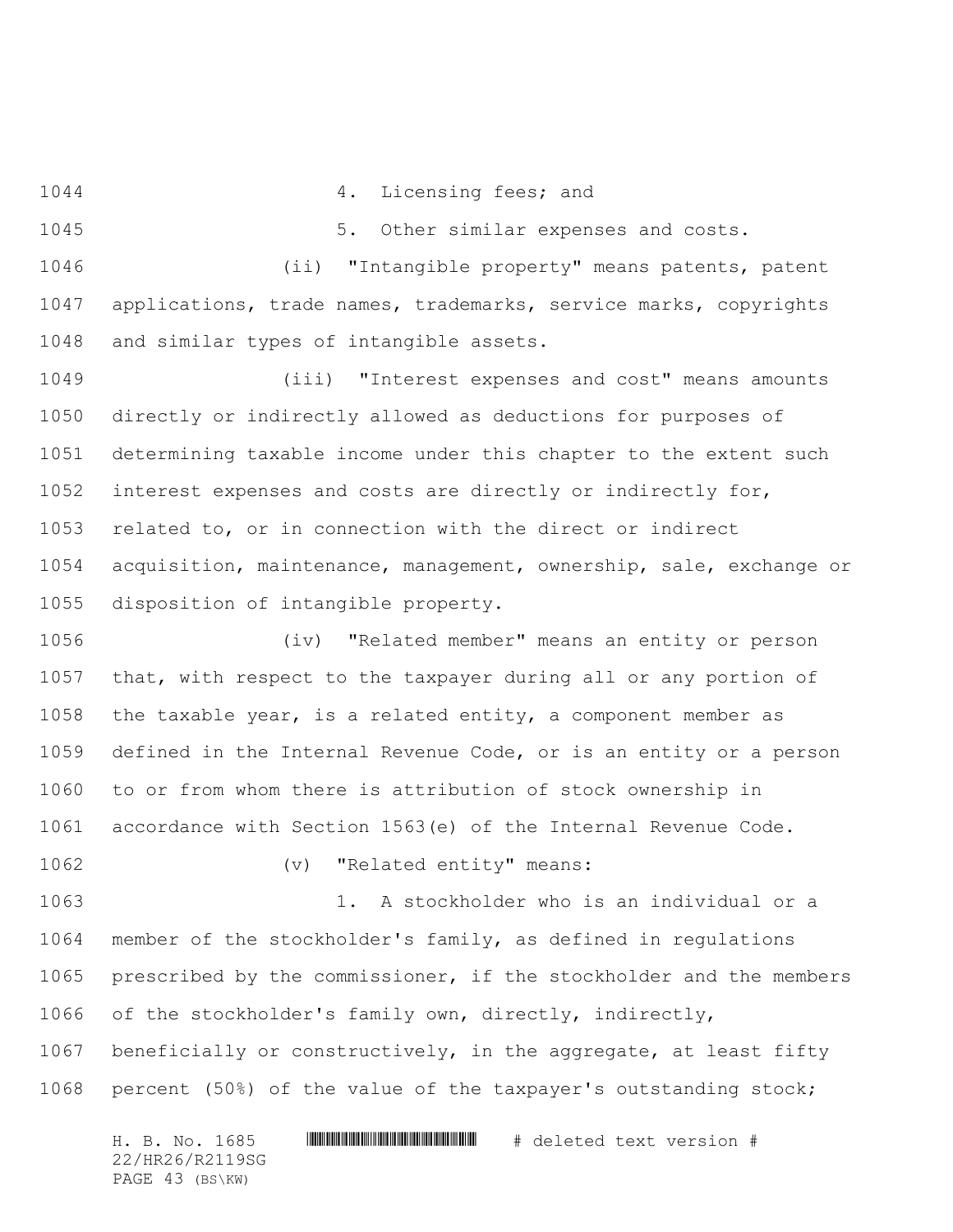2. A stockholder, or a stockholder's partnership, limited liability company, estate, trust or corporation, if the stockholder and the stockholder's partnerships, limited liability companies, estates, trusts and corporations own, directly, indirectly, beneficially or constructively, in the aggregate, at least fifty percent (50%) of the value of the taxpayer's outstanding stock; 3. A corporation, or a party related to the corporation in a manner that would require an attribution of stock

 from the corporation to the party or from the party to the corporation, if the taxpayer owns, directly, indirectly, beneficially or constructively, at least fifty percent (50%) of the value of the corporation's outstanding stock under regulation 1082 prescribed by the commissioner;

 4. Any entity or person which would be a related member under this section if the taxpayer were considered a corporation for purposes of this section.

 (b) In computing net income, a taxpayer shall add back otherwise deductible interest expenses and costs and intangible expenses and costs directly or indirectly paid, accrued to or incurred, in connection directly or indirectly with one or more direct or indirect transactions with one or more related members.

 (c) The adjustments required by this subsection shall not apply to such portion of interest expenses and costs and

H. B. No. 1685 \*HR26/R2119SG\* # deleted text version # 22/HR26/R2119SG PAGE 44 (BS\KW)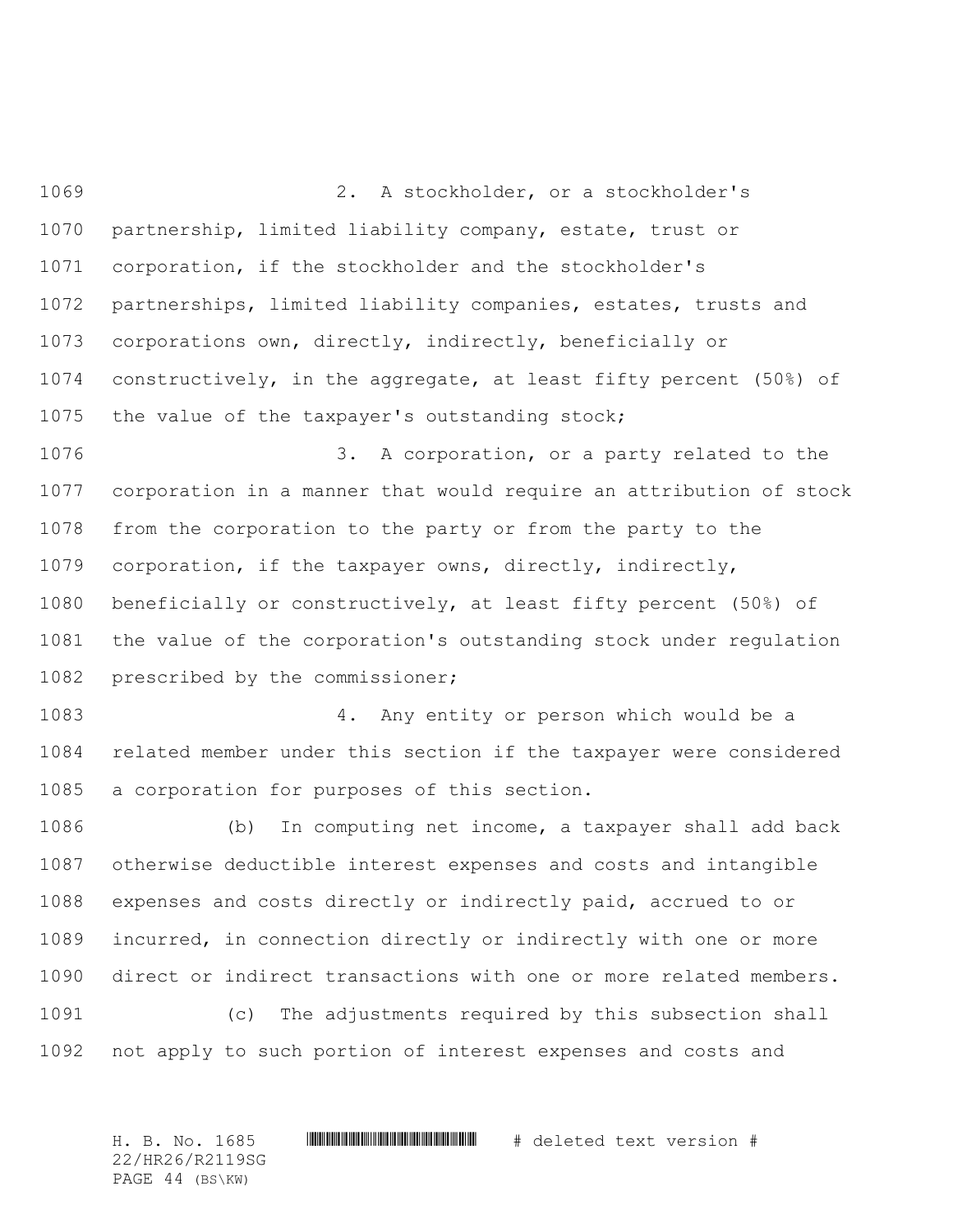intangible expenses and costs that the taxpayer can establish meets one (1) of the following:

 (i) The related member directly or indirectly paid, accrued or incurred such portion to a person during the same income year who is not a related member; or

 (ii) The transaction giving rise to the interest expenses and costs or intangible expenses and costs between the taxpayer and related member was done primarily for a valid business purpose other than the avoidance of taxes, and the related member is not primarily engaged in the acquisition, use, maintenance or management, ownership, sale, exchange or any other disposition of intangible property.

 (d) Nothing in this subsection shall require a taxpayer to add to its net income more than once any amount of interest expenses and costs or intangible expenses and costs that the taxpayer pays, accrues or incurs to a related member.

 (e) The commissioner may prescribe such regulations as necessary or appropriate to carry out the purposes of this subsection, including, but not limited to, clarifying definitions of terms, rules of stock attribution, factoring and discount transactions.

### (3) **Individual nonbusiness deductions.**

 (a) The amount allowable for individual nonbusiness itemized deductions for federal income tax purposes where the

H. B. No. 1685 \*HR26/R2119SG\* # deleted text version # 22/HR26/R2119SG PAGE 45 (BS\KW)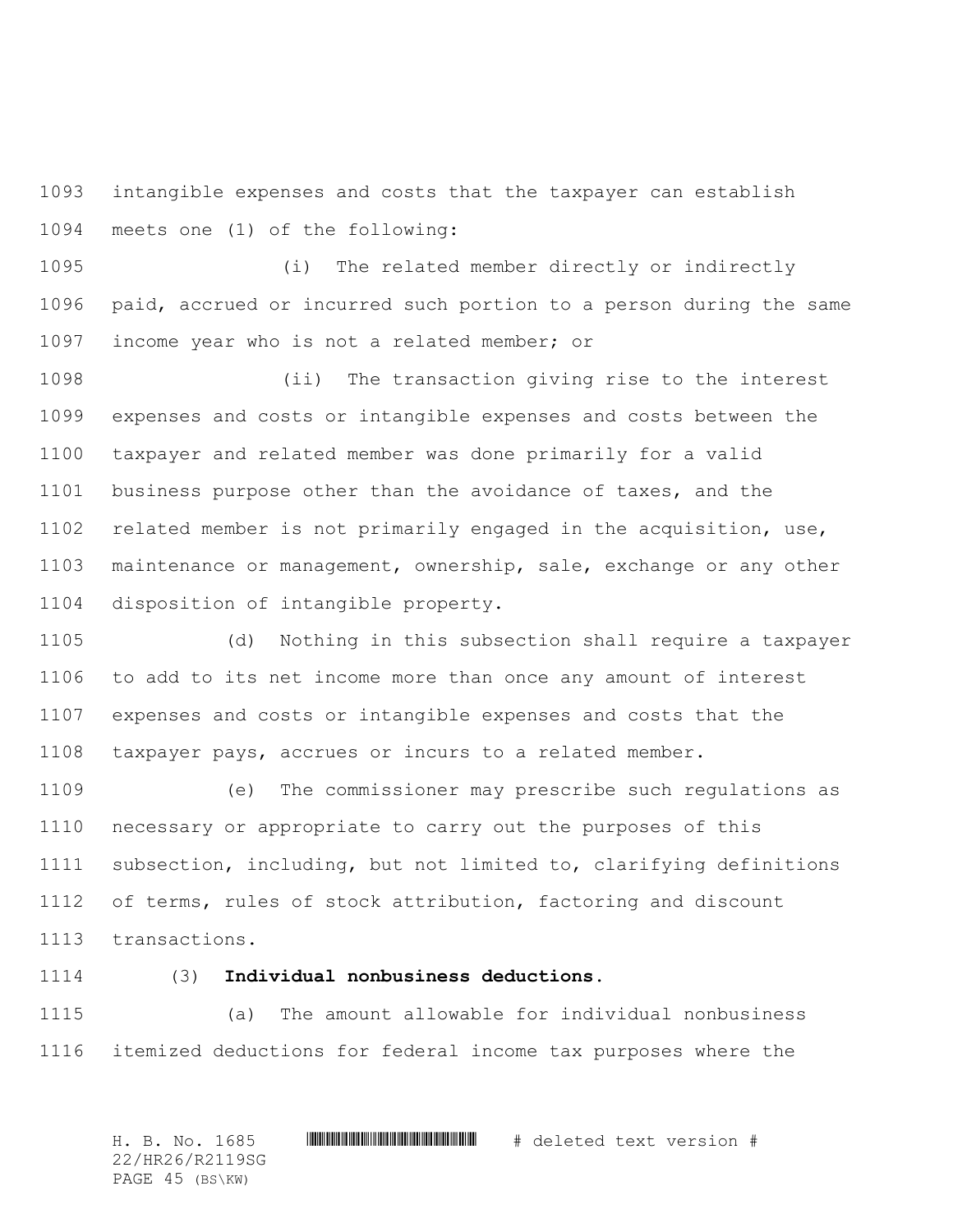individual is eligible to elect, for the taxable year, to itemize deductions on his federal return except the following:

 (i) The deduction for state income taxes paid or other taxes allowed for federal purposes in lieu of state income taxes paid;

 (ii) The deduction for gaming losses from gaming establishments;

 (iii) The deduction for taxes collected by licensed gaming establishments pursuant to Section 27-7-901;

 (iv) The deduction for taxes collected by gaming establishments pursuant to Section 27-7-903.

 (b) In lieu of the individual nonbusiness itemized deductions authorized in paragraph (a), for all purposes other than ordinary and necessary expenses paid or incurred during the taxable year in carrying on any trade or business, an optional standard deduction of:

 (i) Three Thousand Four Hundred Dollars (\$3,400.00) through calendar year 1997, Four Thousand Two Hundred Dollars (\$4,200.00) for the calendar year 1998 and Four Thousand Six Hundred Dollars (\$4,600.00) for each calendar year thereafter in the case of married individuals filing a joint or combined return;

 (ii) One Thousand Seven Hundred Dollars (\$1,700.00) through calendar year 1997, Two Thousand One Hundred Dollars (\$2,100.00) for the calendar year 1998 and Two Thousand

H. B. No. 1685 \*HR26/R2119SG\* # deleted text version # 22/HR26/R2119SG PAGE 46 (BS\KW)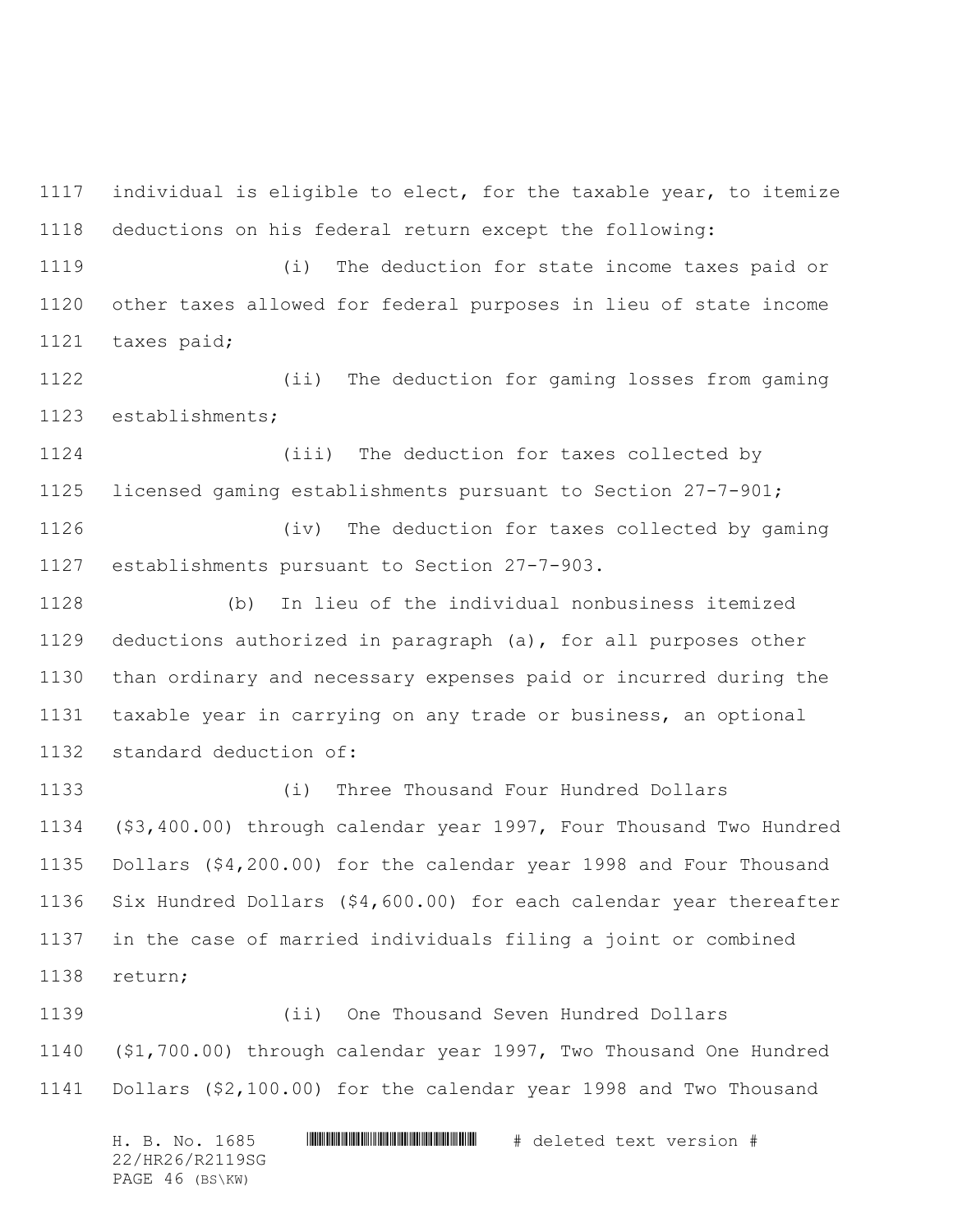Three Hundred Dollars (\$2,300.00) for each calendar year thereafter in the case of married individuals filing separate returns;

 (iii) Three Thousand Four Hundred Dollars (\$3,400.00) in the case of a head of family; or (iv) Two Thousand Three Hundred Dollars (\$2,300.00) in the case of an individual who is not married. 1149 In the case of a husband and wife living together, having separate incomes, and filing combined returns, the standard deduction authorized may be divided in any manner they choose. In the case of separate returns by a husband and wife, the standard deduction shall not be allowed to either if the taxable income of one of the spouses is determined without regard to the standard deduction.

 (c) A nonresident individual shall be allowed the same individual nonbusiness deductions as are authorized for resident individuals in paragraph (a) or (b) of this subsection; however, the nonresident individual is entitled only to that proportion of the individual nonbusiness deductions as his net income from sources within the State of Mississippi bears to his total or entire net income from all sources.

 (4) Nothing in this section shall permit the same item to be deducted more than once, either in fact or in effect.

H. B. No. 1685 \*HR26/R2119SG\* # deleted text version # 22/HR26/R2119SG PAGE 47 (BS\KW)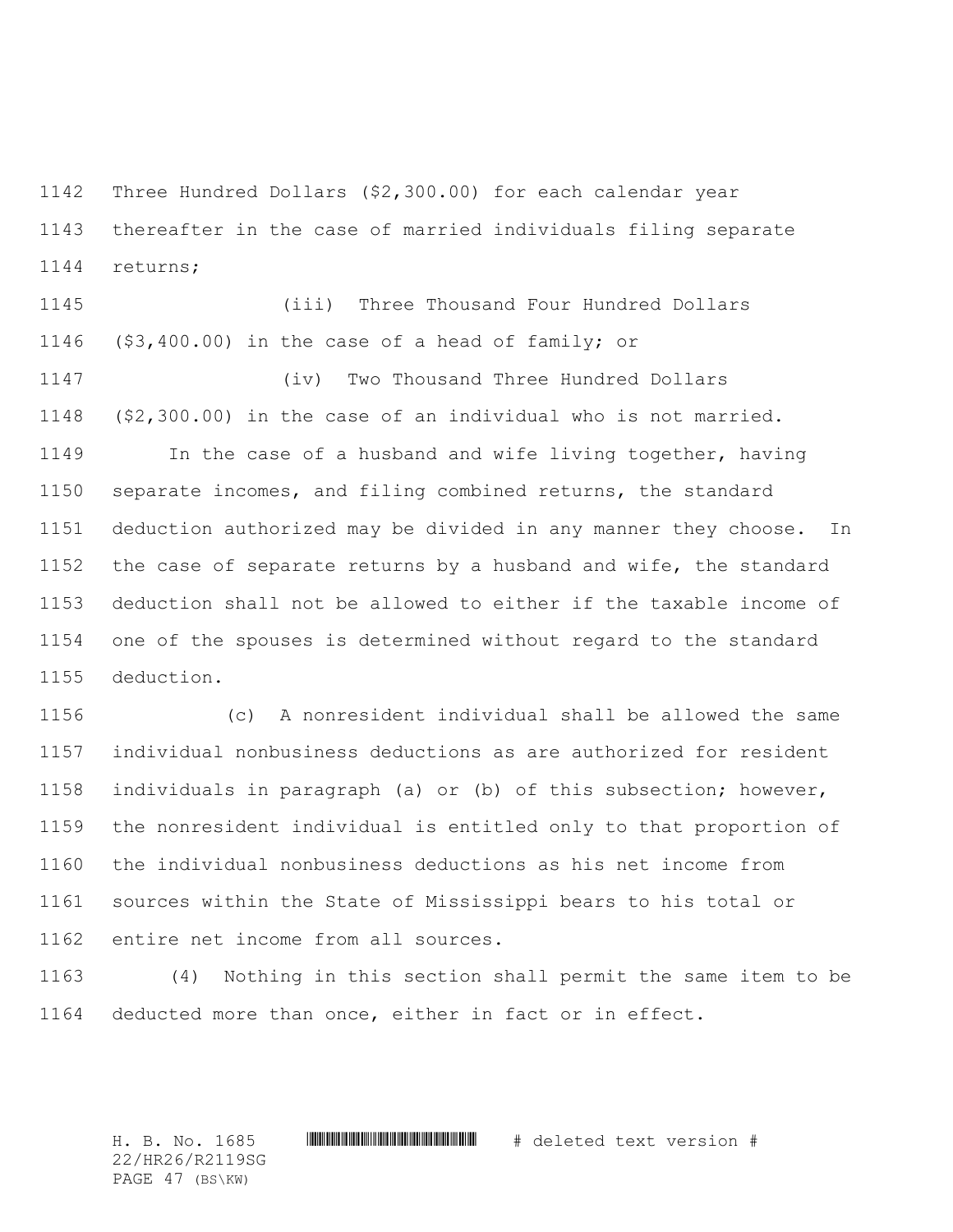#### (5) Notwithstanding any other provision in Title 27,

Mississippi Code of 1972, there shall be allowed an income tax

deduction for otherwise deductible expenses if:

(a) The payment(s) for such deductible expenses are

made with the grant or loan program of the Paycheck Protection

Program as authorized under (i) the Coronavirus Aid, Relief, and

Economic Security (CARES) Act and the Consolidated Appropriations

Act of 2021, (ii) the COVID-19 Economic Injury Disaster Loan

Program, (iii) the 2020 COVID-19 Mississippi Business Assistance

Act, (iv) the Rental Assistance Grant Program, (v) the Shuttered

Venue Operators Grant Program and Restaurant Revitalization Fund

authorized by the Economic Aid to Hard-Hit Small Businesses,

Nonprofits, and Venues Act, and amended by the federal American

Rescue Plan Act, and/or (vi) the Mississippi Agriculture

Stabilization Act; and

(b) Such deductible expenses shall be allowed as

deductions for federal income tax purposes.

 **SECTION 5.** Sections 1 and 3 of this act shall be codified as new sections in Chapter 7, Title 27, Mississippi Code of 1972. **SECTION 6.** Nothing in this act shall affect or defeat any claim, assessment, appeal, suit, right or cause of action for taxes due or accrued under the income tax laws, insurance premium tax laws or ad valorem tax laws before the date on which this act becomes effective, whether such claims, assessments, appeals, suits or actions have been begun before the date on which this act

H. B. No. 1685 \*HR26/R2119SG\* # deleted text version # 22/HR26/R2119SG PAGE 48 (BS\KW)